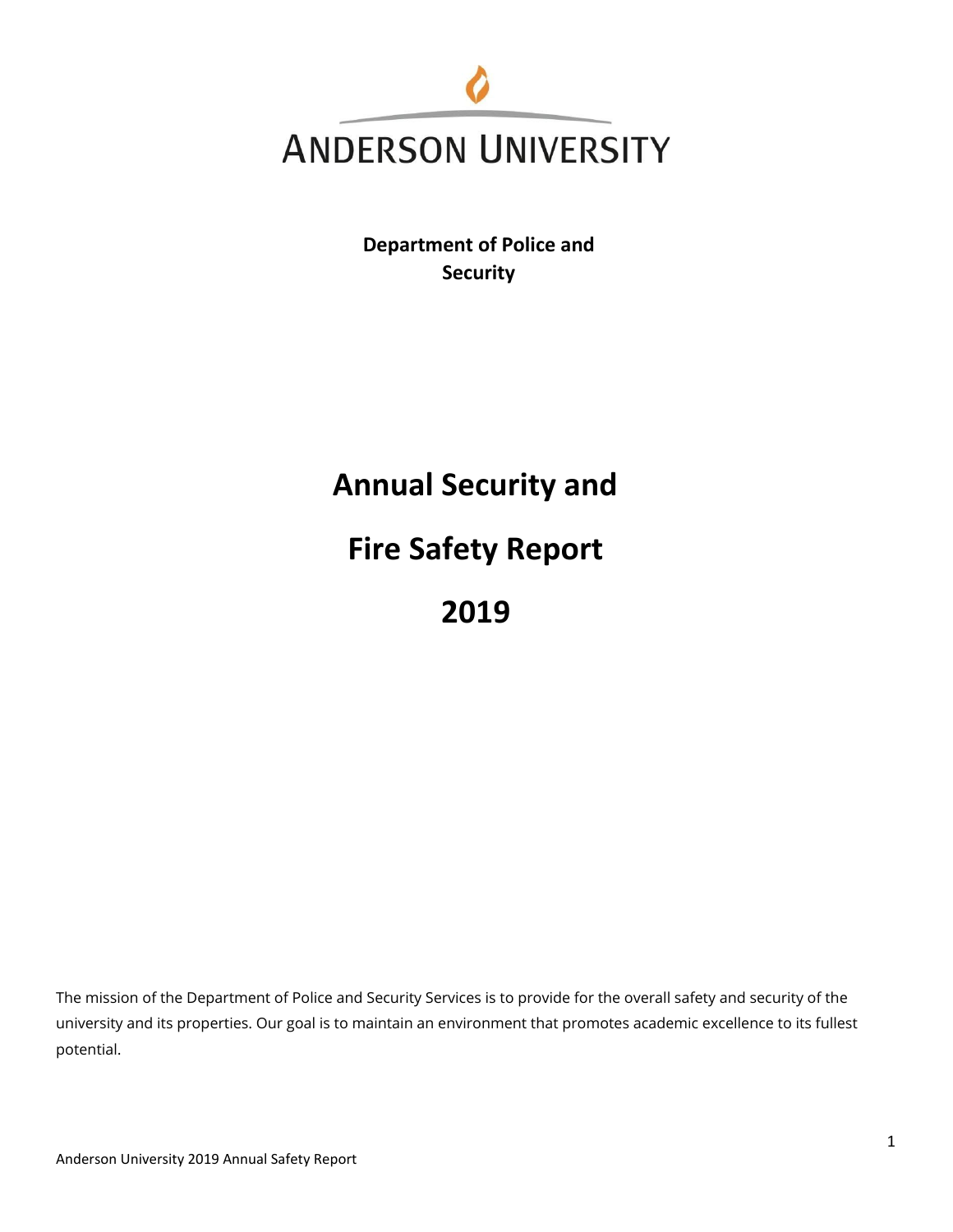# **INDEX**

The "Jeanne Clery Disclosure of Campus Security Policy and Campus Crime Statistics Act" requires colleges and universities to report annually, information regarding campus security policies and campus crime statistics. This document will serve as the Anderson University Annual Security Report in compliance with the Clery Act. In 2013 the Violence Against Women Reauthorization Act (VAWA) was placed into law. Among other provisions, this law amended section 485 of the Higher Education Act of 1965, thus requiring institutions to compile additional statistical data for crimes that are reported to campus police and/or local police agencies, including incidents of sexual assault, domestic violence, dating violence and stalking. This statistical data, as well as information pertaining to policies, procedures, and programs for addressing these crimes will be included in the Annual Security Report.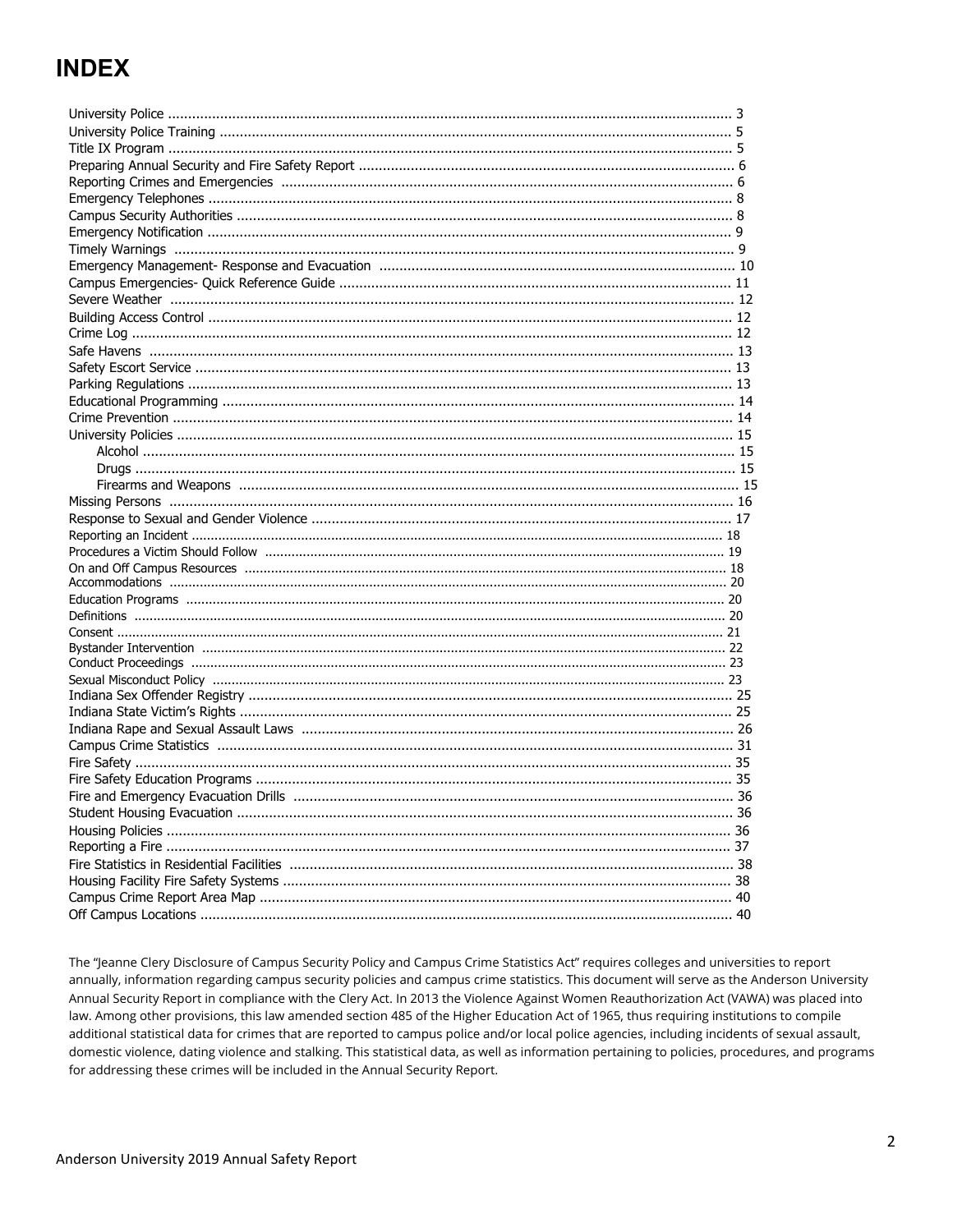### **INTRODUCTION**

The Anderson University Police Department (AUPD) has been designated as the entity responsible for compiling and publishing the Anderson University Annual Security Report. This report provides vital information about security on or about the campus of Anderson University and should be kept where it can be easily referenced. This report is reviewable at all times, online, at [anderson.edu/security](http://anderson.edu/security). Additionally, it is available in hard copy at the AUPD, located in Hardacre Hall. Unless otherwise noted, updates are made annually, prior to October 1.

All materials contained herein are submitted to the Department of Education via web-based data collection. The information contained within this report is compiled from data provided by all university departments, as well as all law enforcement agencies with jurisdictional authority over property owned or controlled by Anderson University. Anderson University is committed to providing the safest environment possible. This report contains information about initiatives, programs, policies and required mandates. It also provides direction for contacting the appropriate personnel in any given situation. Awareness and cooperation of the community is an integral part of the safety and security of that community.

### **CAMPUS SAFETY**

Anderson University is a community of approximately 1,500 students and roughly 400 faculty and staff. The campus consists of 163 acres east of downtown Anderson, Indiana, and is within a short drive of retail areas and two major hospitals. The city of Anderson has a population of approximately 56,000. While the city has a relatively low crime rate, students are advised to take caution, and should avoid certain areas of the city at particular times.

The university takes great pride in its community and offers students, faculty, and staff many advantages. This community is a great place to live, learn, work, and study; however, this does not mean the campus community is immune from the unfortunate circumstances that occasionally arise in other communities. With that in mind, Anderson University has taken progressive measures to create and maintain a reasonably safe environment on campus. Though the university is progressive with its policies, programs, and education, it is up to each one of us to live with a sense of awareness and use reasonable judgment when visiting, living, or working on campus.

### **ANDERSON UNIVERSITY POLICE DEPARTMENT**

The Department of Police and Security Services is located in Hardacre Hall, Room 42 at 1303 East 5th Street, Anderson, Indiana, 46012. Police and Security Services operates 24 hours each day throughout the year. We strongly urge the prompt reporting of all criminal and suspicious activity by contacting (765) 641-3333, or by dialing 911.

The mission of the Department of Police and Security Services is to provide for the overall safety and security of the university and its properties. Our goal is to maintain an environment that promotes academic excellence to its fullest potential. Our staff is committed to maintaining an environment that is conducive to an effective and positive learning experience for all members of the Anderson University community. Through programs of information, education, and proactive measures of police and security interaction, we endeavor to ensure that your experience at Anderson University will be as pleasant and rewarding as possible.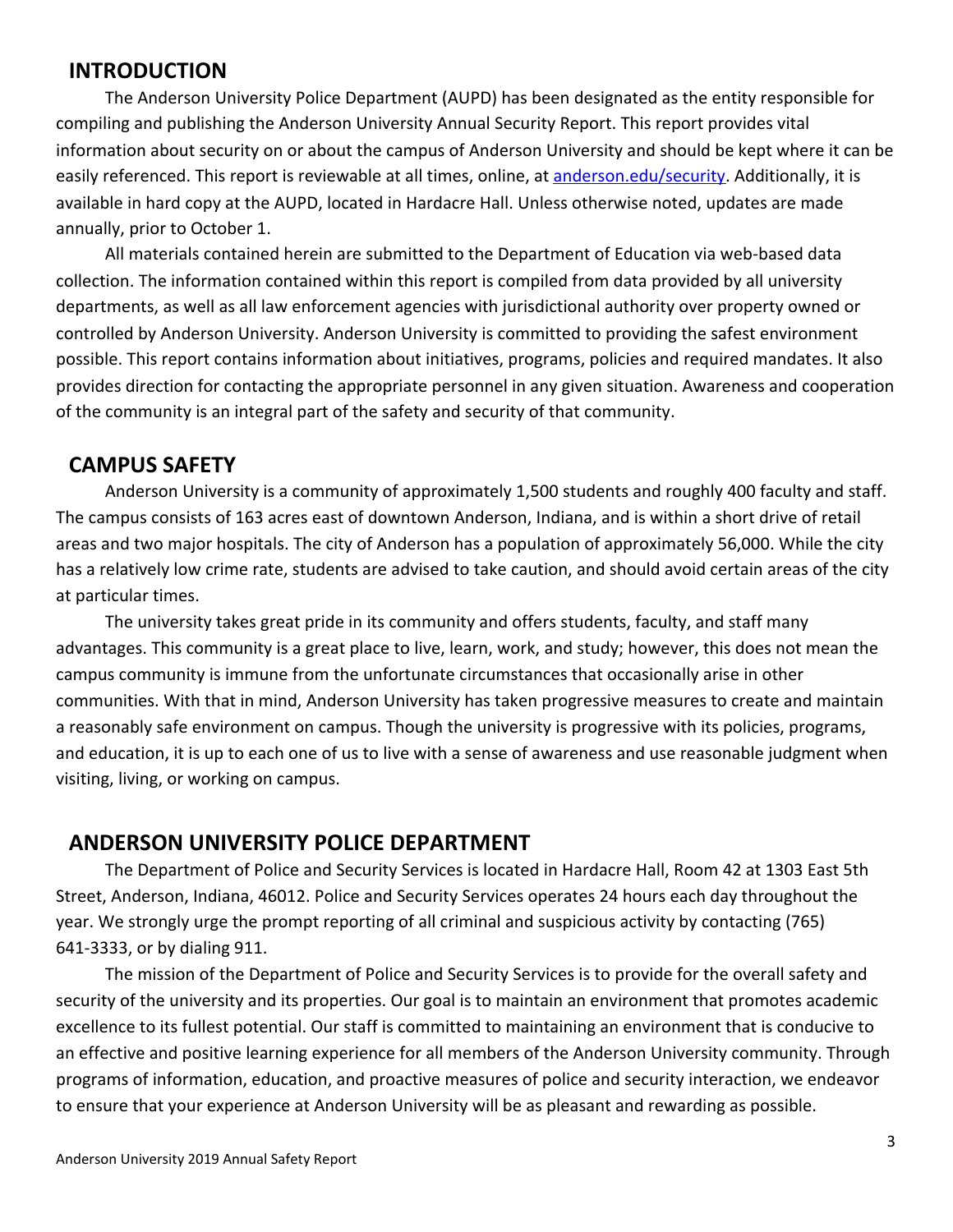Police and Security Services is responsible for operating the campus police department, parking program, issuing student identification cards, securing campus buildings after hours, responding to emergency medical situations, providing weekly safety bulletins, and assisting with fire and tornado drills during the academic year. Other services include opening locked vehicles, jump-starting vehicles, conducting campus safety programs, and providing escorts for safety and medical reasons.

Anderson University is committed to campus safety and security. Exterior lighting and landscape control is a critical part of that commitment. Representatives from various departments continually conduct security surveys to ensure campus lighting is adequate and that the landscape is appropriately controlled. Department members conduct routine checks of lighting on campus during regularly assigned patrol duties. If lights are dim or burned out, officers will initiate an immediate work order, which is acted upon by a representative of the Physical Plant.

University Police and representatives from the Physical Plant work collectively to identify inoperative locking mechanisms. Maintenance staff is available to respond to calls for service regarding unsafe facility conditions or for personal safety and property protection. These unsafe facility conditions may also include unsafe steps or handrails, unsafe roadways on campus, and unsecured equipment.

University Police is professionally staffed with four sworn police officers and five part-time security officers. All police officers at AUPD have comprehensive arrest powers pursuant to Indiana Code 21-17-5. The authority, responsibility, and training of AUPD officers is the same as required of any police officer in the state of Indiana. AUPD investigates any and all incidents that occur on any property owned or controlled by Anderson University and has the authority to investigate any incident on any public roadway adjacent thereto. Officers are empowered with full police authority and authorized to make arrests enforcing federal and state laws, as well as university rules and regulations.



University Police jurisdiction is bound by the White River (West), Scatterfield Road (East), East 8th Street (South), and Lindberg Road (North). University Police jurisdiction and law enforcement powers extend to the Flagship Campus, located at 2705 Enterprise Drive, Anderson, Indiana.

The Anderson University Department of Police and Security maintains a collaborative relationship with all local law enforcement agencies ensuring the most effective law enforcement services. Local agencies share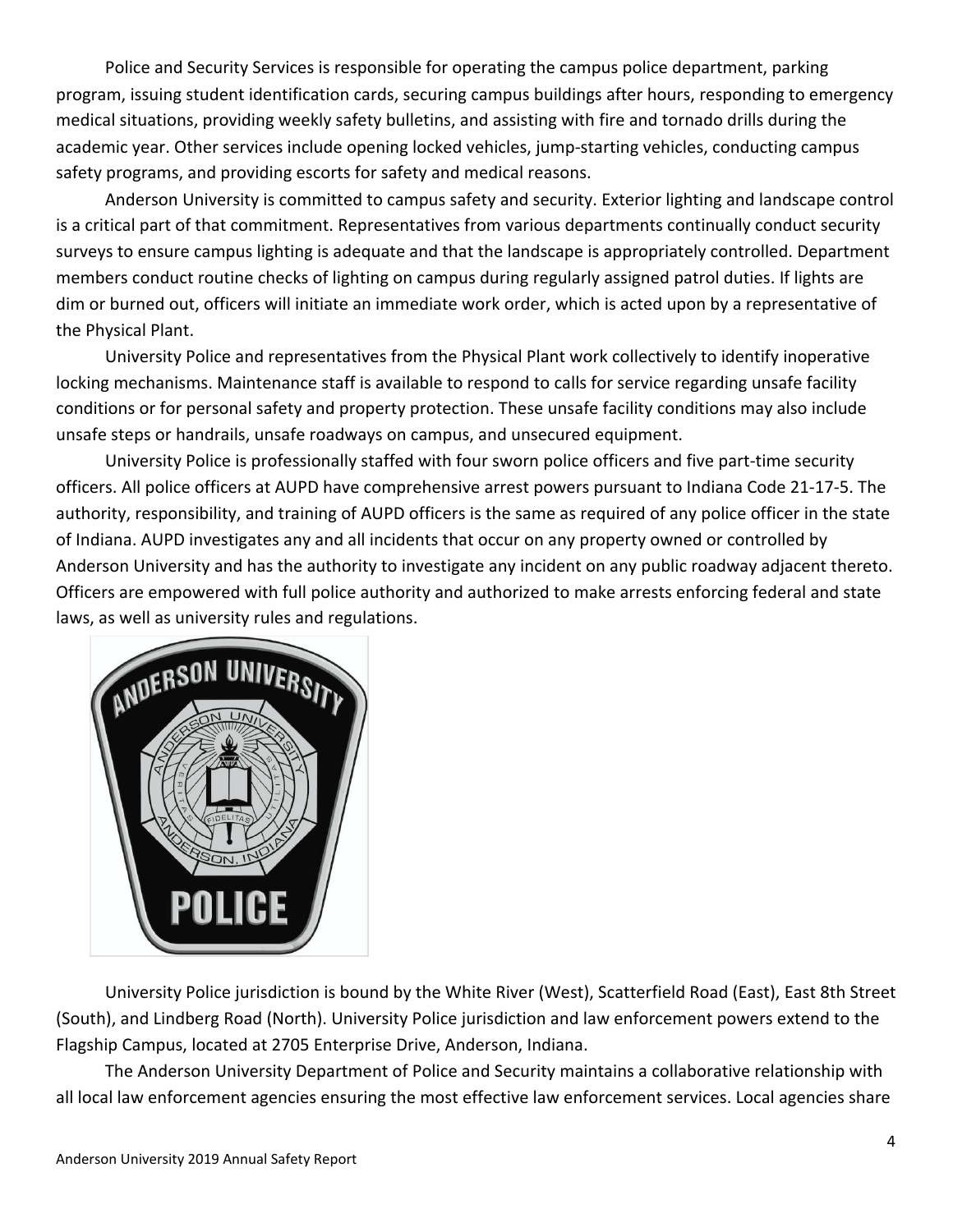reports involving students off campus and contribute to the annual report and disclosure of crime statistics. The Anderson City Police, Madison County Sheriff's Department, Indiana State Police, and federal agencies all have jurisdiction on the university campus. Periodic meetings are held with the leaders of these agencies. Officers from all agencies interact at scenes and share information. Aid from these agencies is available as necessary to assist the AUPD. Officers from the AUPD also assist the Anderson Police Department. There are no formal memorandums of understanding (MOUs) between the agencies.

#### **LAW ENFORCEMENT TRAINING**

All Anderson University police officers are graduates of the Indiana Law Enforcement Academy and are required to attend 24 hours of state mandated Indiana Law Enforcement Training Board (INLETB) instruction each calendar year, including: emergency vehicle operations, physical tactics, and firearm proficiency. This requirement allows each police officer to maintain his or her Peace Officer Professional Standards certification. During the 2019 calendar year, each police officer employed by the Anderson University Police Department received training administered by an INLETB certified instructor. Anderson University Police has INLETB certified instructors on staff.

University police officers are emergency medical technicians (EMT) or have advanced first-aid training and are available to provide assistance with medical emergencies. The Anderson University Police Department is certified by the Indiana Department of Homeland Security/Emergency Medical Services Commission as a Basic Life Support Non-Transport provider. The university community expects that our police officers perform their job at a high degree of proficiency. The extra training that each officer receives reflects this expectation.

#### **TITLE IX PROGRAM**

The Department of Work Life Engagement is responsible for overseeing and administering Anderson University's Title IX program. Title IX of the Education Amendments of 1972 is a federal law that protects students, employees, and third parties (such as vendors, parents, etc.) from sex discrimination.

Complainants are encouraged to report incidents of sexual harassment in a timely manner. The University is committed to implementing prompt and appropriate remedies to prevent sex discrimination and/or harassment along with its effects. An impartial investigation will be conducted and Anderson University strives to complete this investigation in a timely manner from receipt of the complaint. At the conclusion of the investigation, Anderson University will notify the reporter and the respondent in writing of the findings.

The reporter and the respondent are both entitled to have others present during the disciplinary proceeding and the reporter may withdraw their complaint at any time in writing to Tim States, the Title IX coordinator. Upon a finding of a Title IX violation against the respondent, the accused student may be disciplined with a proportional punishment ranging from temporary suspension up to expulsion from the university.

Upon a finding of a Title IX violation by an employee, that employee may be subject to termination, suspension, or other disciplinary action. Upon a finding of a Title IX violation by a third party, the university may immediately terminate any contractual relationship, non-contractual relationship, or terminate the third party's access to the campus. All of these actions for students, third parties, and employees are in addition to notifying University Police for the purposes of conducting a criminal investigation if there is a violation of Indiana law.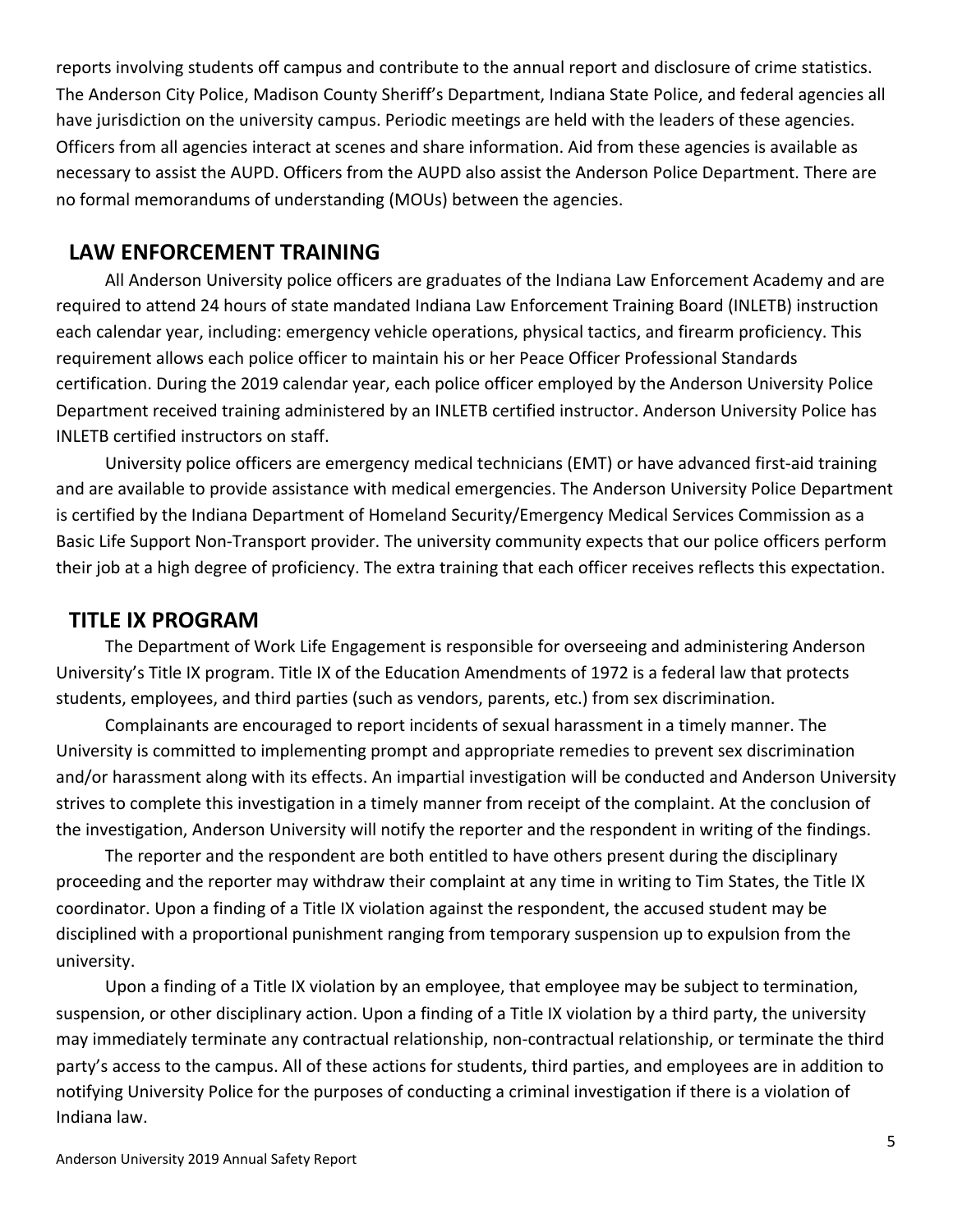To the extent possible, the university will keep the complaint and investigation private. Retaliation, or engaging in an adverse action against a person who has filed a Title IX complaint, is strictly prohibited. Any individual within the university community who engages in retaliation shall be subject to disciplinary action. If requested, Anderson University will make any reasonable change to a reporter's academic, living, transportation, and/or working situation. If desired, University Police will assist the victim in contacting local law enforcement authorities. Students who have been subject to sexual assault, sexual violence, or sexual harassment may request to withdraw for a semester from individual courses.

Any victim of a sexual assault should report these incidents to University Police immediately at (765) 641-3333. Victims of sexual discrimination or sexual assault may also contact Tim States, Title IX coordinator, at (765) 641-4133, [thstates@anderson.edu](mailto:srmcclure@anderson.edu), or Decker Hall, room 112.

### **PREPARING THE ANNUAL SECURITY AND FIRE SAFETY REPORT**

The Jeanne Clery Disclosure of Campus Security Policy and Campus Crime Statistics Act (Clery Act) requires campuses to report designated crimes that occur in residence halls, campus grounds and buildings, public property adjacent to campus, and non-campus buildings or property owned or controlled by the university that is used by students for educational purposes. The FBI Uniform Crime Reporting (UCR) system is the source of definitions that are used for Clery Act reporting.

The Anderson University Police Department (AUPD) prepares this report to comply with the Clery Act. The full text of this report can be located on the AUPD home page at [anderson.edu/police.](http://anderson.edu/police) This report is prepared in cooperation with local law enforcement agencies surrounding campus, the Department of Student Life, the Office of Work Life Engagement, the Physical Plant Department, and the Dean of Students. Each entity provides updated information on their departments, policies, educational efforts, and programs to comply with the Clery Act.

Campus crime, arrest, and referral statistics include those reported to University Police, designated campus officials (including but not limited to directors, deans, department heads, designated staff, community standards, advisors to students/student organizations, athletic coaches), and local law enforcement agencies. A procedure is in place to anonymously capture crime statistics disclosed confidentially during interactions with confidential reporting sources, such as medical staff, counseling staff, or pastoral counselors.

Each year, an email notification is made to all enrolled students and current faculty and staff to provide the link to the website to access this report. Copies of the report may also be obtained at the Anderson University Police Department (Hardacre Hall) or by calling (765) 641-3333. Notice of the report and web site information is provided on the university website.

### **REPORTING CRIMES AND EMERGENCIES**

It is extremely important for students, faculty, and staff to report any and all crime to the Anderson University Police Department (AUPD) as quickly and accurately as possible. Any call reporting criminal activity or other emergency is immediately dispatched for response. University Police will take any and all required action to properly and effectively mitigate the incident. Contingent upon the incident, police officers, security personnel, emergency medical services, fire department services, or any other necessary personnel will be contacted to properly respond to the incident.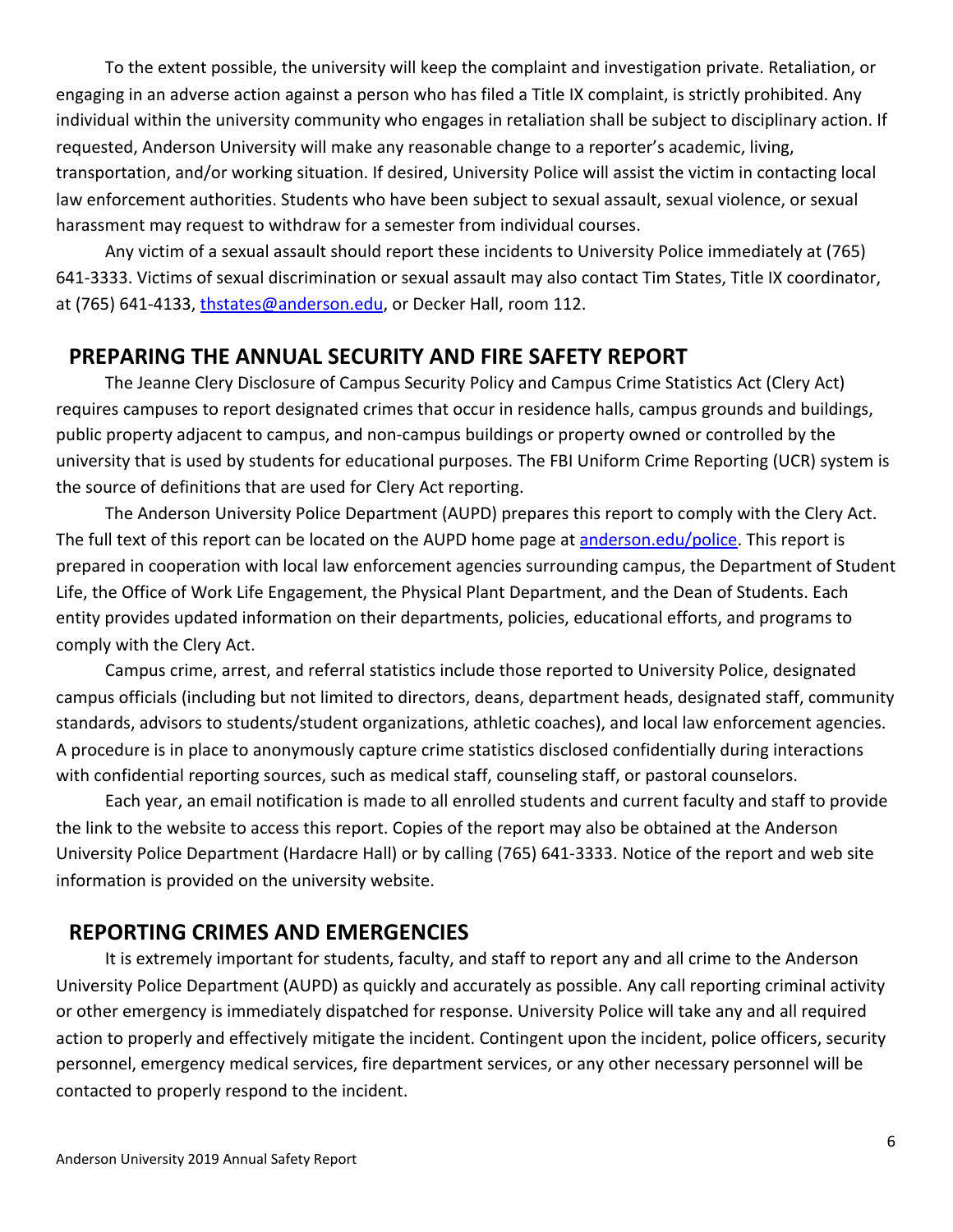#### **When to Dial 911:**

» If you are reporting a FIRE.

» If there is a need for an AMBULANCE.

» Or if there is a need for EMERGENCY POLICE SERVICES:

- Give your name, location and telephone number
- State the nature of the problem
- If possible, stay on the line until assistance arrives

All other calls for non-emergency police and security services should be directed to University Police, at (765) 641-3333, or by utilizing one of the campus convenience phones located throughout the university.

To ensure that all timely warning reports and annual statistics are accurate and complete, all criminal offenses should be immediately reported to the Anderson University Police Department in Hardacre Hall. The Anderson University community is strongly encouraged to promptly and accurately report crimes, emergencies, and potential threats or risks to the AUPD. The safest community possible cannot be achieved without the active participation of the members of that community. Should a member of the university community feel uneasy about contacting the AUPD, or wish to informally or anonymously report an incident, they may call (855) 270-3684 toll-free or visit [www.reportlineweb.com/anderson.](http://www.reportlineweb.com/anderson) Anderson University has contracted with a third party vendor to receive hotline calls of such reports. The line is staffed 24 hours a day, seven days a week, every day of the year. The misconduct reporting hotline is a confidential reporting mechanism that may be used to report the following types of issues:

- Financial fraud
- Conflict of interest
- Sexual misconduct
- Racial/ethnic bias or harassment
- Violations of university policy
- Misuse of university resources or property
- Any serious or recurring abuse of authority
- Public or workplace safety issues
- Violation of any federal or state law or regulation

The Anderson Police Department and Madison County Sheriff's Department are additional resources for reporting criminal activity. They can be reached through Madison County Central Dispatch at (765) 648-6775 or (765) 642-0221. Upon notification of an incident, a police officer will be sent to your location. All complaints will be investigated and prompt resolution of reported problems will be sought.

The University relies on its close working relationships with local law enforcement agencies to receive information about incidents involving Anderson University students. The University Police will actively investigate any crime information it receives concerning or involving a member of the campus community. If the university is notified of a situation in which a campus community member is the victim of a crime, the department may issue a Campus Safety Alert, detailing the incident and providing tips so that other community members may avoid similar incidents.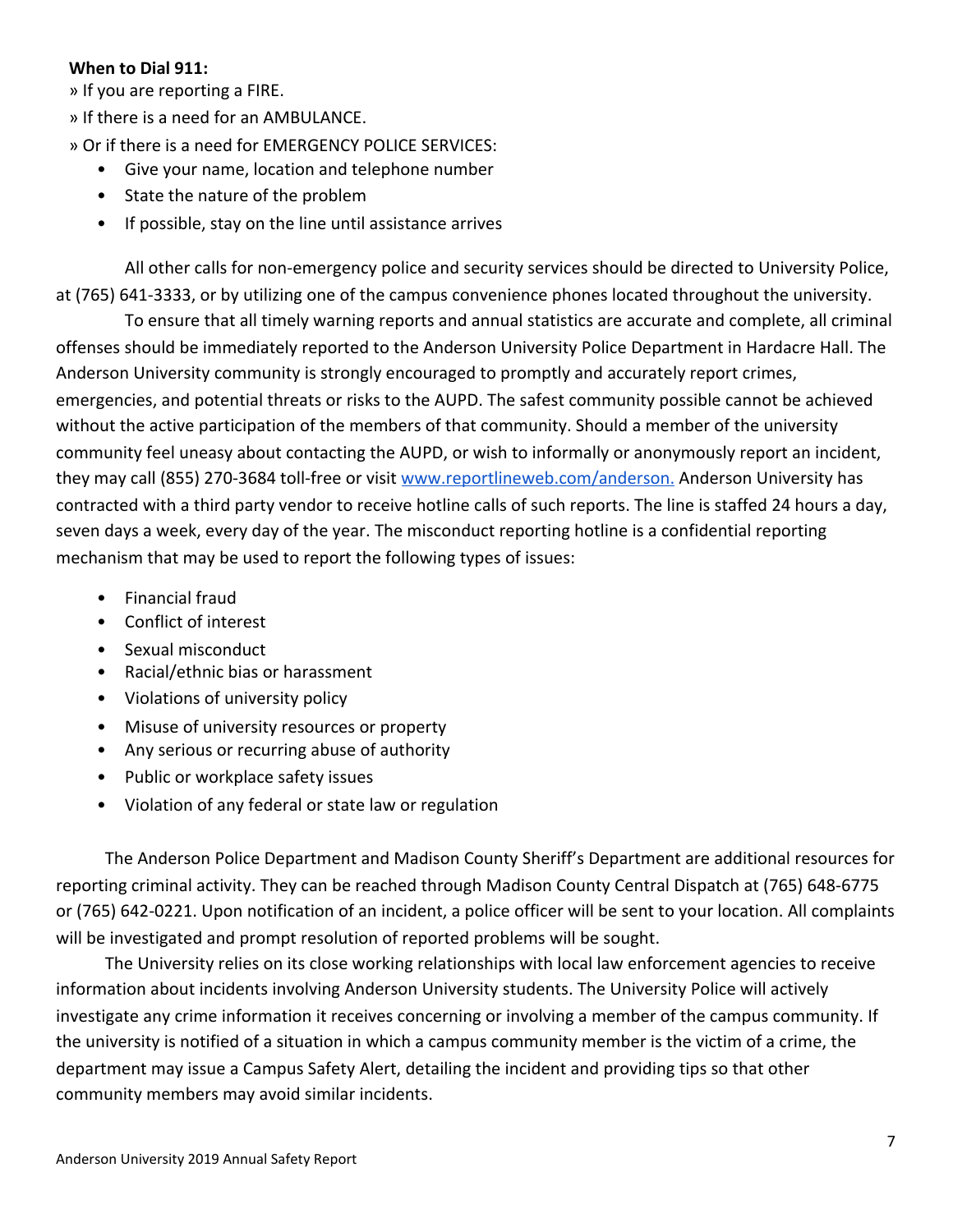Pastoral and professional counselors are encouraged to inform the persons they are counseling about crime reporting procedures when they feel it is appropriate. Any confidential, statistical information collected will be included in the annual disclosure of crime statistics, regardless if the complainants report to law enforcement.

#### **Voluntary Reporting**

If crimes are never reported, little can be done to help other members of the community from being victimized. We encourage university community members to report crimes promptly to University Police and to participate in and support crime prevention efforts. The university community will be much safer when all community members participate in safety and security initiatives.



### **EMERGENCY TELEPHONES**

Emergency telephones are outside residence hall entrances and other academic buildings. The campus emergency number is extension 3333. An officer will be dispatched immediately.

Blue light emergency telephones allow students to make on-campus telephone calls by pressing the black button and dialing the four-digit campus extension. The red button will automatically dial the police or security officer on duty.

### **CAMPUS SECURITY AUTHORITY**

While the University prefers that community members promptly report all crimes and other emergencies directly to the University Police at (765) 641-3333, we also recognize that some may prefer to report to other individuals or University offices. The Clery Act recognizes certain university officials and offices as Campus Security Authorities (CSA). The Act defines these individuals as an "official of an institution who has significant responsibility for student and campus activities, including, but not limited to, student housing, student discipline and campus judicial proceedings." An official is defined as "any person who has the authority and the duty to take action or respond to particular issues on behalf of the institution." Campus Security Authority (CSA) is a Clery Act specific term that encompasses groups of individuals and/or departments associated with our University.

- All personnel of the Anderson University Police Department.
- Any individual or individuals who, by way of directive, are to report criminal incidents to anyone or any other department or organization in addition to police or security-related personnel.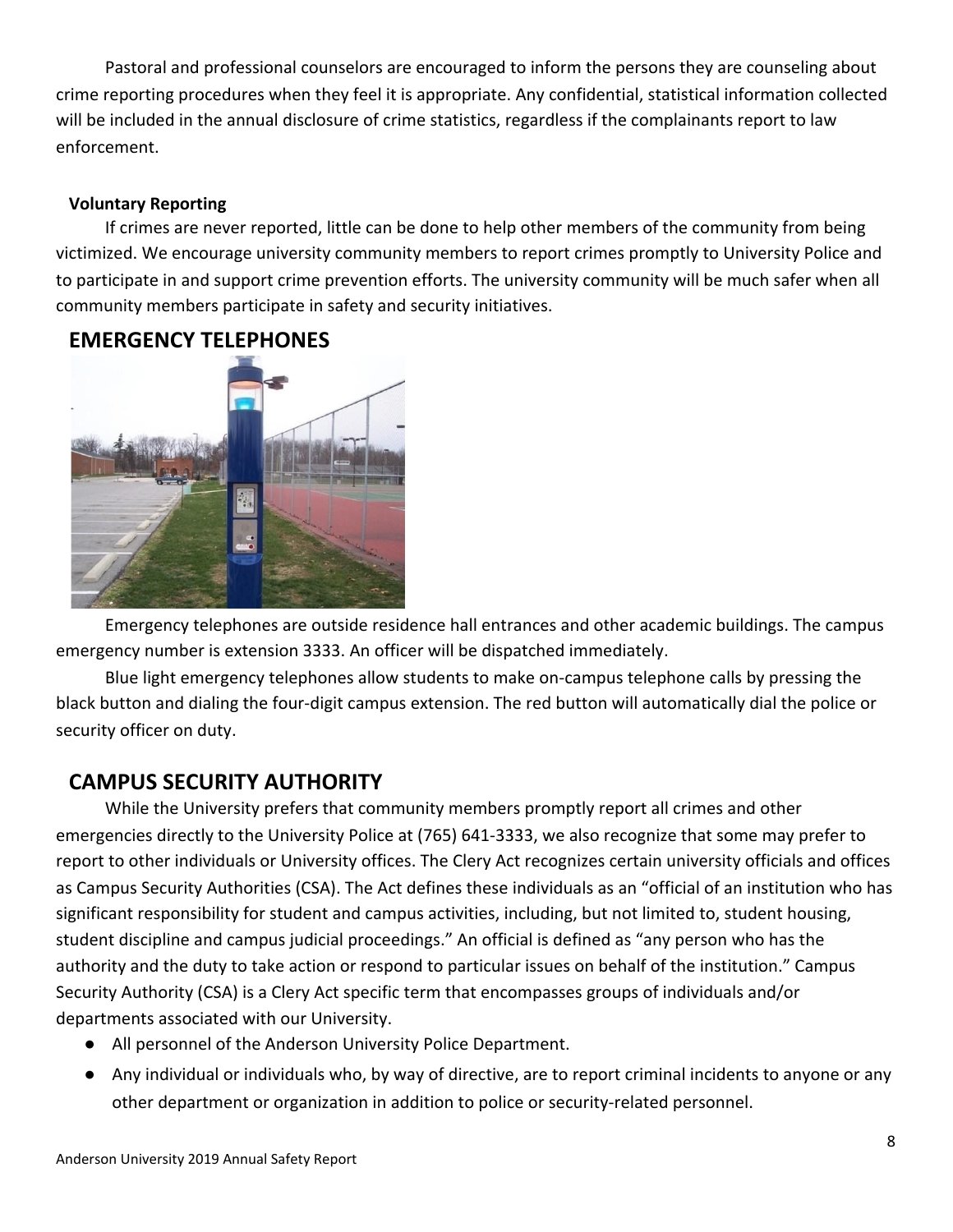- An official of an institution who has significant responsibility for student and campus activities, including, but not limited to, student housing personnel, student leadership personnel, student conduct and counseling personnel. An official is defined as any person who has the authority and the duty to take action or respond to particular issues on behalf of the University. These also would include:
- Dean of Students
- Director of Residential Life
- Director of Student Activities
- Director of Athletics, to include all athletic coaches including part-time employees and
- graduate assistants
- Faculty advisor to a student group
- Title IX coordinator
- Student Advocate personnel
- Local outside law enforcement

Individuals who are unlikely to be defined as a Campus Security Authority and have significant responsibility for student campus activities may include a single teaching faculty member, a physician or nurse in the campus health center, a counselor in a counseling center or clerical staff, except when serving as an advisor to a student group. AUPD collects and reviews all crime reports from CSA's. All policy, documentation and records are kept and under the responsibility of the Anderson University Police Department and/or designated office and is updated annually.

### **TIMELY WARNINGS AND EMERGENCY NOTIFICATION**

The institution will immediately notify the campus community upon the confirmation of a significant emergency or dangerous situation involving an immediate threat to the health or safety of students or staff occurring on campus. Notification will not be made if efforts to contain the emergency are compromised.

If there is an immediate confirmed dangerous situation or threat to the health or safety of students or employees occurring on campus, the university will determine the appropriate segment or segments of the campus community to contact and without delay notify individuals at risk. In the event that an evacuation is necessary, campus authorities, including the dean of students, vice president of finance, director of physical plant, director of police and security, and the provost will be notified. University authorities, without delay and taking into account the safety of the community, will determine the content of the notification and initiate the notification system. Notification will not be made if it would compromise efforts to assist a victim or to contain, respond to, or otherwise mitigate the emergency. Information will be distributed via a Timely Warning or an Emergency Notification. The Madison County Emergency Operations Center will be the source for issuing any and all weather-related emergency notifications such as declarations of Tornado Warnings by the National Weather Service.

A Timely Warning will be issued to the community when incidents of criminal activity, specifically the crimes reported on our statistics page, occur on campus or within the immediate proximity of campus. Timely Warnings may also be issued when instances of criminal behavior pose a potential ongoing threat to the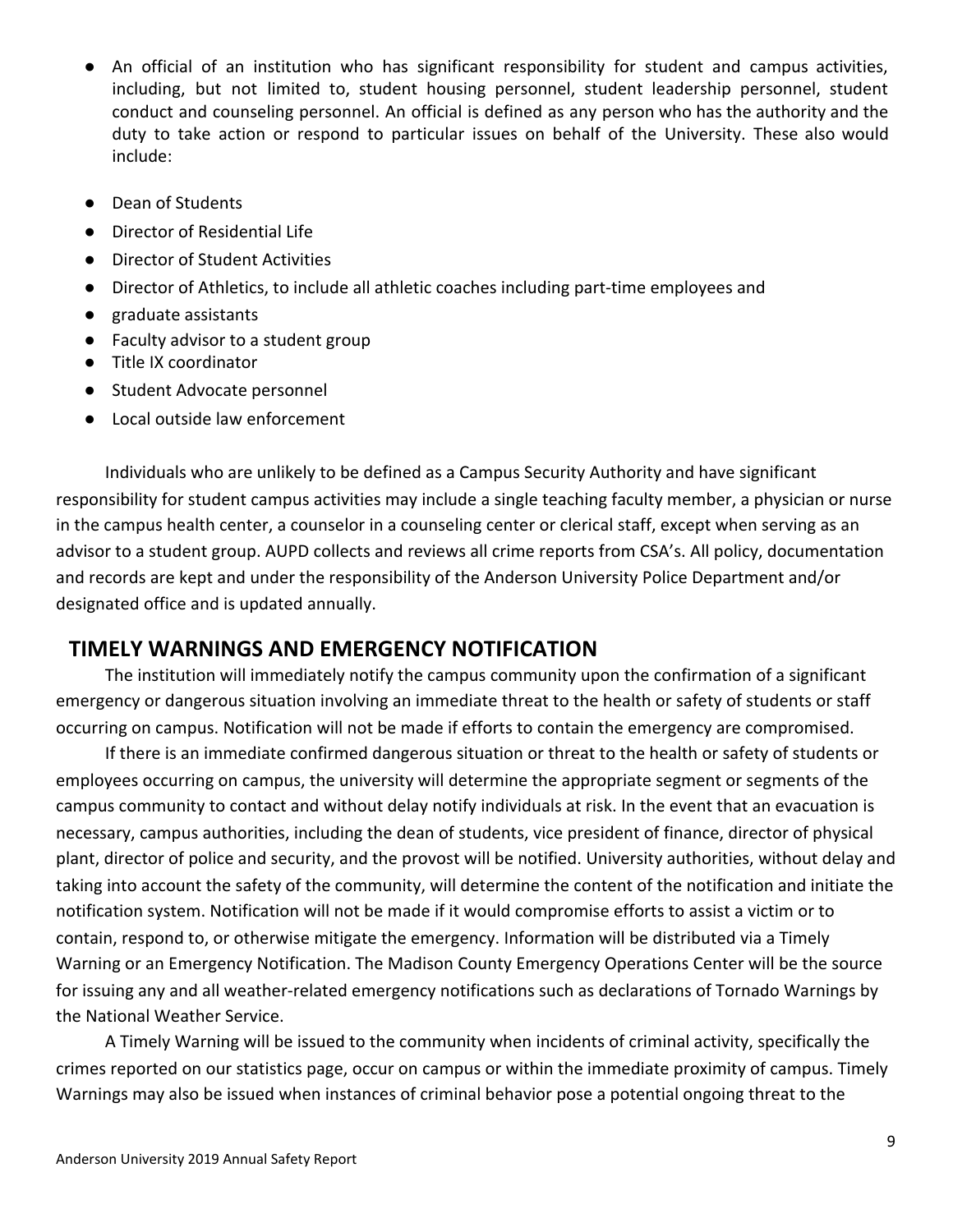community. Timely Warnings differ from Emergency Notification by the degree of imminent threat.

Timely Warning Notices shall typically be distributed to the Anderson University community via email, text and/or the Raven Alert system. Timely Warning notices are typically categorized, but not limited to, the following Uniformed Crime Reporting (UCR) and National Incident Based Reporting System (NIBRS) classifications: arson, criminal homicide, and robbery. Cases of aggravated assault and sex offenses are considered on a case-by-case basis. The distinguishing factor in these cases is the presence of an ongoing threat to the community of Anderson University. Documentation and any record keeping will be located at AUPD.

#### **Emergency Notification**

Emergency Notification will be sent to the community when an imminent threat is perceived to the community. Instances may include severe weather, earthquake, gas leak, terrorist incident, armed intruder, bomb threat, civil unrest or rioting, explosion, a nearby chemical or hazardous waste spill, or health emergencies. Multiple modes of communication will be utilized for the notification including SMS text messages via the Raven Alert system, Campus email, University website, and calling trees. In the event of an approaching tornado, the City of Anderson will additionally activate a warning siren located on the campus of Anderson University.

Students and employees may elect to receive emergency messages from the Raven Alert system. Timely Warnings are sent by means of the same modes of communication, with the exception of SMS text messages. Text messages are reserved for instances when an imminent threat is perceived.

Communication is also used to alert and disseminate emergency information to local authorities, the surrounding community, parents and other campus constituents. This level of communication includes calling trees, email distribution lists, subscribers to the Raven Alert system, and the University website.

### **EMERGENCY MANAGEMENT – RESPONSE AND EVACUATION**

The Anderson University Police Department coordinates university and community emergency response agencies utilizing the university "All Hazards Response Plan." Each year the Risk Management Committee reviews response and evacuation procedures. Anderson University Police provides training and information on how to report an emergency, preparedness, response, evacuation, and recovery to University departments and all new employees via orientation training. Each division is charged with the development and implementation of response, evacuation and business continuity in conjunction with University emergency action plans. Anderson University Police conducts announced, campus-wide annual testing of the emergency notification system, Raven Alert system and further conducts fire safety and evacuation drills each semester in residential units including training on how to report an emergency. All tests and drills are documented with date, times, and circumstances involved with the tests.

#### **EMERGENCY PROCEDURES**

A comprehensive list of emergency procedures, including what to do in the event of imminent threat, is included on the University Police website. Some examples of emergencies include harassment and threats of violence, building evacuation, shelter-in-place, fire, bomb threats, weather emergencies, and medical emergencies.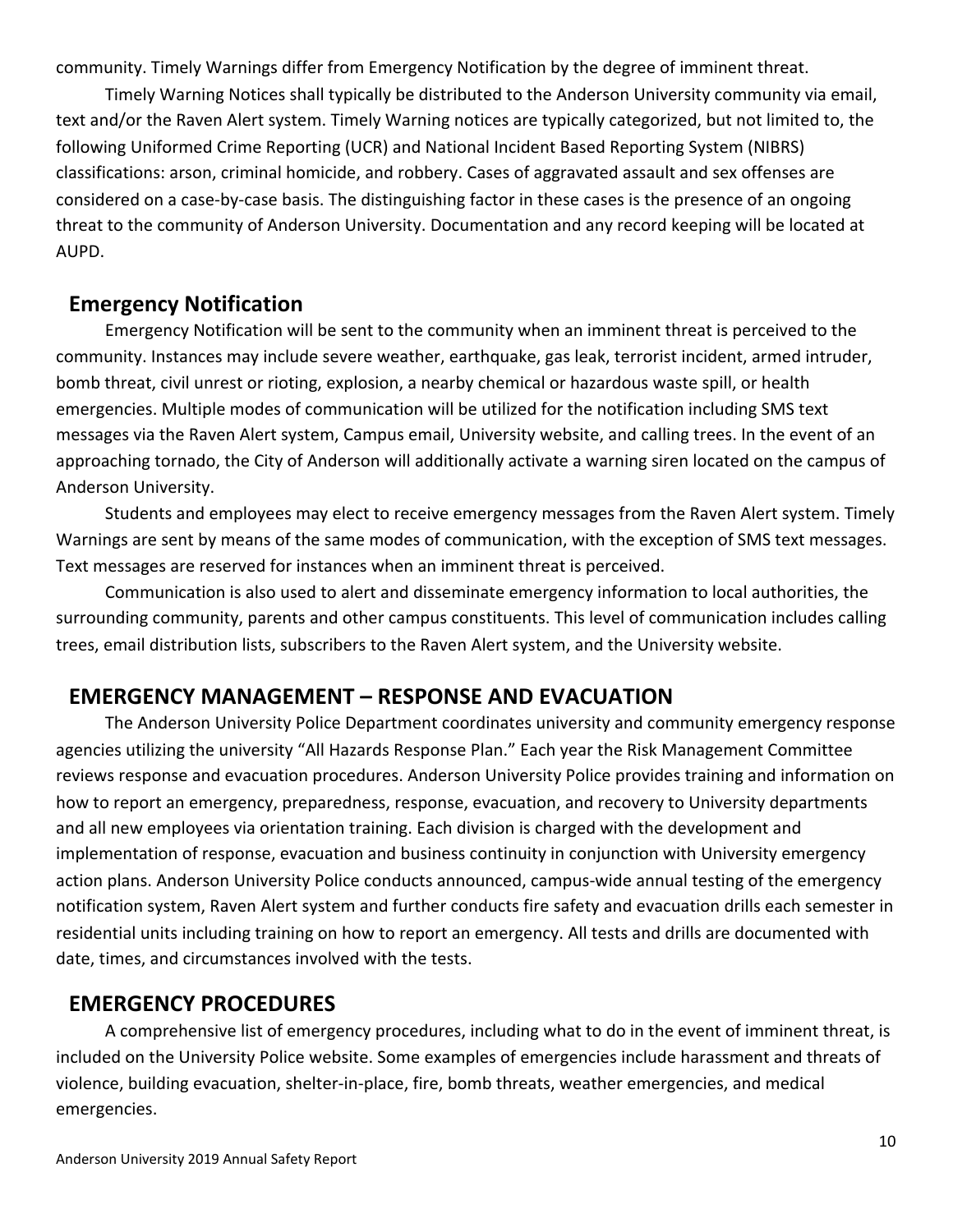# **ANDERSON UNIVERSITY CAMPUS EMERGENCY SITUATIONS QUICK REFERENCE GUIDE**

FOR ANY EMERGENCY: CALL 911 WHAT TO DO…

EVACUATION PROCEDURES—FIRE

- Activate the alarm
- When fire alarm is activated, evacuation is mandatory
- Call for help: dial 911
- Warn others
- Evacuate in accordance with the Building Emergency Plan or at the nearest exit
- Evacuate immediately; if possible, take your belongings
- Evacuate to an area that does not impede responders
- Assist persons with disabilities if possible
- DO NOT USE ELEVATORS
- Do not re-enter the building until authorized by public safety officials

#### SHELTER IN PLACE—TORNADO WARNING

- If the all-hazard sirens are activated or you are notified of a warning, immediately seek shelter in nearest facility
- Proceed to the lowest level. If a basement is not available, seek an interior hallway or small interior room on the lowest level, away from windows and doorways
- All-clear will be announced over the local TV and radio stations at expiration of the initial National Weather Service warning

#### SHELTER IN PLACE—HAZARDOUS MATERIALS (HAZMAT) RELEASE

- If advised to shelter for a HAZMAT incident, immediately seek shelter in nearest facility
- Close and lock all windows exterior doors, and any opening to the outside
- Move to an interior room on the highest floor
- If possible, move to an interior room above the ground floor with the fewest windows and vents
- Do not leave the building until authorized by public safety officials

#### ACTIVE SHOOTER

- During an active shooter incident, RUN, HIDE, FIGHT run from location if safe to do so
- If not possible to run, secure yourself and others inside a locked room
- Do not leave your area until authorized by public safety officials

How you will be notified: RAVEN ALERT (AU emergency warning notification system)

- o All-Hazard Emergency Warning sirens: (shelter in place)
- o Fire alarms: evacuate the building
- o Email: An email will be sent to all people with an anderson.edu address
- o Text messaging: Anderson University faculty, staff, and students may sign up via the AU website to receive an emergency notification text message
- AU home page: The home page [\(anderson.edu](http://anderson.edu/)) is the focal point for all campus-related emergencies.
- Residence Life: University residences have procedures for alerting people in individual halls via their resident assistants, phones, and signage.
- Local media: Anderson University works with the news media, radio, TV, newspapers, and internet to inform the community.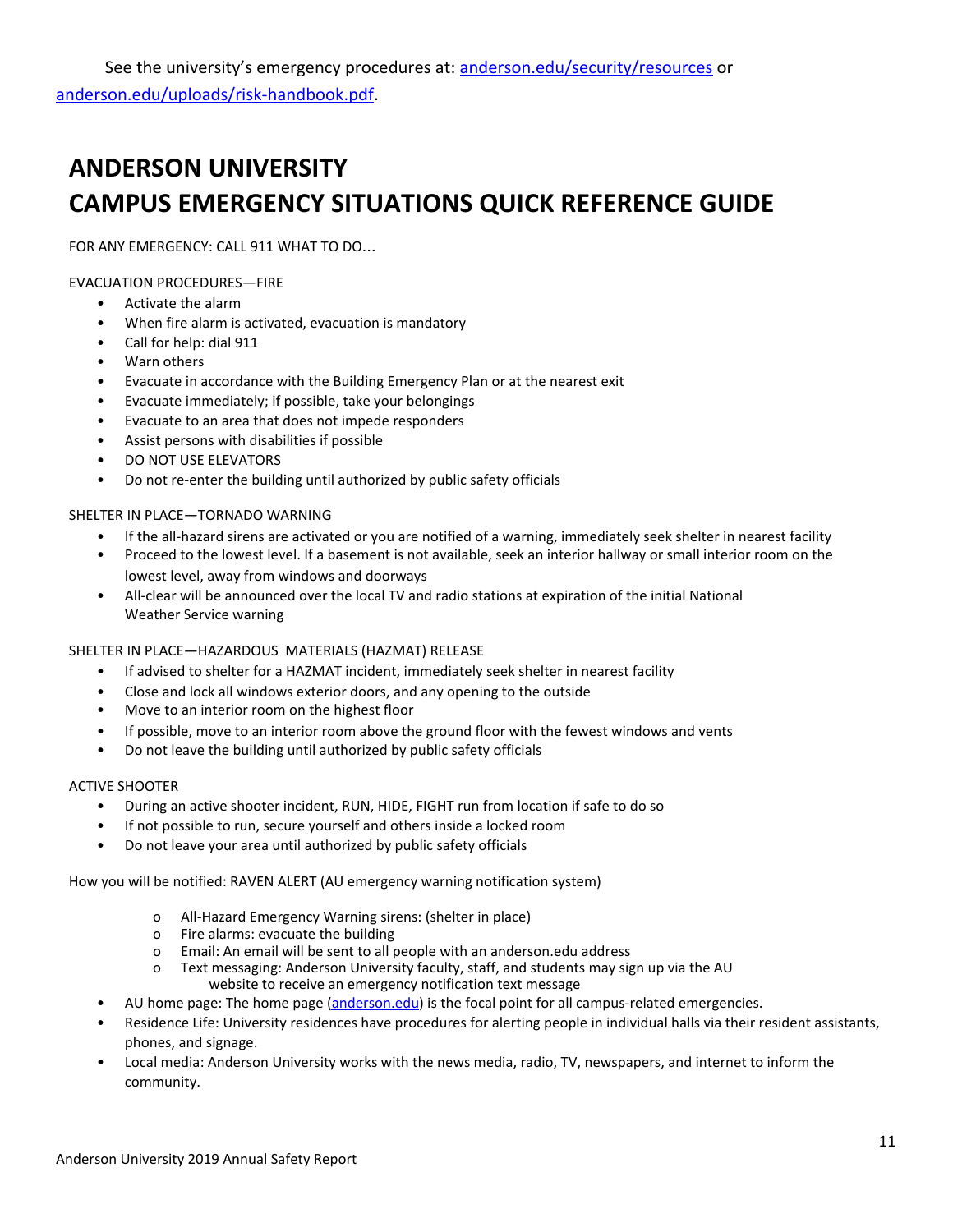#### **SEVERE WEATHER**

Anderson University and Madison County Emergency Management Agency work closely together when threatening weather conditions develop. When a severe weather alert is announced by the National Weather Service, faculty, staff, and Student Life are notified by email about the pending weather threat. Building managers and resident directors are encouraged to monitor an emergency weather radio and the campus radio system for updates on changing weather conditions. The Raven Alert will be activated to warn of a tornado near campus.

If a tornado has been sighted, the civil defense siren located on campus will sound. Students, faculty, and staff are instructed to go into basements, lower level or interior hallways and stay away from glass. A tornado drill is conducted annually.

### **BUILDING ACCESS CONTROL**

Physical Plant staff maintains University buildings and grounds with a concern for safety and security. Inspection of campus facilities and lighting systems are conducted in an effort to identify and reconcile problems and hazards. University Police assist with problem identification while making regular security checks of academic and administrative buildings, as well as campus residence halls. University Police conducts a light survey monthly and reports defective lighting to the Physical Plant.

University Police personnel are responsible for locking most of the academic and business facilities on campus at designated times. With the exception of residence halls, most university facilities are open to the public when classes are in session. During times when the university is officially closed, buildings are locked. Only faculty, staff, and authorized students with proper identification are admitted.

Residence halls are locked 24 hours each day. The University Police Department patrols the perimeters and common areas with special emphasis during evening and nighttime hours. The Physical Plant and University Police maintain electronic access and key control procedures. Access for non-residents is on an as-needed basis. University Police is committed to working closely with Student Life in addressing safety and security issues within residence halls. Security, maintenance, and access to campus facilities and access control design standards have been developed.

### **CRIME LOG**

A daily log of all crimes reported to University Police can be viewed at the University Police Department in Hardacre Hall. The crime log is also available online at: anderson.edu/security. The crime log is published on the Anderson University Police Department's (AUPD) Facebook page. The crime log is supplied to the student newspaper, The *Andersonian*, and published at the discretion of editorial staff.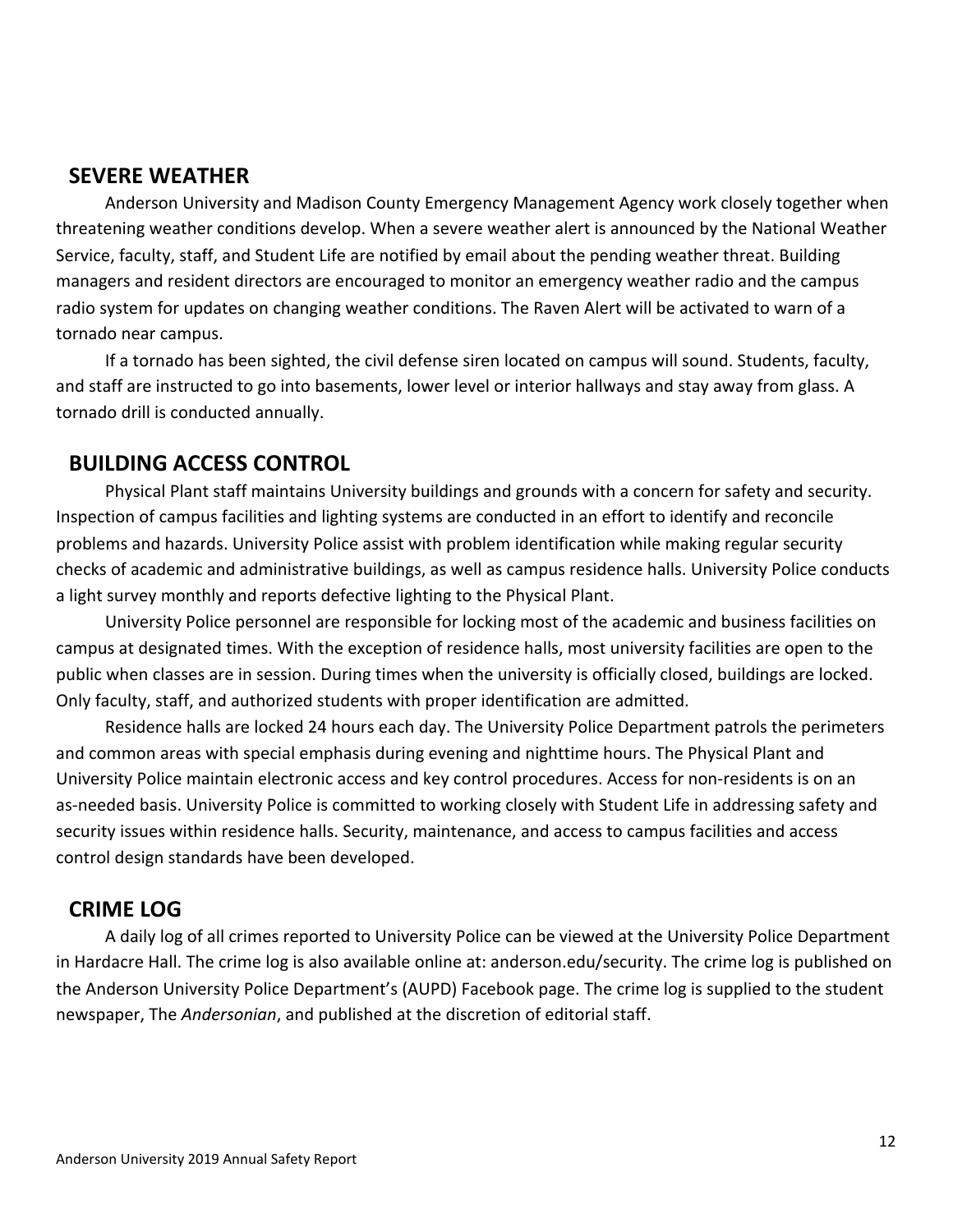

## **SAFE HAVEN**

A safe haven is a secure location at the entrance of a locked building that permits a student to enter and lock the door behind them. Inside the safe haven is a telephone and emergency numbers the student can call for assistance. Some safe haven doors must be locked by turning a thumb lock, while others are locked by pressing a red button. Safe havens with the red button will automatically notify University Police when pressed. Safe havens are located at building entrances and are identified by a red plaque with the words "Safe Haven" located near the entrance.

### **SAFETY ESCORTS**

Escorts are provided for students concerned for their safety and for students with medical needs. Escort services are not intended to be used as a taxi service or to provide transportation during inclement weather. The safety escort may be provided via vehicle or may consist of a walking escort. To request an escort, contact the University Police at (765) 641-3333 and an officer on duty will respond as quickly as possible.

## **PARKING REGULATIONS**



Parking regulations are enforced by Police and Security officers 24 hours a day all year long. During the summer months and campus holidays, students are allowed parking in faculty spaces, but all other restricted spaces are enforced. It is the responsibility of students to register their vehicles and to be familiar with the University motor vehicle regulations. To appeal tickets, individuals may contact the University Police Department to complete an appeal form within five days from issuance.

All vehicles owned or operated by students, faculty and staff must be registered with the Police and Security Department. Improperly parked vehicles will be ticketed at all times.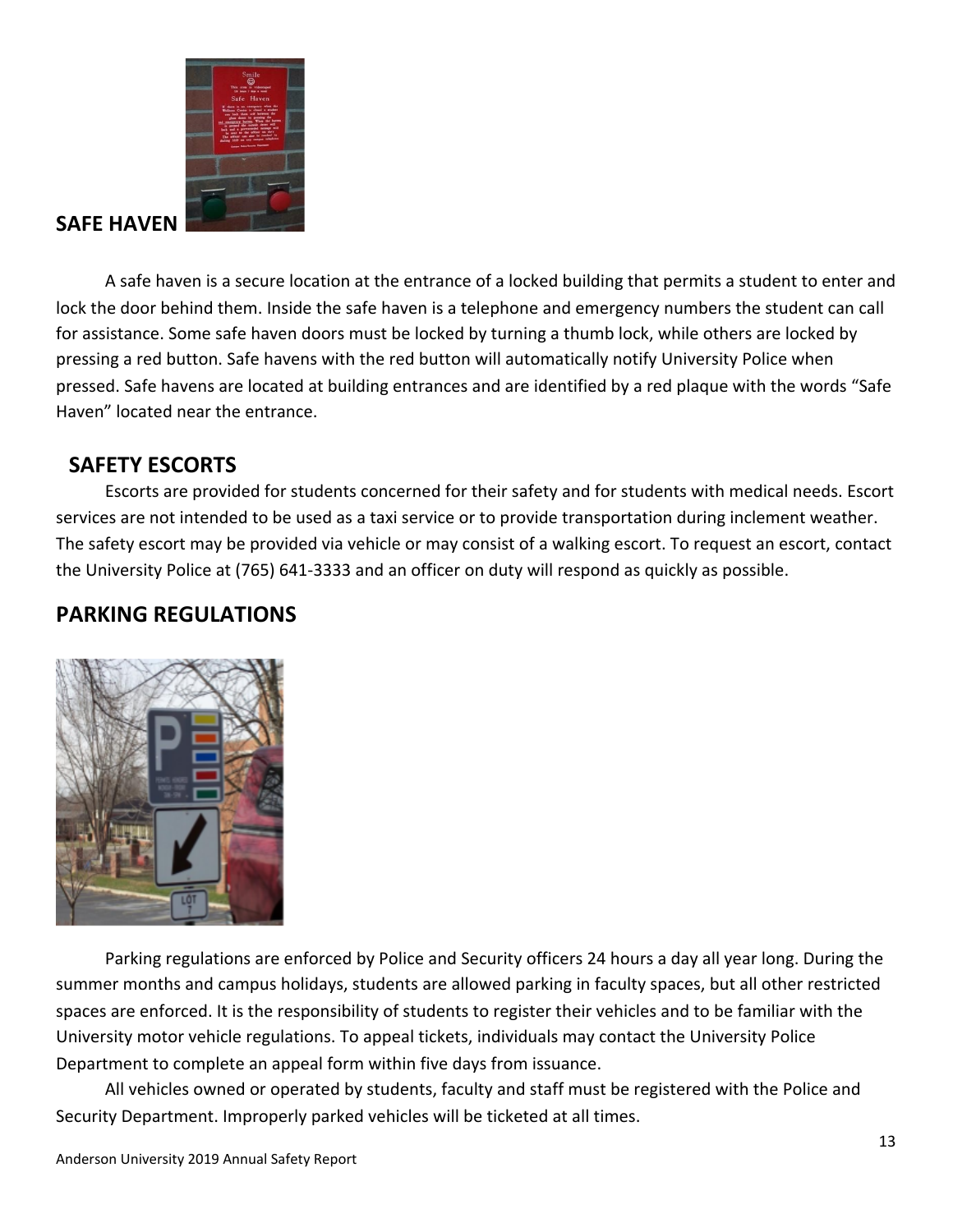### **EDUCATIONAL PROGRAMMING**

University Police offers several programs to the University community, aimed at the education, awareness, and prevention of crime. In addition to scheduled programs, educational programs are also available upon request to any student organization, group or other university community members. Programming is provided in the areas of personal safety, sexual assault awareness, prevention and response, alcohol abuse, narcotics and dangerous drugs, traffic safety and parking regulations, fire safety, emergency preparedness, and theft prevention.

Anderson University Police actively participate with campus committees aimed at the awareness, prevention and education about alcohol and dangerous drugs. Multiple initiatives are conducted throughout a student's experience to bring education and awareness to issues revolving around alcohol and other drugs. Employees are educated via in-service workshops and presentations, as well as new employee orientation.

#### **CRIME PREVENTION**

The support, cooperation, and involvement of students, faculty, and staff with University Police efforts are crucial to the success of our overall safety program. Members of the campus community must assume responsibility for their own safety and the security of their personal belongings by taking simple, commonsense precautions.

Each year the University Police staff participates in the training of student leaders. University Police also present crime prevention information to student organizations upon request. During orientation, University Police facilitate programs for students and parents to present safety and crime prevention information.

For females on campus, a Self-Defense Awareness and Familiarization Exchange (SAFE) class is offered four or more times each year. The SAFE program is a shortened version of the twelve hour Rape Aggression Defense (RAD) program. The SAFE program educates women in awareness, risk reduction, avoidance, and physical defense strategies. Students living in residence halls are offered safety defense whistles and receive instruction on when and how they should use them.

Additional Educational and Awareness programs are presented during orientation and throughout the year on issues of sexual violence by Student Life and University Police. Student Life staff also present programs regarding the use of alcohol and other drugs.

The following crime prevention tips and programs are designed to inform students and employees about campus security procedures and practices to encourage responsibility for personal and community safety.

- Be a good witness. Suspicious looking individuals and activity should be reported to the police and security department immediately, (765) 641-3333.
- Notify University Police of any potentially violent situations or any other incidents in which a member of the University community feels uncomfortable or in fear.
- Utilize safety escorts after dark or ask someone you know to walk with you. Call (765) 641- 3333 for a safety escort.
- Vehicles should be parked and secured in well-lit areas, and valuables should be removed or concealed.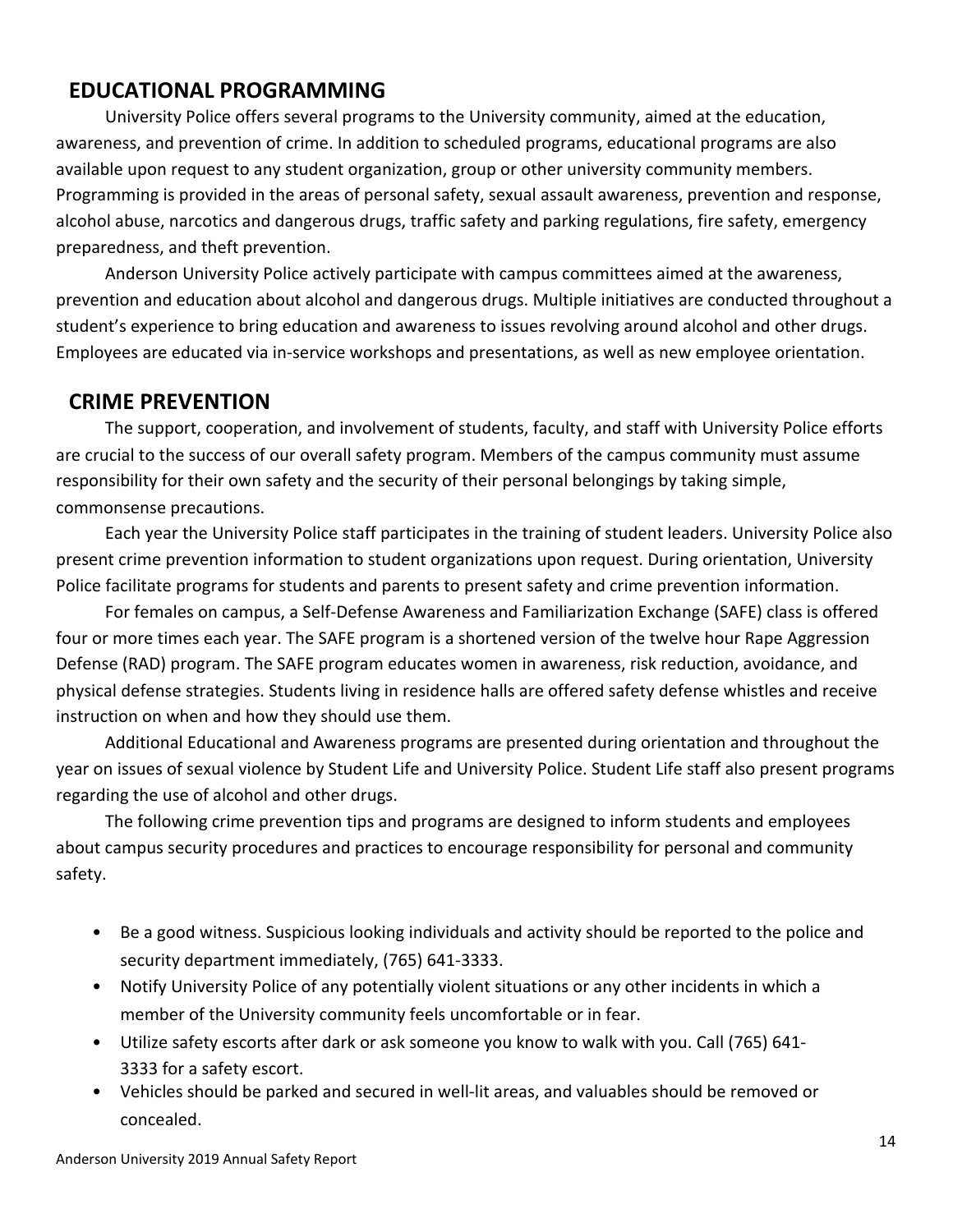- Exterior doors to the residential facilities should be closed and locked. Room doors should be locked at night and when unoccupied even for a short period.
- Do not prop doors open, even during loading and unloading.
- Record serial numbers and the make and model of equipment. This information is crucial for recovery. You may also choose to engrave or mark possessions with identifying information.
- The University Police Department has an engraving tool that can be used to engrave these types of items.

## **UNIVERSITY POLICIES**

#### **Alcohol**

Any violation of the laws of the State of Indiana related to alcohol is grounds for both University judicial action and criminal prosecution. The use and/or possession of alcohol by Anderson University students is strictly prohibited both on and off campus. Students are personally responsible for understanding the law and University policy. The enforcement of alcohol laws and University policy on campus is the responsibility of Anderson University Police and the Department of Student Life. Under the laws of the state of Indiana, it is illegal to possess, consume, or transport any alcoholic beverage if under the age of 21, and it is also illegal to provide an alcoholic beverage to a person under the age of 21. Indiana's alcohol laws are contained in the Indiana Code, Title 7 at <http://iga.in.gov/legislative/laws/2015/ic/titles/7.1/>.

#### **Illegal Drugs**

Any violation of the laws of the State of Indiana related to controlled substances is grounds for both University judicial action and criminal prosecution. Students are personally responsible for understanding the law and University policy. The enforcement of controlled substances laws and University policy on campus is the responsibility of Anderson University Police and the Department of Student Life.

The possession or use of controlled substances without a prescription is prohibited. Being present where illegal substances are accessible or being used is also a violation of University policy and state law. Additionally, students may be held responsible for the violations of their guests or violations that occur in their residence. The full Anderson University drug policy may be located in the Student Handbook at [anderson.edu/student-handbook.](http://anderson.edu/student-handbook)

Multiple initiatives are conducted throughout a student's experience to prevent the illicit use of drugs and the abuse of alcohol. Programs are designed to bring education and awareness to issues revolving around alcohol and other drugs. A violation of any law regarding alcohol or other drugs is also a violation of the University's Code of Conduct and will be treated as a separate action through the judicial process.

#### **Firearms and Weapons**

Possession or use of firearms and any weapons, ammunition, explosive materials, pellet guns, BB guns, machetes or other large knives, toy airsoft guns, or other items deemed to be perceived as dangerous on university property or any student approved living facility is prohibited. Students, faculty and staff who hold state gun permits are not permitted to carry or keep their weapons on university property. Sworn police officers are the exception.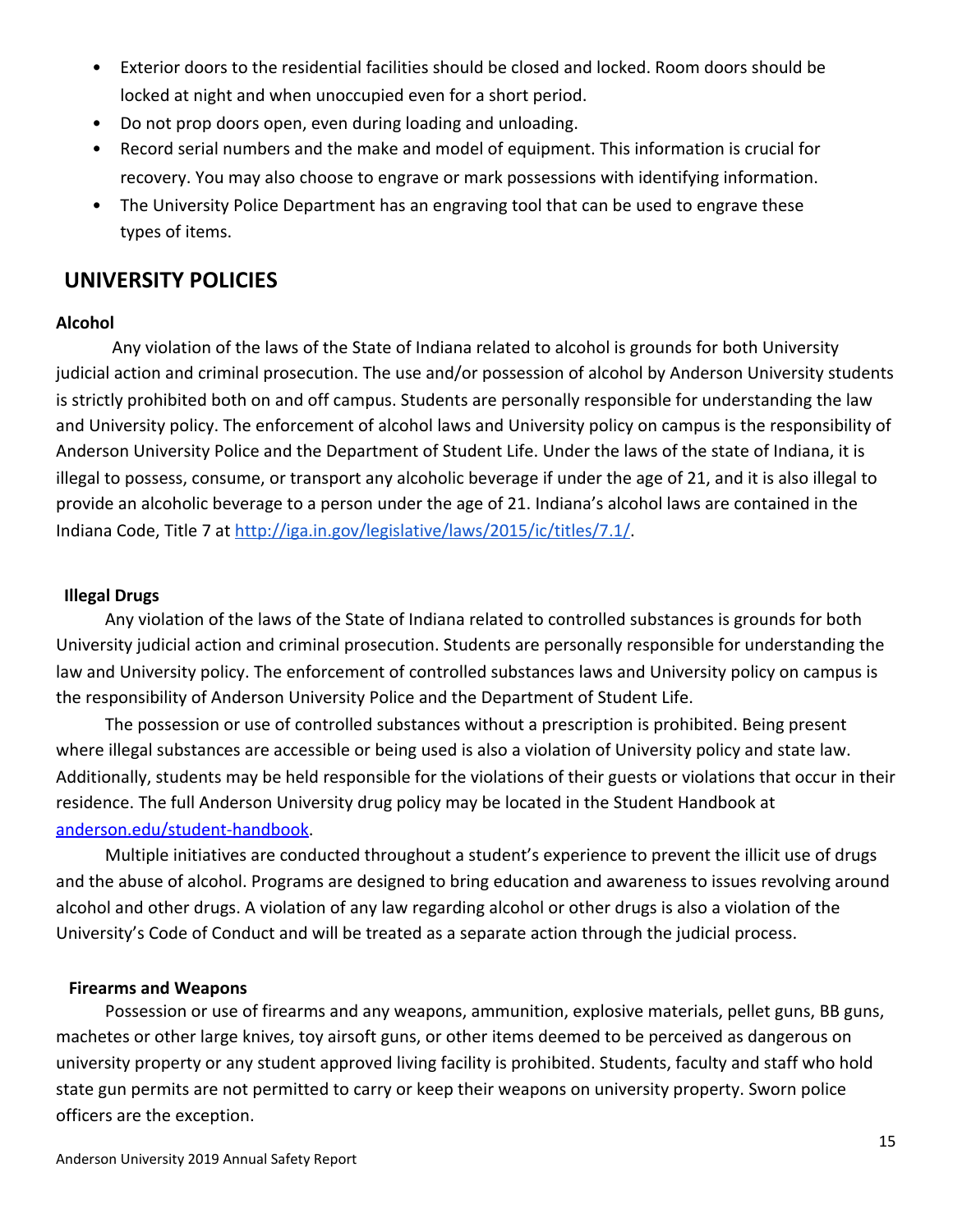Violations of this policy will be processed through the Division of Student Life and Department of Work Life Engagement. Violations are subject to criminal prosecution where applicable. Penalties may include termination, suspension, or expulsion.

### **MISSING PERSONS**

Definition of a missing student: any person who is a student of Anderson University who resides in a facility owned, operated or approved by the institution and is reported missing from his or her residence.

If it is believed that a student is missing, immediate referral to the University Police is required. University Police officers are trained in the investigation of crimes, including missing persons. Reporting Procedure:

- Dial 911 and/or
- University Police (765) 641-3333
- Student Life (765) 641-4070

Student Life will make immediate notice to the University Police Department when a student has been reported missing.

Missing Student Procedure:

- Upon receipt of information concerning a possible missing student from any department on campus, the University Police Department should be notified.
- Immediate attempts will be made to locate the student
- Officials will attempt to determine the last known whereabouts of the student using resources available to them, including but not limited to:
	- 1. Questioning roommates, friends, faculty/staff
	- 2. Calling and/or texting the student's local number, in most cases this is the student's cell number provided on the Student Verification Form
	- 3. Determining the location and time of the most recent use of the Card Access System
	- 4. Email: Determining the most recent login to this service
	- 5. Access AU: Determining the most recent access to this site
	- 6. Canvas: Determining the most recent login
	- 7. Vehicle location: Checking of parking registrations, tickets, etc.
- Consulting with the dean of students in order to update them and receive additional consultation. The dean of students will ascertain if/when other members of the president's executive staff will be notified.
- University Police will follow any information that may lead to determining the current location of the student.
- No later than 24 hours after determining that the student is missing, notification must be made to the emergency contact.
- For those students who are under age 18, and not emancipated, the institution must notify a custodial parent or guardian when the student is missing, in addition to any additional contact person designated by the student.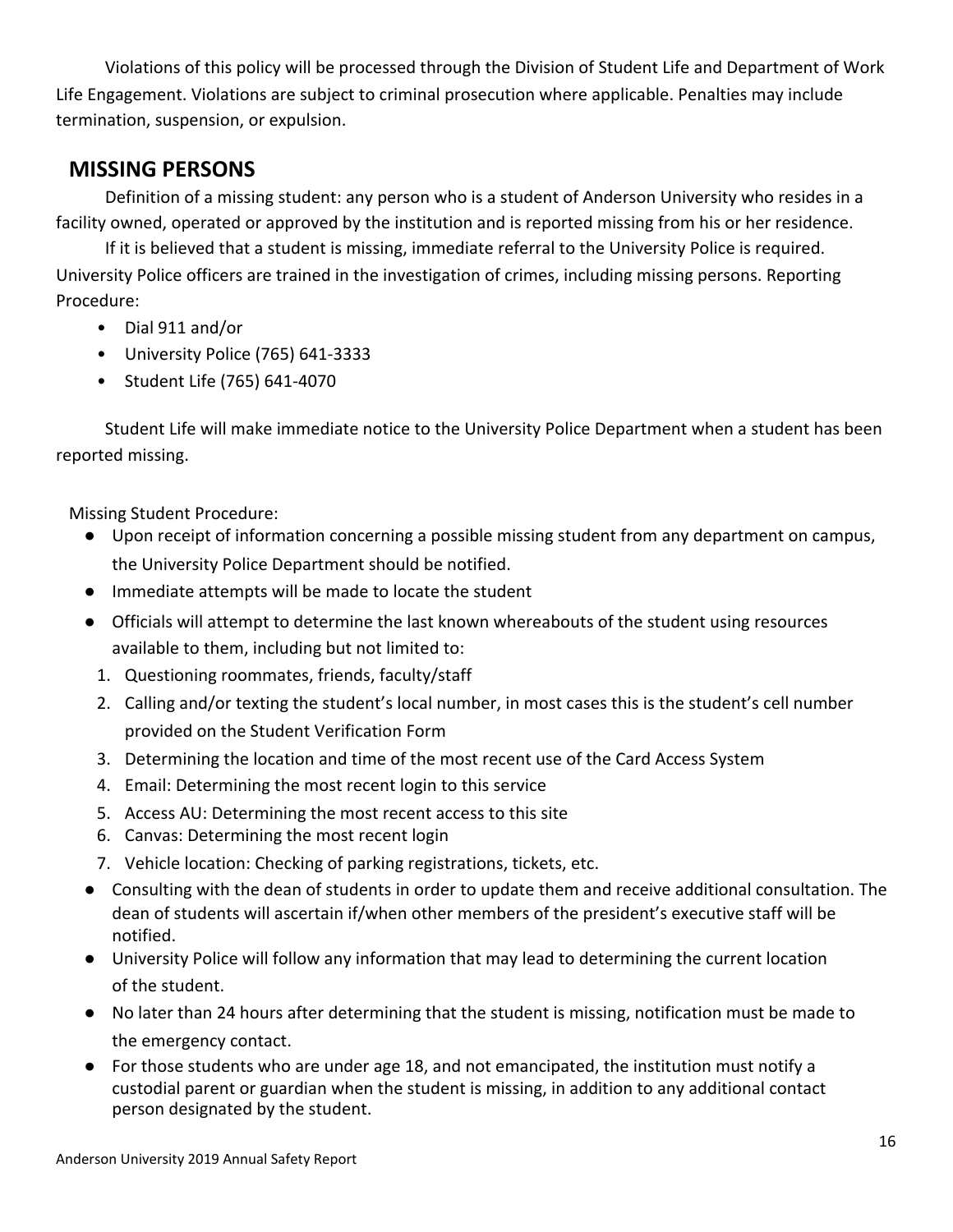- Regardless of whether or not the student has identified a contact person, is below the age of 18, or is an emancipated minor, if a student is missing, the University Police Department should be notified.
- University Police will notify Anderson City Police, the Madison County Sheriff's Department and the Indiana State Police, no later than 24 hours after determination of a missing person from campus. If abduction is suspected, a thorough and aggressive investigation will commence immediately utilizing all the resources of all agencies.
- Once the student has been located, notification will be made to those university departments involved, as well as any additional law enforcement agencies that have been made aware of the missing student.

### **Students have the option to provide an emergency contact person and a missing contact person.**

The missing contact person may be the same or different from the emergency contact person. The missing person contact is the person that will be contacted in the event the student is reported missing, within 24 hours of the report.

Students may designate their emergency contact person and their missing contact person through the Department of Student Life. This information will be registered confidentially and the information will be accessible only to authorized campus officials and will not be disclosed except to law enforcement individuals in furtherance of a missing person investigation.

If a student is under the age of 18 and not emancipated, the institution must notify a custodial parent or guardian when the student is missing, in addition to any additional contact person designated by the student.



### **ANDERSON UNIVERSITY RESPONSE TO SEXUAL AND GENDER VIOLENCE**

Anderson University is committed to providing a safe learning and working environment, and in compliance with federal law has adopted policies and procedures to prevent and respond to incidents of sexual violence including sexual assault, domestic violence, dating violence and stalking. These guidelines apply to all students, faculty, staff, contractors and visitors.

Anderson University takes seriously the responsibility to educate the campus community on issues of sexual harassment and sexual misconduct. As an institution, we prohibit the offenses of domestic violence, dating violence, sexual assault, and stalking. The university is committed to ending sexual harassment and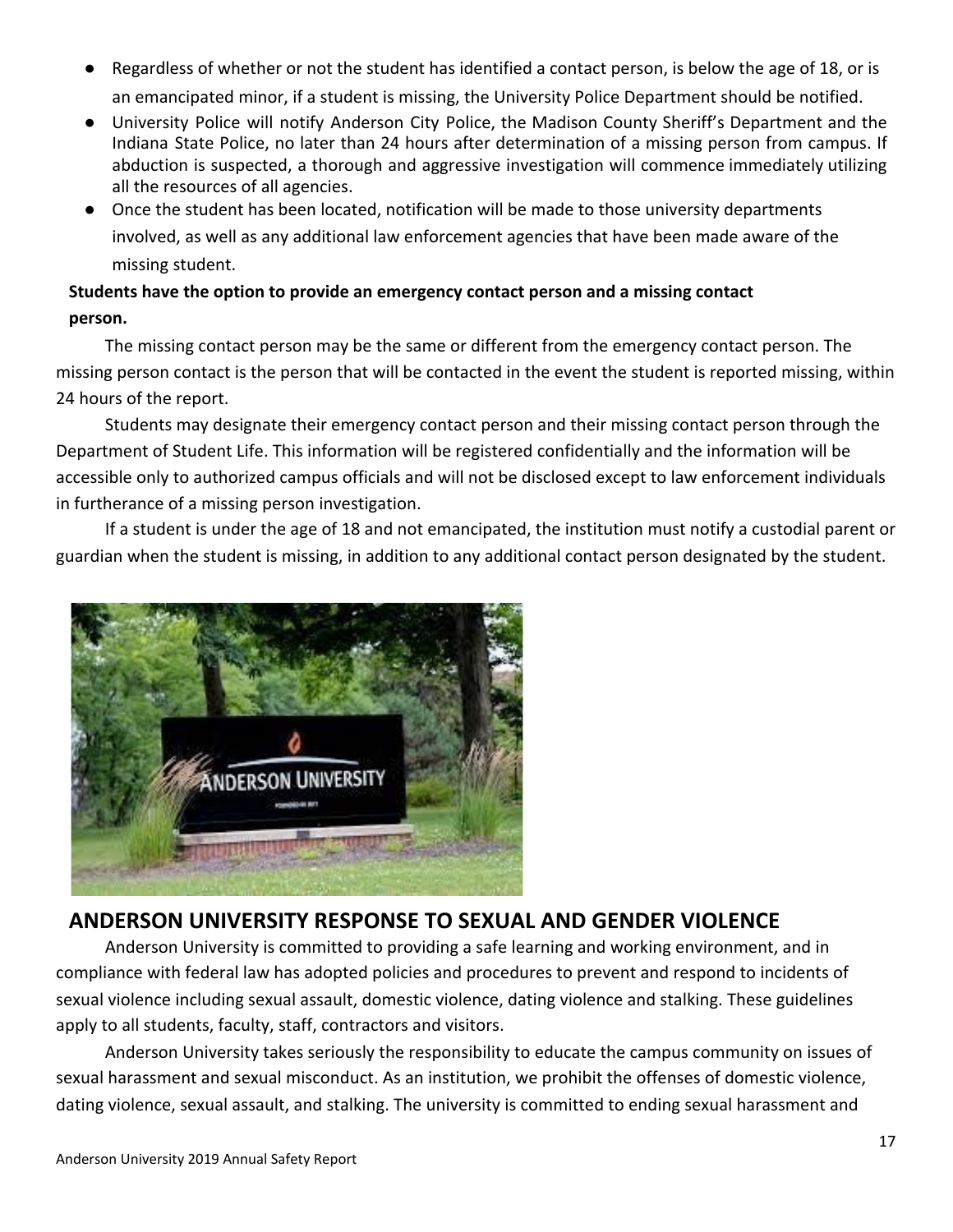sexual violence on campus, supporting victims/survivors and holding those who harm others accountable for their actions.

#### **Reporting an Incident**

If a student, employee or visitor has been the victim of an incident of sexual violence they should immediately report it to the Anderson University Police Department, located in the Hardacre Hall, at (765) 641-3333. In the case of an emergency or ongoing threat, if possible, get to a safe location and please report the incident by calling 911.

Students and employees may also report to Tim States, the Title IX Coordinator, located in Decker Hall Room 112, at (765) 641-4133. Students may also report to Student Life, located in Decker Hall room 213, at (765) 641-4070. Anderson University officials will assist any victim in notifying law enforcement, including local police, if they elect to do so. Victims are also entitled not to report to law enforcement. Any student or employee, who reports an incident of sexual violence, whether the offense occurred on or off campus, shall receive a written explanation of their rights and options.

A sexual assault is any sexual act directed against another person, forcibly and/or against that person's will; or not forcibly or against the person's will where the victim is incapable of giving consent, as well as incest or statutory rape. Domestic violence includes felony or misdemeanor crimes of violence committed by a current or former spouse or intimate partner of the victim. Dating violence means violence committed by a person who is or has been in a romantic or intimate relationship with the victim. Stalking is engaging in a course of conduct directed at a specific person that would cause a reasonable person to fear for their safety or the safety of others or suffer substantial emotional distress.

The report may be made at any time by any person (student or non-student–including community members, guests, and visitors) regardless of how long it has been since the incident occurred. Students making a report (whether the victim or a witness) will not be subject to disciplinary action for a violation of the University's alcohol or drug policy, so this need not be a barrier to reporting. This exemption is in accordance with Indiana law (Indiana Lifeline Law) and Anderson University Sexual Misconduct Policy.

When a student or employee reports to the institution that the student or employee has been a victim of dating violence, domestic violence, sexual assault, or stalking, whether the offense occurred on or off campus, the institution will provide the student or employee a written explanation of the student's or employee's rights and options. Victims are provided written notification about options for, and available assistance in, changing academic, living, transportation, and working situations, regardless of whether the victim chooses to report the crime to campus police or local law enforcement.

Anderson University Police Department cooperates fully with local law enforcement and forwards reports of sexual violence to the Madison County Prosecutor for review of criminal charges. Students interested in filing criminal charges may also seek assistance directly from other law enforcement agencies in addition to the University Police. Anderson University will assist a student with contacting other law enforcement agencies. The filing of criminal charges does not preclude pursuing Anderson University policy violation charges.

#### **Procedures Victims Should Follow**

If an incident of sexual assault, domestic violence, dating violence or stalking occurs it is important to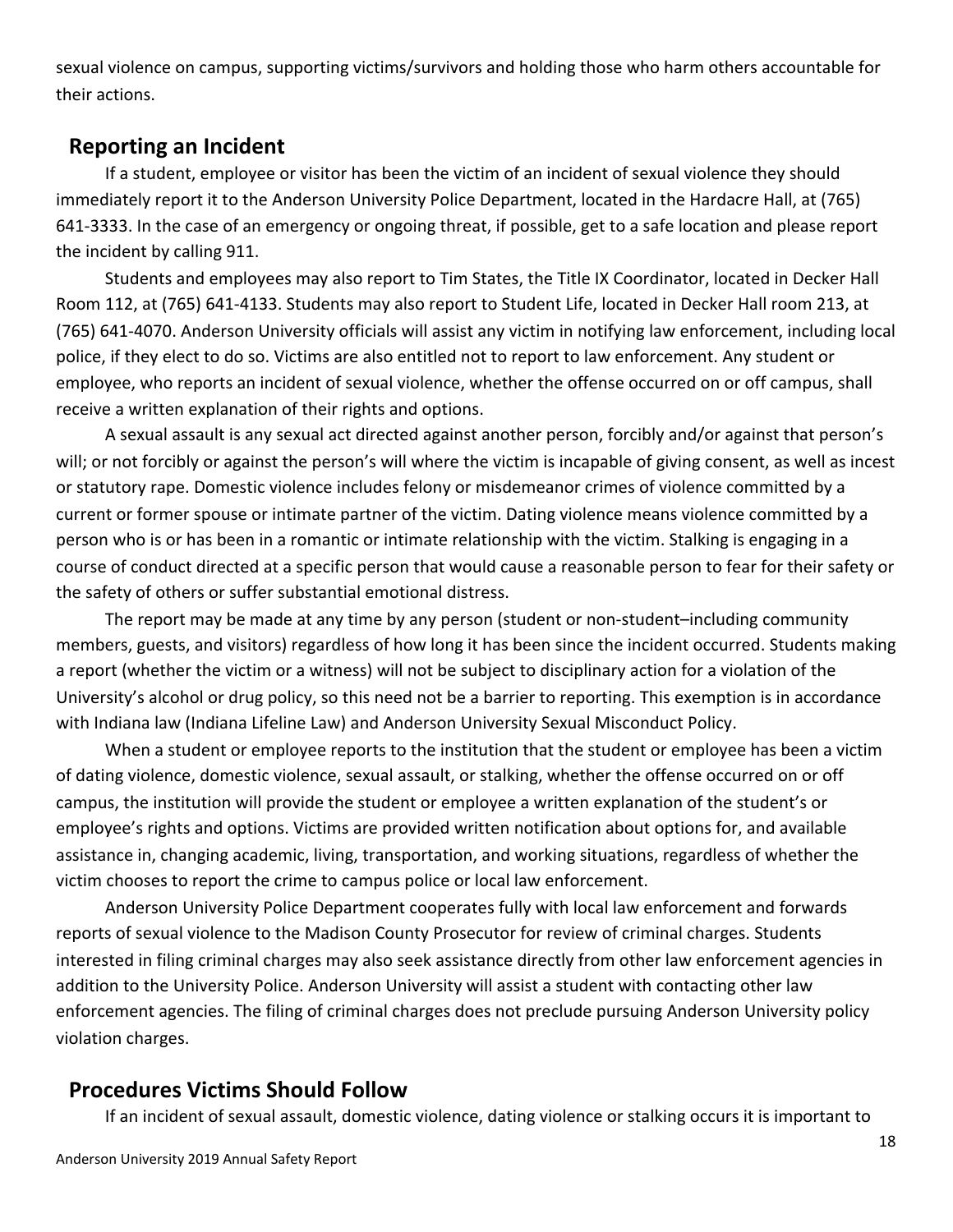preserve evidence to aid in the possibility of a successful criminal prosecution. The victim of a sexual assault should not wash, douche, use the toilet, or change clothing prior to a medical exam. Any clothing removed should be placed in a paper bag. Evidence of violence, such as bruising or other visible injuries, following an incident of domestic or dating violence should be documented including through the preservation of photographic evidence. Evidence of stalking including any communication, such as written notes, voice mail or other electronic communications should be saved and not altered in any way.

### **On and Off Campus Resources**

Both Anderson University and the Anderson community offer important resources to the victims of sexual violence including medical treatment, counseling and advocacy they may wish to utilize. Anderson University Police Officers and Alternatives, Inc. are available to discuss safety plans/security issues with students. University Police and the Department of Student Life can issue "no contact" directives and cooperates fully with local law enforcement and service providers. The Madison County Sexual Assault Treatment Center has trained sexual assault nurse examiners and is available to conduct evidence collection exams at any time. Students may access this resource by contacting the Emergency Department at Anderson Community Hospital. The following resources are available to assist any student free of charge and will help individuals consider their options and navigate any recourse they elect to pursue:

| Anderson University Counseling Services<br>327 College Drive<br>765-641-4203<br>anderson.edu/students/counseling                                                        | Confidential counseling, crisis<br>intervention, referrals, and advocacy for<br>victims of sexual misconduct                                      |
|-------------------------------------------------------------------------------------------------------------------------------------------------------------------------|---------------------------------------------------------------------------------------------------------------------------------------------------|
| Anderson University Health Services<br>307 Cottage Drive<br>765-641-4222<br>anderson.edu/students/health/                                                               | Initial health screening and referral to<br>additional healthcare providers                                                                       |
| Anderson Police Victim Advocate<br>1040 Main Street<br>765-648-6773<br>cityofanderson.com/230/Victims-Assistance                                                        | Crisis intervention, accompany victims to<br>medical treatment and formal statements,<br>assist with protective order, advocacy and<br>referrals  |
| Madison County Sheriff Victim Advocate<br>720 Central Avenue<br>765-646-4078<br>facebook.com/pages/Madison-County-Sheriff-Victim-<br>Assistance-Program/225119237681722 | Crisis intervention, accompany victims to<br>medical treatment and formal statements,<br>assist with protective order, advocacy, and<br>referrals |
| Alternatives, Inc.<br>866-593-9999 (24 hour), 765-643-0200<br>www.alternativesdv.org/                                                                                   | Crisis intervention, advocacy and<br>referrals, counseling, housing, and<br>shelter                                                               |
| Madison County Sexual Assault Treatment Center<br>Community Hospital 1515 N. Madison Avenue<br>765-298-5141<br>www.communityanderson.com/emergency/satc.asp             | Medical/forensic examination and<br>treatment of injury, counseling, and<br>referrals                                                             |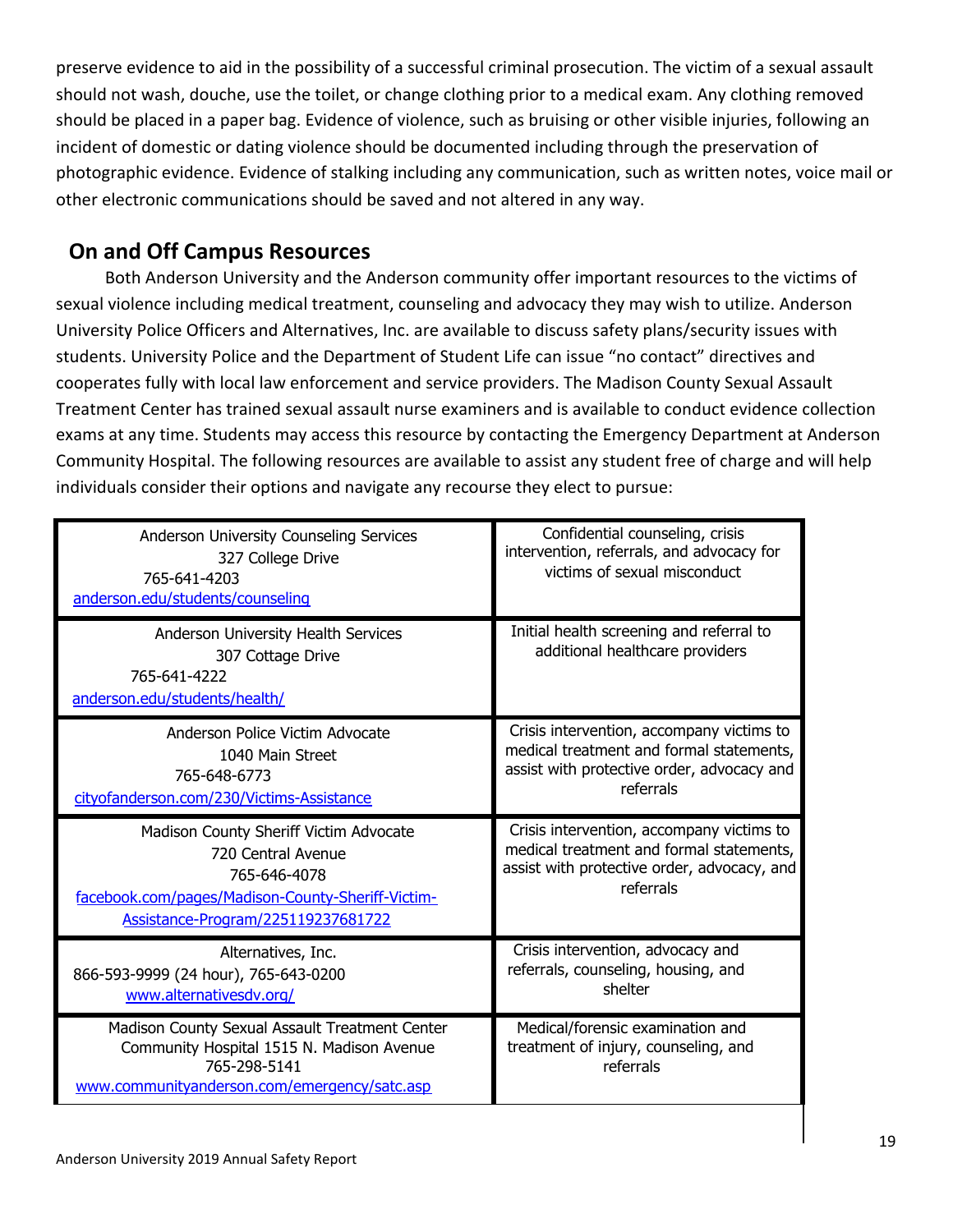### **Education Programs**

Anderson University is committed to increasing the awareness and prevention of sexual violence. Anderson University students are made aware of university resources and policies prohibiting dating/domestic violence, sexual assault, and stalking in several ways: online resources, educational campaigns, campus events, and print resources. All incoming students and new employees are provided with programming and strategies intended to prevent rape, acquaintance rape, sexual assault, domestic violence, dating violence, and stalking before it occurs through the changing of social norms and other approaches; that includes a clear statement that Anderson University prohibits such acts, their definitions, the definition of consent, options for bystander intervention, information about risk reduction, and our policies and procedures for responding to these incidents. Ongoing prevention and awareness campaigns are also offered throughout the year. These programs include:

- Freshmen survival skills including sexual assault during new student orientation
- Campus clarity online training, mandatory as part of the first-year experience course
- Residence hall workshops for on-campus students concerning sexual violence
- Chapel presentation on sexual assault, dating violence, and victim resources
- Bystander intervention training
- S.A.F.E. courses for female students instructing self-defense tactics

Information on victim services on and off campus is available to students in print format from the University Police and the Department of Student Life. The brochure can be viewed at [anderson.edu/security](http://anderson.edu/security).

### **Definitions**

Sexual misconduct is defined in the Student Handbook as non-consensual sexual contact, relationship violence, sexual battery, rape, deviate sexual conduct, sexual exploitation, stalking, and sexual harassment. The university defines sexual misconduct broadly, to include any form of the following conduct:

- 1) Non-Consensual Sexual Contact: Physical contact of a sexual nature by one person against the will of or without the consent of another.
- 2) Relationship Violence: One or more than one of the following behaviors directed at a current or former partner: (1) physical behaviors such as slapping, pulling hair, punching; (2) verbal abuse; and (3) threats of physical, sexual, or other abuse.
	- a) Dating Violence: Violence committed by a person who is or has been in a social relationship of a romantic or intimate nature with the victim.
	- b) Domestic Violence: A felony or misdemeanor crime of violence committed:
		- i) By a current or former spouse or intimate partner of the victim;
		- ii) By a person with whom the victim shares a child in common;
		- iii) By a person who is cohabitating with, or has cohabitated with, the victim as a spouse or intimate partner;
		- iv) By a person similarly situated to a spouse of the victim under the domestic or family violence laws of the jurisdiction in which the crime of violence occurred; or
		- v) By another person against an adult or youth victim who is protected from that person's acts under the domestic or family violence laws of the jurisdiction in which the crime of violence occurred.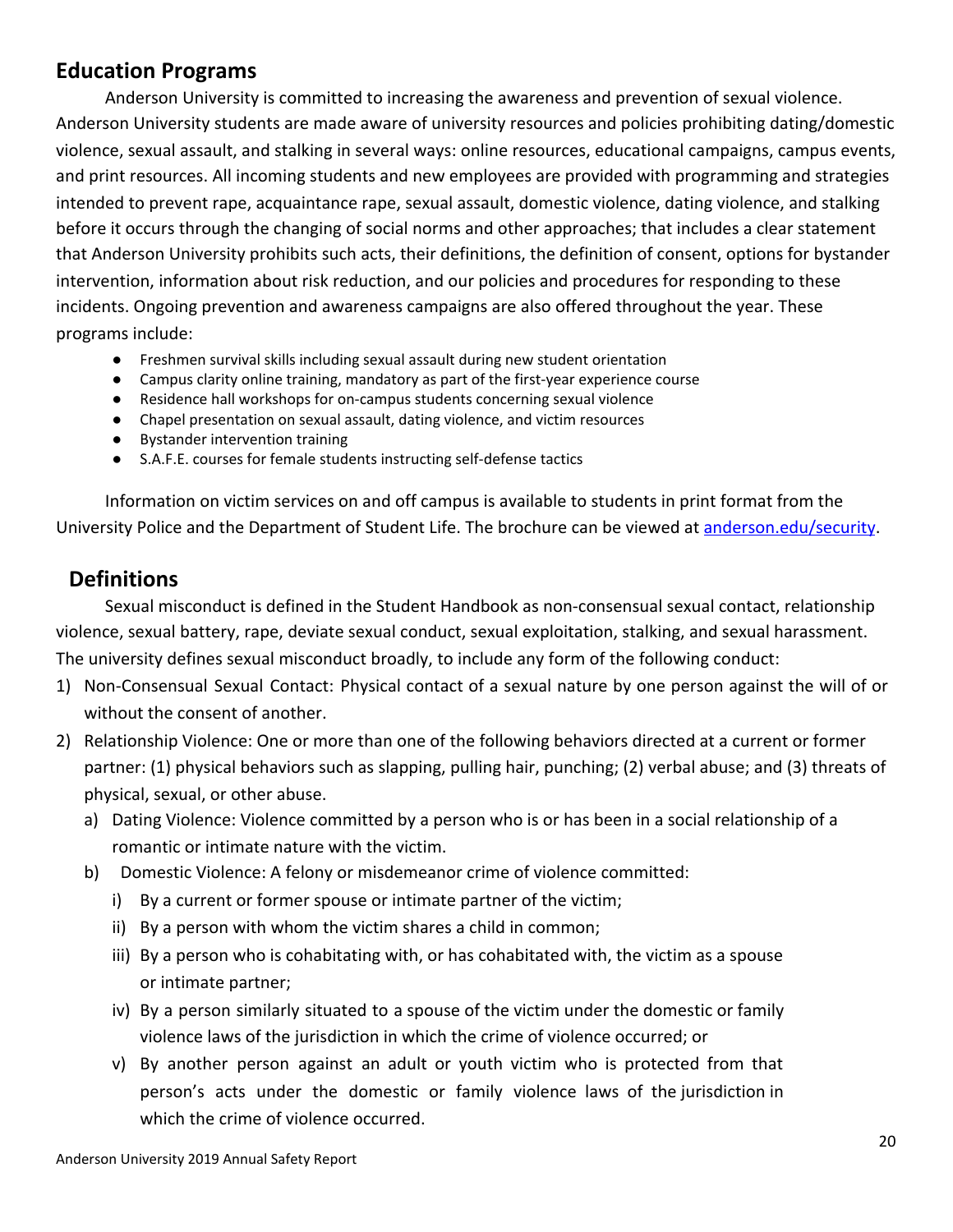- 3) Sexual Battery: Intentional touching another person for the purpose of arousing or satisfying one's own sexual desires or the sexual desires of another person without the consent of or against the will of the person being touched.
- 4) Rape: Knowing or intentional sexual intercourse or other sexual conduct (as defined below) with another person against the will of or without the consent of that person. Acquaintance rape, commonly referred to as "date rape," may occur in the context of a single date, a hook-up, an on-going relationship, or any other interaction between two people when one person forces another to have sex, or takes advantage of him/her while she/he is incapacitated. Other sexual conduct means:
	- a) acts involving a sex organ of one person and the mouth or anus of another person; or
	- b) the penetration of the sex organ or anus of a person by an object.
- 5) Sexual Exploitation: Nonconsensual use of sexual contact by one person with another for his/her own advantage or benefit, or to benefit or advantage anyone other than the person being exploited, and the behavior does not otherwise constitute rape, battery or deviant sexual conduct, or other policy violations. Examples of sexual exploitation include prostituting another student, nonconsensual video or audio taping of sexual activity (such as one person allowing others to secretly watch consensual sex), engaging in voyeurism, and knowingly transmitting an STD or HIV.
- 6) Stalking: A pattern of repeated and unwanted attention, harassment, contact, or any other course of conduct directed at a specific person that would cause a reasonable person to feel fear for the person's safety or the safety of others, or suffer substantial emotional distress. Stalking can include:
	- a) Repeated, unwanted, intrusive, and frightening communications from the perpetrator by phone, mail, email, or other electronic communication.
	- b) Repeatedly leaving or sending the victim unwanted items, presents, or flowers.
	- c) Following or lying in wait for the victim at places such as home, school, work, or recreation place.
	- d) Making direct or indirect threats to harm the victim, the victim's family, friends, or pets.
	- e) Damaging or threatening to damage the victim's property.
	- f) Harassing the victim through the internet.
	- g) Posting information or spreading rumors about the victim on the internet, in a public place, or by word of mouth.
	- h) Obtaining personal information about the victim by accessing public records, using internet search services, hiring private investigators, going through the victim's garbage, following the victim, contacting victim's friends, family, work, neighbors, etc.
- 7) Sexual harassment: Sexual harassment that is unwanted, unwelcome, sexual, sex-based and/or gender-based verbal, written, online and/or physical conduct.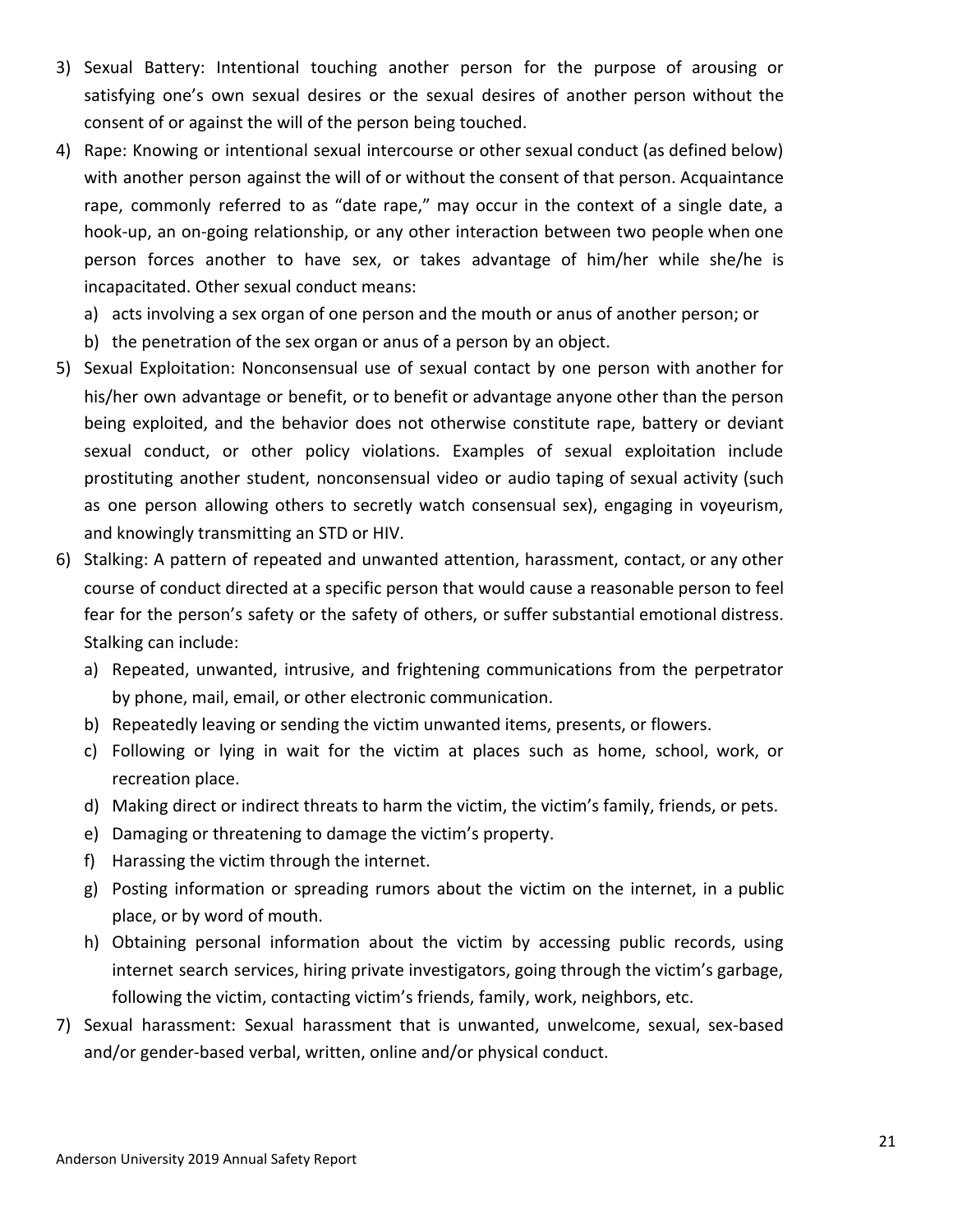### **Consent**

The Sexual Misconduct Policy includes a lengthy explanation of consent as clear, knowing, and voluntary. Consent is active, not passive. Silence, in and of itself, cannot be interpreted as consent. Consent can be given by words or actions, as long as those words or actions create mutually understandable clear permission regarding willingness to engage in and the conditions of sexual activity. Consent to any one form of sexual activity does not automatically imply consent to any other forms of sexual activity. Previous relationships or prior consent do not imply consent to future sexual acts. When it is unclear whether or not someone consents to activity, it is the responsibility of the person who initiates the activity to ensure that his/her partner clearly communicates effective consent. To continue to engage in sexual activity without effective consent from his/her partner is a violation of this policy.

Coercive behavior differs from seductive behavior based on the type of pressure someone uses to get consent from another. Coercing someone into sexual activity violates this policy in the same way as physically forcing someone into a sexual activity. Similarly, engaging in sexual activity with a person one knows or should know is incapacitated is a violation of this policy. Violation of this policy does not require an individual to actively resist a sexual advance or request, but resistance is a clear demonstration of non-consent. Sexual activity that is forced is by definition non-consensual, but lack of physical force or coercion does not indicate consent. Use of alcohol or other drugs will never function to excuse any behavior that violates this policy. This policy is applicable regardless of the sexual orientation and/or gender identity of individuals engaging in sexual activity.

Also included in this section are explanations about force, effective consent, coercion and incapacitation:

- Consent cannot be obtained through force. Force is the use of physical violence and/or imposing on someone physically to gain sexual access. Force also includes threats, intimidation, and coercion that overcome resistance or produce consent).
- Effective consent must be mutually understandable. That is, a reasonable person would have to consider the words or actions of the parties to indicate that there was an agreement to engage in the given activity with each other at the same time. Coercion is unreasonable pressure for sexual activity.
- Coercive behavior differs from seductive behavior based on the type of pressure someone uses to get consent from another. When someone makes it clear that they do not want to have sex, that they want to stop, or that they do not want to go past a certain point of sexual interaction, continued pressure beyond that point can be coercive.
- Incapacitation is an important and specific concept. A person who is incapacitated is incapable of recognizing what is going on around him/her. An incapacitated person is not able to recognize the sexual nature or extent of the situation she/he is in. To engage in sexual activity with a person one knows or should know is incapacitated is a violation of this policy.

### **Bystander Intervention**

Anderson University has a comprehensive approach to increasing awareness and promoting bystander intervention in situations of high-risk alcohol use, potential harassment, and sexual misconduct. Each fall, all first-year students are required to attend a mandatory education program that raises awareness of sexual violence and introduces students to bystander intervention tactics. Resident Assistants and upper-class mentors receive additional training in bystander intervention, university policies, reporting protocols, and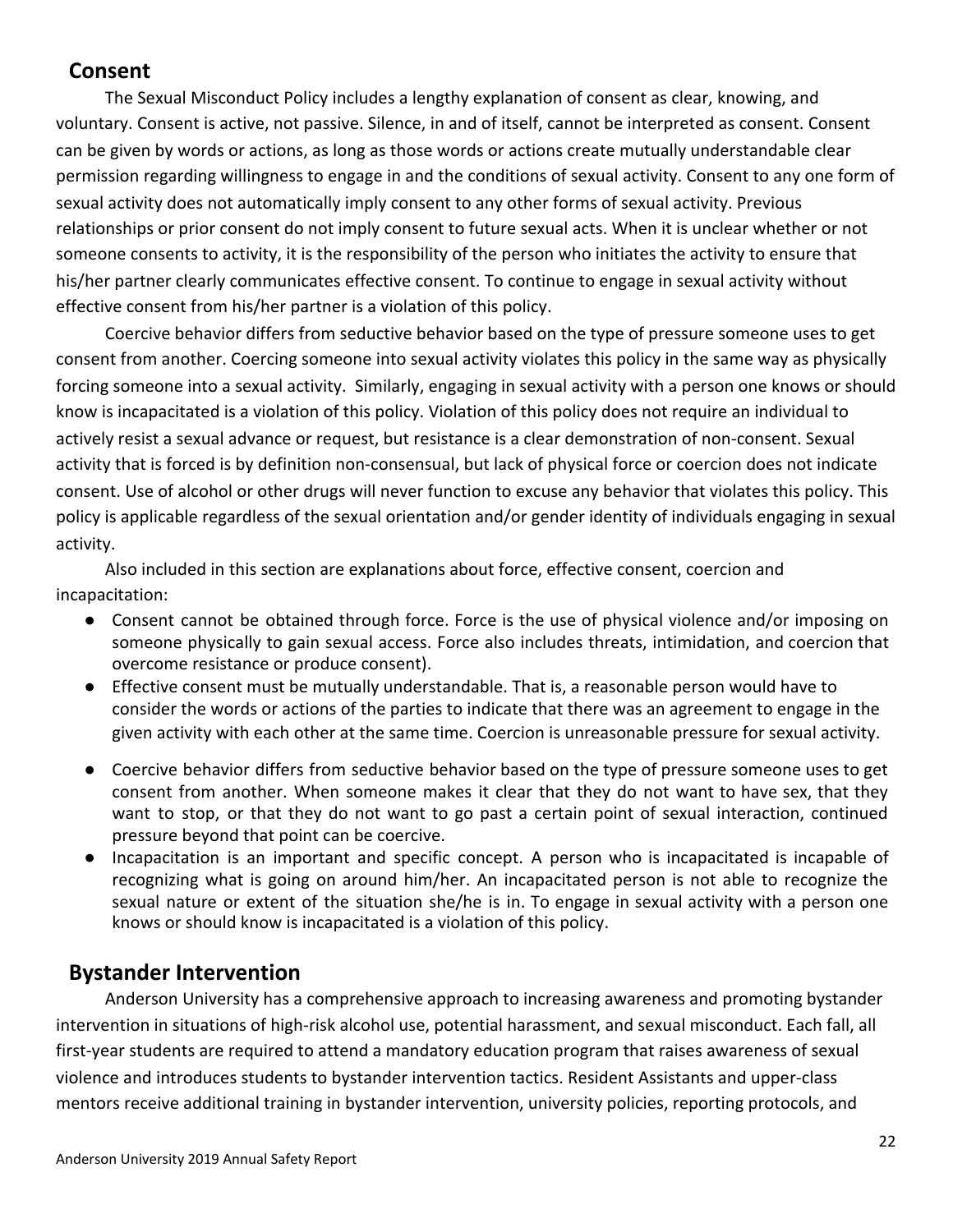resources on-and off-campus. Educational campaigns promoting bystander intervention in potential dating violence, domestic violence, sexual assault, and stalking situations are displayed throughout campus at various times of the year with assistance from Alternatives, Inc., Madison County Sexual Assault Treatment Center, Anderson Police Department Victim Assistance, and the Madison County Sheriff's Department Victim Assistance program.

### **Conduct Proceedings**

Anderson University strictly prohibits all acts of sexual assault, domestic violence, dating violence, and stalking. In addition to facing criminal action, students, employees, and other affiliates may also face disciplinary action by Anderson University. Individuals found responsible for having committed such a violation face permanent expulsion, termination of employment, suspension, probation, no-contact orders, restitution, and/or mandatory counseling. Incidents involving accused students will be handled by the Title IX Office and Student Affairs, and incidents involving accused employees/affiliates will be handled by the Title IX Office and Office of Work Life Engagement.

All conduct proceedings, whether the conduct is reported to have occurred on or off campus, shall provide a prompt, fair, and impartial investigation and resolution by officials who have received annual training on the nature of the types of cases they are handling, on how to conduct an investigation, and conduct a hearing in a manner that protects the safety of victims and promotes accountability. Determination of responsibility shall be made by the Title IX staff using the preponderance of the evidence standard, which means that it is more likely than not that the alleged misconduct occurred.

In all proceedings, including any related meetings, both the accused and accuser are entitled to the same opportunities to have others present including the right to be accompanied by an advisor of their choice. Both the accused and accuser shall simultaneously be informed in writing of the outcome made by Tim States, the Title IX Coordinator, of procedures for appealing the results of the outcome, of any change to the results that occurs prior to the time that they become final, and when such results become final. Disclosure of the outcome shall be made to both parties unconditionally, and each shall be free to share or not share the details with any third parties.

### **Sexual Misconduct Policy**

Anderson University affirms its commitment to Christian higher education and a work/learning environment that encourages and enables individuals to strive for excellence. Sexual misconduct is damaging to this environment, a violation of law and university policy. Sexual misconduct in any form will not be tolerated and will be dealt with promptly. The university has appointed a Title IX coordinator responsible for implementing the Anderson University Sexual Misconduct Policy and Procedures. The Title IX coordinator is the director of Work Life Engagement.

Anderson University defines sexual misconduct to include a broad spectrum of violent behaviors including, but not limited to, dating and/or domestic violence, stalking, voyeurism, sexual battery, rape, sexual harassment, or any other nonconsensual sexually-related conduct. The university also prohibits gender-based harassment, which may include acts of verbal, nonverbal, or physical aggression, intimidation, or hostility based on sex or sex-stereotyping, even if those acts do not involve physical conduct.

For the purposes of this report, we will focus on the sexual harassment and sexual misconduct policies,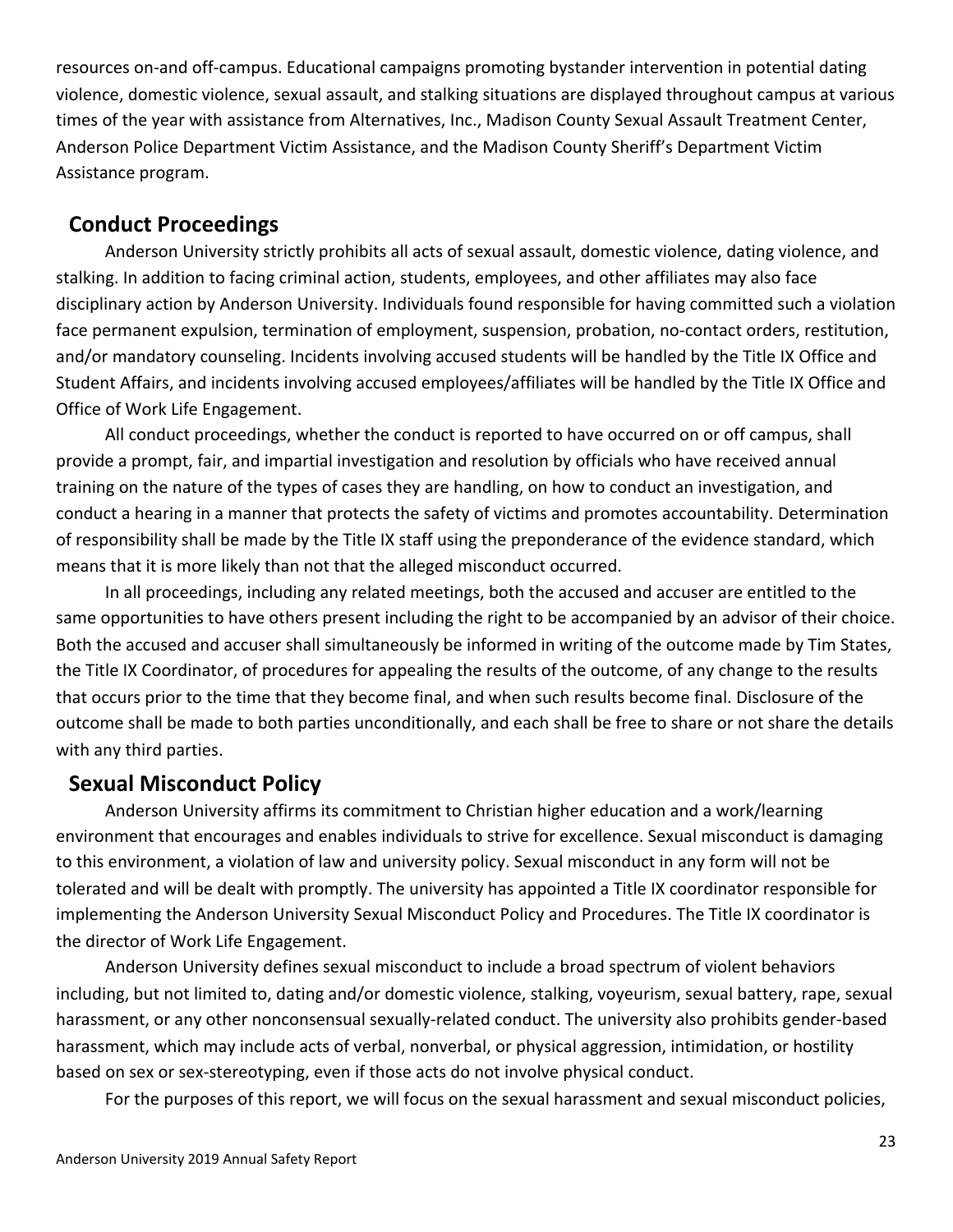protocols and processes that affect students of Anderson University, as opposed to employment protocols, which detail how incidents of sexual harassment and sexual violence are addressed in the employee handbook when University employees are directly involved. The Anderson University Sexual Misconduct Policy details the student disciplinary process and explains that survivors of sexual violence have rights, including the right to receive assistance from University officials and staff with any necessary adjustments/accommodations to living and/or academic situations if such changes are reasonable, regardless of whether or not they choose to report. Anderson University's Sexual Misconduct Policy may be viewed in the Student Handbook available on the university website at: [anderson.edu/student-handbook.](http://anderson.edu/student-handbook)

## **COMMITMENT TO ADDRESSING SEXUAL MISCONDUCT**

Anderson University does not tolerate sexual misconduct or abuse, such as sexual assault, rape or any other forms of nonconsensual sexual activity. Sexual misconduct in any form violates the Student Code of Conduct and Sexual Misconduct policy. Violations of this policy are subject to disciplinary sanctions through the Office of Dean of Students.

The University provides the following rights to all sexual assault victims:

- Upon request, Anderson University will make any reasonable change to a victim's academic, living, transportation, and/or working situation.
- The victim and the accused will receive a written explanation of their rights and options.
- Both the complainant and the respondent will have the same opportunities to have others present during the conduct proceedings.
- The University will ensure that the complainant and the respondent both receive a written notice of the final determination of the investigation.
- If desired, University Police will assist the victim in contacting local law enforcement authorities.
- On campus counseling services are available to students through Counseling Services.
- Students who have been subject to sexual assault, sexual violence, or sexual harassment may request to withdraw from a semester or individual courses.

### **University Procedures for Responding to Reports of Sexual Assault**

If you or someone you know is the victim of a sexual assault, the victim has several rights, including:

- The right to report the incident to the University Police or local authorities. The university will assist victims in notifying either the university or local police. Filing a police report does not mean the victim must pursue criminal charges. The victim maintains his or her rights throughout the process.
- In addition to the campus services listed below, there are also several community service organizations that can provide counseling, mental health, and other related services to sexual assault victims. Student Affairs can assist with connecting victims to these services.

### **INDIANA SEX OFFENDER REGISTRY**

The Sexually Violent Offender Registration Act requires educational institutions to provide notification in an annual campus security report specifying where information regarding sexual offenders may be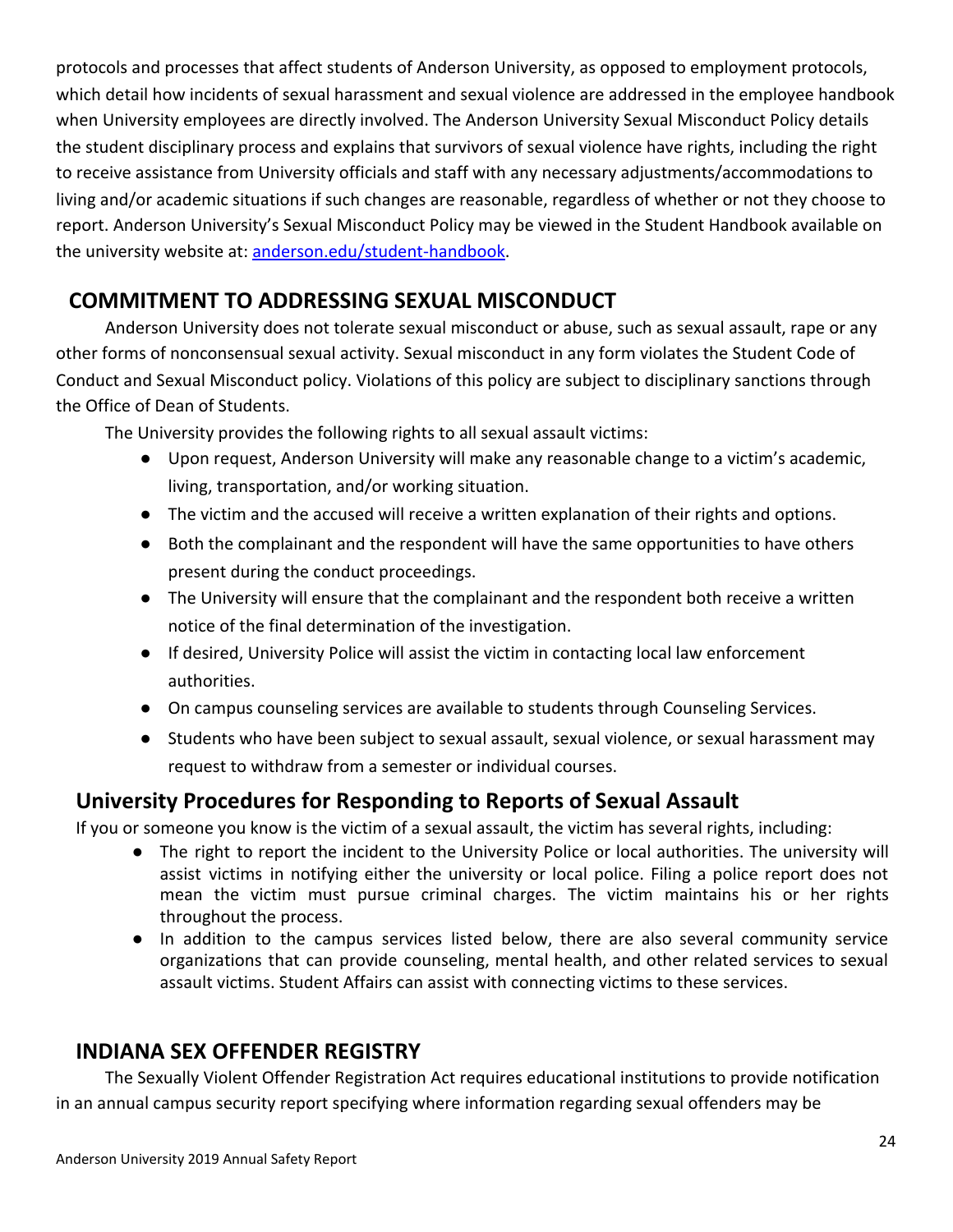obtained. The campus community should be advised that sex offender information is provided by the state through each County Sheriff and may be obtained by accessing to the Indiana Sex and Violent Offender Registry at [http://www.crimewatch.net/indiana.php.](http://www.crimewatch.net/indiana.php)

# **STATE OF INDIANA VICTIM'S RIGHTS**

### **IC 35-40-5-1 Right to fairness, dignity, and respect; right to freedom from harassment and intimidation**

A victim has the right to be: (1) treated with fairness, dignity, and respect; and (2) free from intimidation, harassment, and abuse, throughout the criminal justice process.

### **IC 35-40-5-2 Release or escape from custody of perpetrator**

(a) A victim has the right to be informed, upon request, when a person who is released from custody or has escaped is (1) accused of committing, or (2) convicted of committing a crime perpetrated directly against the victim.

(b) Whenever a person accused or convicted of committing a crime is released or escapes from the custody of a mental health treatment agency or a hospital that is not operated by a county sheriff or the department of correction, the court committing the accused or convicted person to the mental health treatment agency or hospital shall carry out this section to inform the victim of the release or escape. The mental health treatment agency or hospital shall provide the court with sufficient information about the release or escape to allow the court to carry out this section.

### **IC 35-40-5-3 Right to confer with prosecuting attorney's office**

This section applies if either of the following has occurred:

- $\bullet$  (1) The alleged felony or delinquent act that would have been a felony if committed by an adult was directly perpetrated against the victim.
- (2) The alleged felony, misdemeanor, or delinquent act that would have been a felony or misdemeanor if committed by an adult was: (A) a violation of IC 35-42-2 (offenses against the person), IC 35-45-2-1 (intimidation), IC 35-45-2-2 (harassment), IC 35-46-1-15.1 (invasion of privacy), or IC 35-47-4-3 (pointing a firearm); and (B) directly perpetrated against the victim by a person who (i) is or was a spouse of the victim, (ii) is or was living as if a spouse of the victim, or (iii) has a child in common with the victim.
- (3) The alleged misdemeanor or delinquent act that would have been a misdemeanor if committed by an adult, other than a misdemeanor described in subdivision, was directly perpetrated against the victim, and the victim has complied with the notice requirements under IC 35-40-10. A victim has the right to confer with a representative of the prosecuting attorney's office: (1) after a crime allegedly committed against the victim has been charged, (2) before the trial of a crime allegedly committed against the victim, and (3) before any disposition of a criminal case involving the victim. This right does not include the authority to direct the prosecution of a criminal case involving the victim.

### **IC 35-40-5-4 Consideration of victim's safety**

A victim has the right to have his/her safety considered in determining release from custody of a person accused of committing a crime against him/her.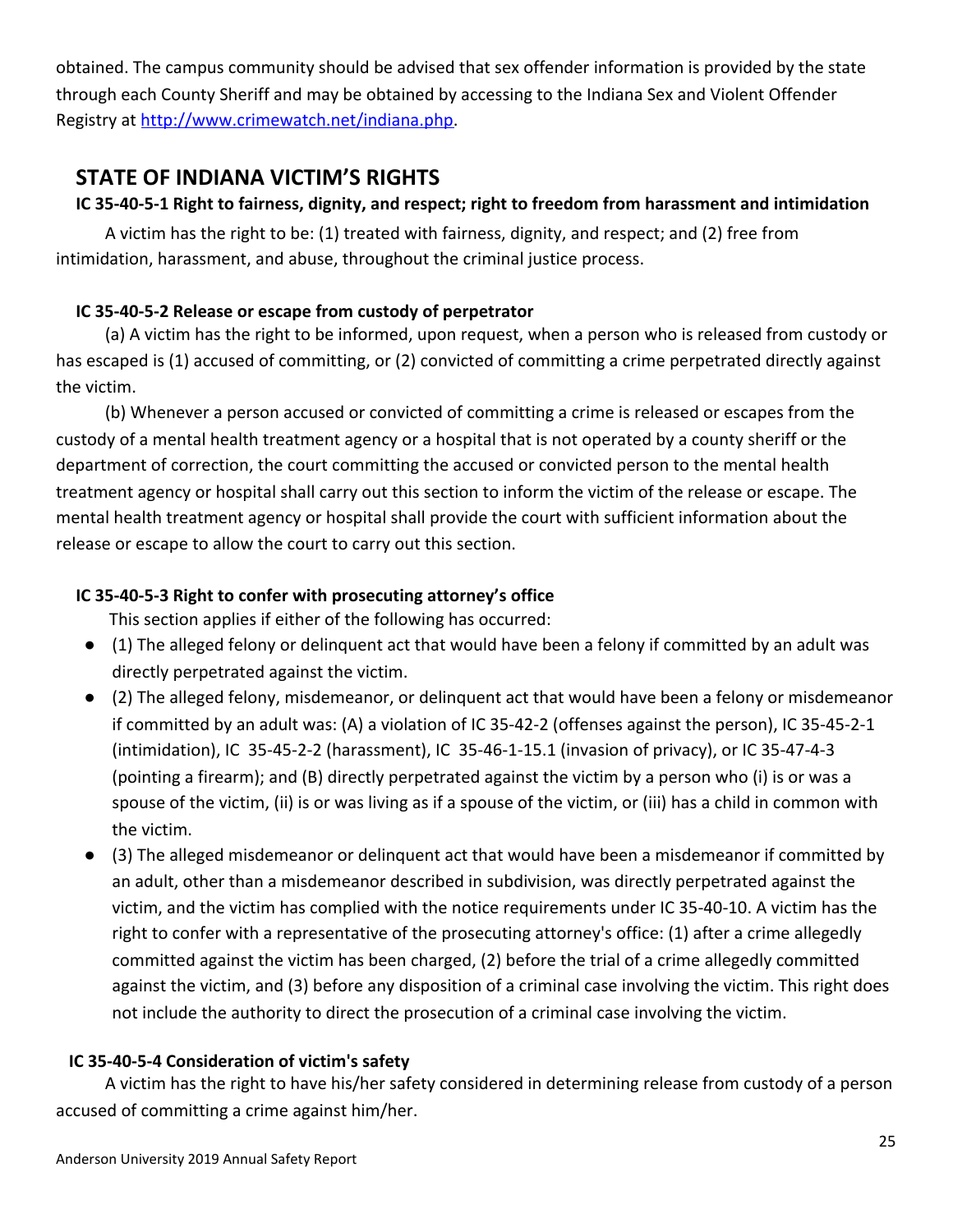#### **IC 35-40-5-5 Right to be heard at sentencing or release**

A victim has the right to be heard at any proceeding involving sentencing, a post-conviction release decision, or a pre-conviction release decision under a forensic diversion program.

#### **IC 35-40-5-6 Presentence reports**

(1) A victim has the right to make a written or oral statement for use in preparation of the presentence report. (2) Notwithstanding IC 35-38-1-13, the victim has the right to read presentence reports relating to the crime committed against the victim, except those parts of the reports containing the following: (a) the source of confidential information, (b) information about another victim, and (c) other information determined confidential or privileged by the judge in a proceeding. The information given to the victim must afford the victim a fair opportunity to respond to the material included in the presentence report.

#### **IC 35-40-5-7 Order of restitution**

A victim has the right to pursue an order of restitution and other civil remedies against the person convicted of a crime against the victim.

#### **IC 35-40-5-8 Right to information about criminal case or perpetrator**

A victim has the right to information, upon request, about the disposition of the criminal case involving the victim or the conviction, sentence, and release of a person accused of committing a crime against the victim.

#### **IC 35-40-5-9 Right to be informed of victim's rights**

A victim has the right to be informed of the victim's constitutional and statutory rights.

#### **IC 35-40-5-11 Defense interview with child victims of sex crimes**

This section applies only to a child less than sixteen (16) years of age who is the victim or alleged victim of a sex offense (as defined in IC 11-8-8-5.2). As used in this section, "defense counsel" includes an agent of: (1) the defense counsel or (2) the defendant. After charges are filed against a defendant, if defense counsel would like to interview a child described in subsection, the defendant or defense counsel must contact the prosecuting attorney. The child has the right under section 3 of this chapter to confer with the prosecuting attorney before the interview occurs. The prosecuting attorney may not instruct the child not to speak with defense counsel. If the parties are unable to agree to the terms of the interview, the parties may petition the court for a hearing on the terms of the interview prior to the interview taking place. The court shall review the terms suggested by the parties and consider the age of the child, any special considerations, and the rights of victims provided by IC 35-40-5-1 in setting reasonable terms for the interview.

### **INDIANA RAPE AND SEXUAL ASSAULT LAWS**

The following information on recently revised Indiana's laws regarding sexual assault, domestic violence, and stalking is provided in accordance with the VAWA Amendments to the Clery Act.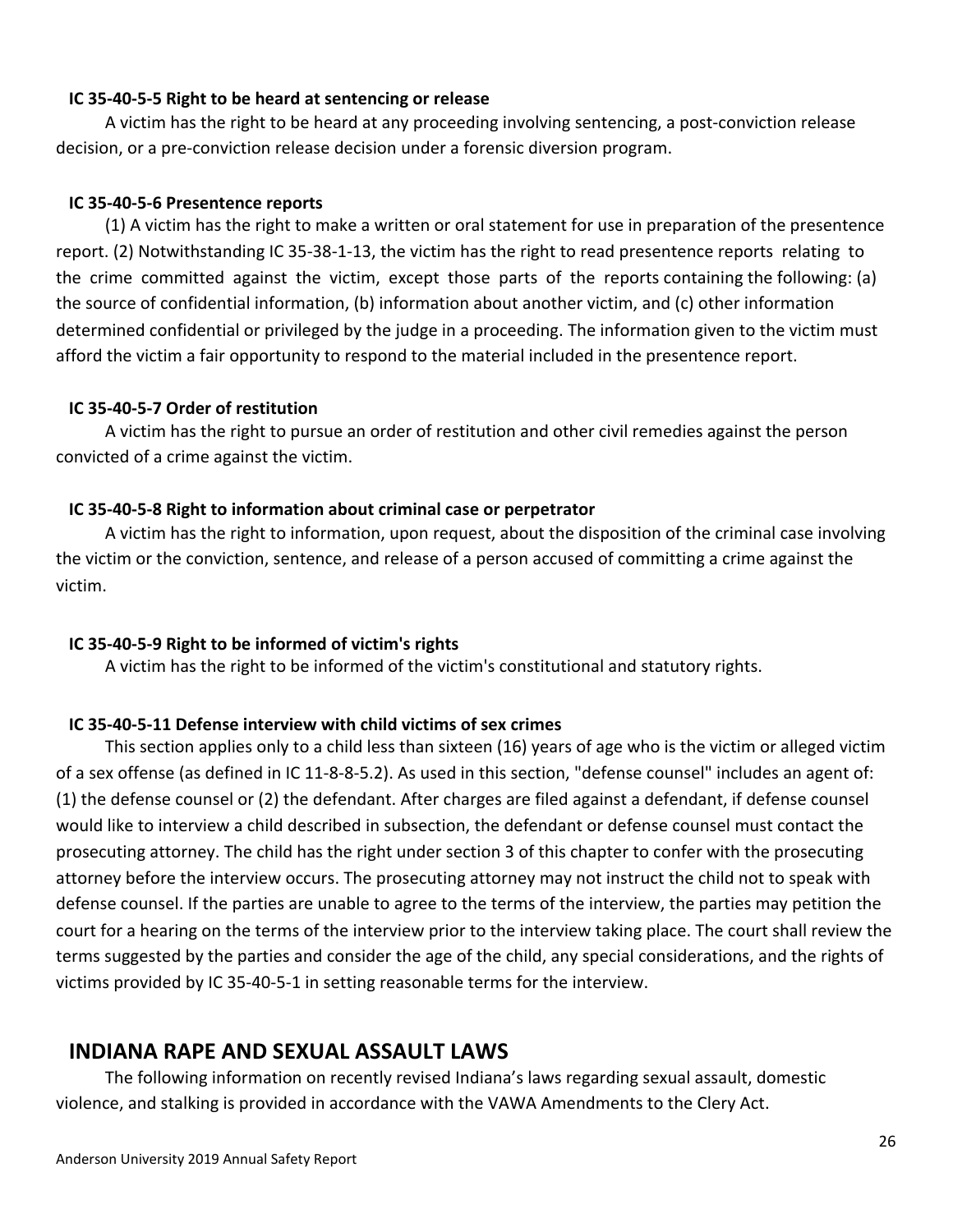#### **IC 35-42-4-1 Rape**

(A) Except as provided in subsection B, a person who knowingly or intentionally has sexual intercourse with another person or knowingly or intentionally causes another person to perform or submit to other sexual conduct (as defined in IC 35-31.5-2-221.5) when: (1) the other person is compelled by force or imminent threat of force; (2) the other person is unaware that the sexual intercourse or other sexual conduct (as defined in IC 35-31.5-2-221.5) is occurring; or (3) the other person is so mentally disabled or deficient that consent to sexual intercourse or other sexual conduct (as defined in IC 35-31.5-2-221. 5) cannot be given; or commits rape, it is considered a Level 3 felony. (B) An offense described in subsection A is a Level 1 felony if: (1) it is committed by using or threatening the use of deadly force; (2) it is committed while armed with a deadly weapon; (3) it results in serious bodily injury to a person other than a defendant; or (4) the commission of the offense is facilitated by furnishing the victim, without the victim's knowledge, with a drug (as defined in IC 16-42-19-2(1)) or a controlled substance (as defined in IC 35-48-1-9) or knowing that the victim was furnished with the drug or controlled substance without the victim's knowledge.

\* Indiana legal code does not define or elaborate on the meaning of "consent."

#### **IC 35-31.5-2-221.5 Other Sexual Conduct**

Other sexual conduct means an act involving: (1) a sex organ of one person and the mouth or anus of another person, or (2) the penetration of the sex organ or anus of a person by an object.

#### **IC 35-42-4-8 Sexual Battery**

(a) A person who, with intent to arouse or satisfy the person's own sexual desires or the sexual desires of another person: (1) touches another person when that person is: (A) compelled to submit to the touching by force or the imminent threat of force; or (B) so mentally disabled or deficient that consent to the touching cannot be given; or (2) touches another person's genitals, pubic area, buttocks, or female breast when that person is unaware that the touching is occurring, commits sexual battery, a Level 6 felony. (b) An offense described in subsection (a) is a Level 4 felony if: (1) it is committed by using or threatening the use of deadly force; (2) it is committed while armed with a deadly weapon; or (3) the commission of the offense is facilitated by furnishing the victim, without the victim's knowledge, with a drug (as defined in IC 16-42-19-2(1)) or a controlled substance (as defined in IC 35-48-1-9) or knowing that the victim was furnished with the drug or controlled substance without the victim's knowledge.

#### **IC 35-45-10-1 Stalking**

As used in this chapter, "stalking" means a knowing or an intentional course of conduct involving repeated or continuing harassment of another person that would cause a reasonable person to feel terrorized, frightened, intimidated, or threatened and that actually causes the victim to feel terrorized, frightened, intimidated, or threatened. The term does not include statutorily or constitutionally protected activity.

#### **IC 35-45-10-5 Criminal stalking**

(a) A person who stalks another person commits stalking, a Level 6 felony. (b) The offense is a Level 5 felony if at least one of the following applies: (1) A person: (A) stalks a victim, and/or (B) makes an explicit or an implicit threat with the intent to place the victim in reasonable fear of: (i) sexual battery (as defined in IC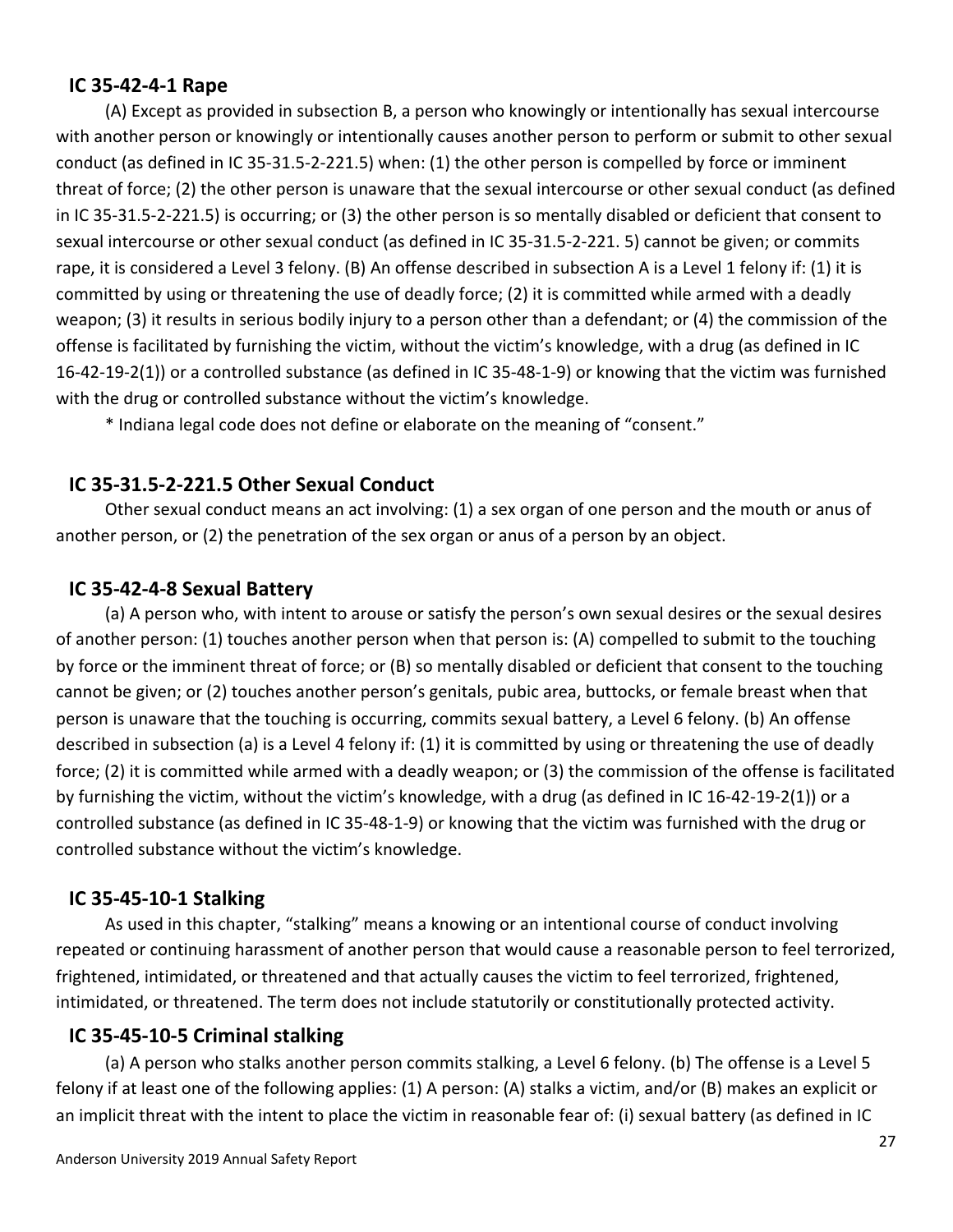35-42-4-8); (ii) serious bodily injury; or (iii) death. (2) A protective order to prevent domestic or family violence, a no contact order, or other judicial order under any of the following statutes has been issued by the court to protect the same victim or victims from the person and the person has been given actual notice of the order: (A) IC 31-15 and IC 34-26-5 or IC 31-1-11.5 before its repeal (dissolution of marriage and legal separation). (B) IC 31-34, IC 31-37, or IC 31-6-4 before its repeal (delinquent children and children in need of services). (C) IC 31-32 or IC 31-6-7 before its repeal (procedure in juvenile court). (D) IC 34-26-5 or IC 34-26-2 and IC 34-4-5.1 before their repeal (protective order to prevent abuse). (E) IC 34-26-6 (workplace violence restraining orders). (3) The person's stalking of another person violates an order issued as a condition of pretrial release, including release on bail or personal recognizance, or pretrial diversion if the person has been given actual notice of the order. (4) The person's stalking of another person violates a no contact order issued as a condition of probation if the person has been given actual notice of the order. (5) The person's stalking of another person violates a protective order issued under IC 31-14-16-1 and IC 34-26-5 in a paternity action if the person has been given actual notice of the order. (6) The person's stalking of another person violates an order issued in another state that is substantially similar to an order described in subdivisions (2) through (5) if the person has been given actual notice of the order. (7) The person's stalking of another person violates an order that is substantially similar to an order described in subdivisions (2) through (5) and is issued by an Indian: (A) tribe; (B) band; © pueblo; (D) nation; or (E) organized group or community, including an Alaska Native village or regional or village corporation as defined in or established under the Alaska Native Claims Settlement Act (43 U.S.C. 1601 et seq.); that is recognized as eligible for the special programs and services provided by the United States to Indians because of their special status as Indians if the person has been given actual notice of the order. (8) A criminal complaint of stalking that concerns an act by the person against the same victim or victims is pending in a court and the person has been given actual notice of the complaint. (c) The offense is a Level 4 felony if: (1) the act or acts were committed while the person was armed with a deadly weapon; or (2) the person has an unrelated conviction for an offense under this section against the same victim or victims.

#### **IC 35-42-2-1.3 Domestic battery**

(a) A person who knowingly or intentionally touches an individual who: (1) is or was a spouse of the other person; (2) is or was living as if a spouse of the other person as provided in subsection c; or (3) has a child in common with the other person; in a rude, insolent, or angry manner that results in bodily injury to the person described in subdivision (1), (2), or (3) commits domestic battery, a Class A misdemeanor. (b) However, the offense under subsection (a) is a Level 6 felony if the person who committed the offense: (1) has a previous, unrelated conviction: (A) under this section (or IC 35-42-2-1(a)(2)(E)) before that provision was removed by P.L.188-1999, SECTION 5); or(B) in any other jurisdiction, including a military court, in which the elements of the crime for which the conviction was entered are substantially similar to the elements described in this section; or (2) committed the offense in the physical presence of a child less than 16 years of age, knowing that the child was present and might be able to see or hear the offense. (c) In considering whether a person is or was living as a spouse of another individual for purposes of subsection (a)(2), the court shall review: (1) the duration of the relationship; (2) the frequency of contact; (3) the financial interdependence; (4) whether or not the two (2) individuals are raising children together; (5) whether or not the two (2) individuals have engaged in tasks directed toward maintaining a common household; and (6) other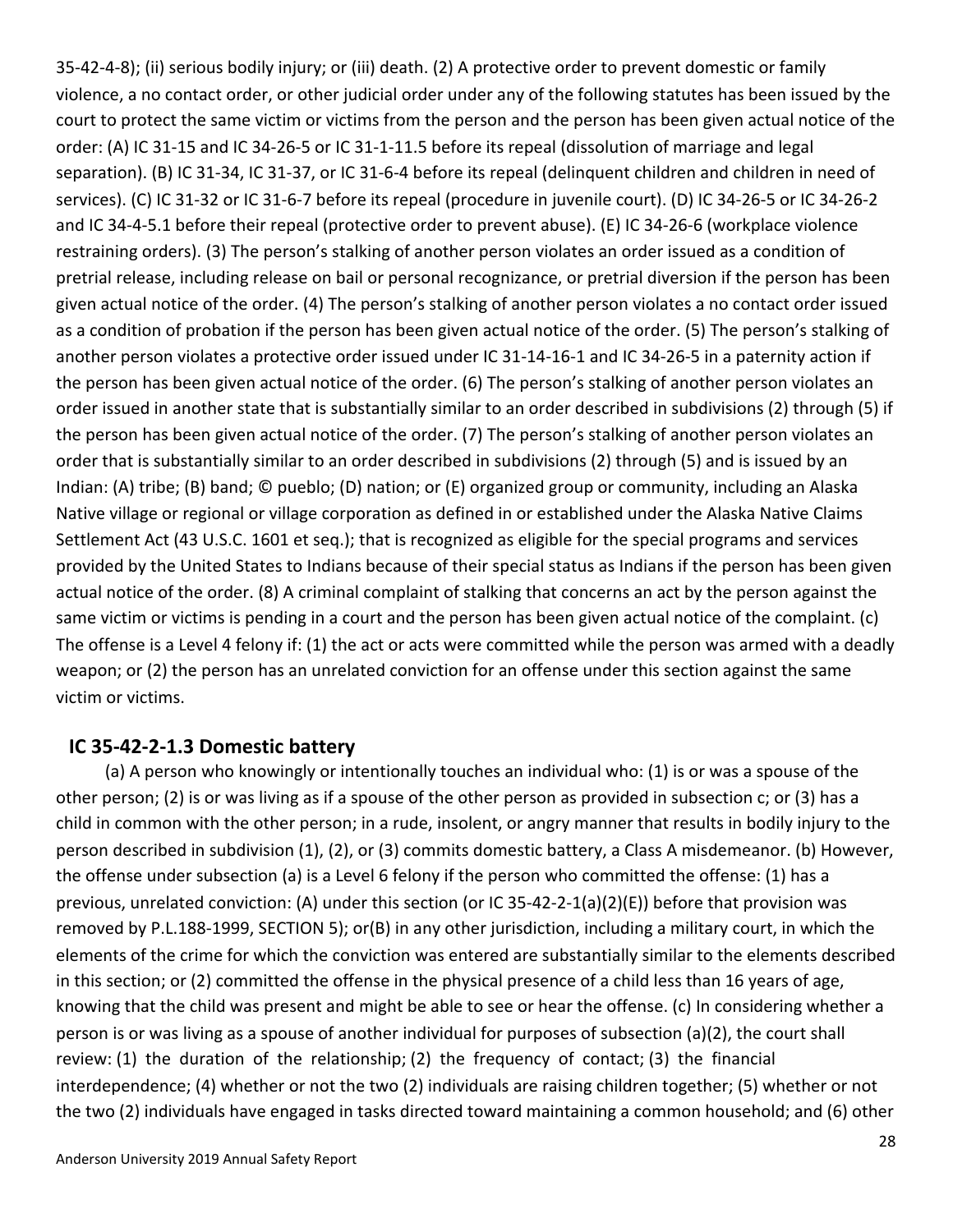factors the court considers relevant.

#### **IC 35-42-2-1 Battery**

(a) As used in this section, "Public Safety official" means: (1) a law enforcement department, including an alcoholic beverage enforcement department; (2) an employee of a penal facility or a juvenile detention facility (as defined in IC 31-9-2-71); (3) an employee of the department of correction; (4) a probation Department; (5) a parole Department;(6) a community corrections worker; (7) a home detention Department; (8) a department of child services employee; (9) a firefighter; or(10) an emergency medical services provider. (b) Except as provided in subsections (c) through (j), a person who knowingly or intentionally: (1) touches another person in a rude, insolent, or angry manner; or (2) in a rude, insolent, or angry manner places any bodily fluid or waste on another person; commits battery, a Class B misdemeanor. (c) The offense described in subsection (b)(1) or (b)(2) is a Class A misdemeanor if it results in bodily injury to any other person. (d) The offense described in subsection (b)(1) or (b)(2) is a Level 6 felony if one (1) or more of the following apply: (1) The offense results in moderate bodily injury to any other person. (2) The offense is committed against a University Police official while the official is engaged in the official's official duty. (3) The offense is committed against a person less than fourteen (14) years of age and is committed by a person at least 18 years of age. (4) The offense is committed against a person of any age who has a mental or physical disability and is committed by a person having the care of the person with the mental or physical disability, whether the care is assumed voluntarily or because of a legal obligation. (5) The offense is committed against an endangered adult (as defined in IC 12-10-3-2). (6) The offense is committed against a family or household member (as defined in IC 35-31.5-2-128) if the person who committed the offense: (A) is at least 18 years of age; and (B) committed the offense in the physical presence of a child less than 16 years of age, knowing that the child was present and might be able to see or hear the offense. (e) The offense described in subsection (b)(2) is a Level 6 felony if the person knew or recklessly failed to know that the bodily fluid or waste placed on another person was infected with hepatitis, tuberculosis, or human immunodeficiency virus. (f) The offense described in subsection (b)(1) or (b)(2) is a Level 5 felony if one or more of the following apply: (1) The offense results in serious bodily injury to another person. (2) The offense is committed with a deadly weapon. (3) The offense results in bodily injury to a pregnant woman if the person knew of the pregnancy. (4) The person has a previous conviction for battery against the same victim. (5) The offense results in bodily injury to one (1) or more of the following: (A) A University Police official while the official is engaged in the official's official duties. (B) A person less than 14 years of age if the offense is committed by a person at least 18 years of age. (C) A person who has a mental or physical disability if the offense is committed by an individual having care of the person with the disability, regardless of whether the care is assumed voluntarily or because of a legal obligation. (D) An endangered adult (as defined in IC 12-10-3-2). (g) The offense described in subsection (b)(2) is a Level 5 felony if: (1) the person knew or recklessly failed to know that the bodily fluid or waste placed on another person was infected with hepatitis, tuberculosis, or human immunodeficiency virus; and (2) the person placed the bodily fluid or waste on a public safety official. (h) The offense described in subsection (b)(1) or (b)(2) is a Level 4 felony if it results in serious bodily injury to an endangered adult (as defined in IC 12-10-3-2). (i) The offense described in subsection (b)(1) or (b)(2) is a Level 3 felony if it results in serious bodily injury to a person less than 14 years of age if the offense is committed by a person at least 18 years of age. (j) The offense described in subsection (b)(1) or (b)(2) is a Level 2 felony if it results in the death of one (1) or more of the following: (1) A person less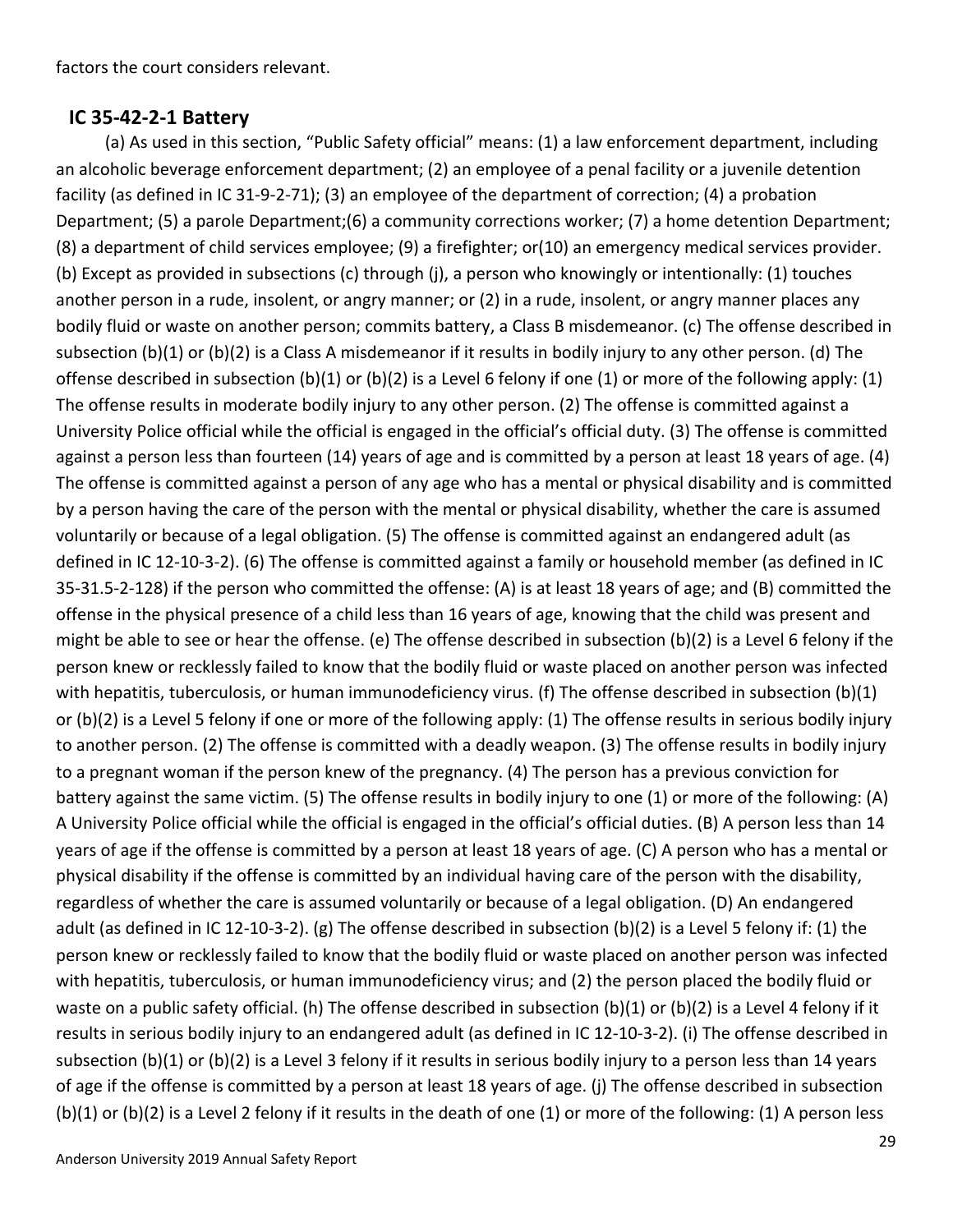than 14 years of age if the offense is committed by a person at least 18 years of age. (2) An endangered adult (as defined in IC 12-10-3-2).

### **IC 35-45-2-1 Intimidation**

(a) A person who communicates a threat to another person, with the intent: (1) that the other person engage in conduct against the other person's will; (2) that the other person be placed in fear of retaliation for a prior lawful act; or (3) of: (A) causing: (i) a dwelling, building, or another other structure; or (ii) a vehicle; to be evacuated; or (B) interfering with the occupancy of: (i) a dwelling, building, or other structure; or (ii) a vehicle; commits intimidation, a Class A misdemeanor. (b) However, the offense is a: (1) Level 6 felony if: (A) the threat is to commit a forcible felony; (B) the person to whom the threat is communicated: (i) is a law enforcement officer; (ii) is a witness (or the spouse or child of a witness) in any pending criminal proceeding against the person making the threat; (iii) is an employee of a school or school corporation;(iv) is a community policing volunteer; (v) is an employee of a court; (vi) is an employee of a probation department; (vii) is an employee of a community corrections program; (viii) is an employee of a hospital, church, or religious organization; or (ix) is a person that owns a building or structure that is open to the public or is an employee of the person; and, except as provided in item (ii), the threat is communicated to the person because of the occupation, profession, employment status, or ownership status of the person as described in items (i) through (ix) or based on an act taken by the person within the scope of the occupation, profession, employment status, or ownership status of the person; (C) the person has a prior unrelated conviction for an offense under this section concerning the same victim; or (D) the threat is communicated using property, including electronic equipment or systems, of a school corporation or other governmental entity; and (2) Level 5 felony if: (A) while committing it, the person draws or uses a deadly weapon; or (B) the person to whom the threat is communicated: (i) is a judge or bailiff of any court; or (ii) is a prosecuting attorney or a deputy prosecuting attorney. (c) "Communicates" includes posting a message electronically, including on a social networking web site (as defined in IC 35-42-4-12(d)). (d) "Threat" means an expression, by words or action, of an intention to: (1) unlawfully injure the person threatened or another person, or damage property; (2) unlawfully subject a person to physical confinement or restraint; (3) commit a crime; (4) unlawfully withhold official action, or cause such withholding; (5) unlawfully withhold testimony or information with respect to another person's legal claim or defense, except for a reasonable claim for witness fees or expenses; (6) expose the person threatened to hatred, contempt, disgrace, or ridicule; (7) falsely harm the credit or business reputation of the person threatened; or (8) cause the evacuation of a dwelling, a building, another structure, or a vehicle.

#### **IC-35-45-10-2 Harassment - Definition**

As used in this chapter, "harassment" means conduct directed toward a victim that includes but is not limited to repeat or continuing impermissible contact that would cause a reasonable person to suffer emotional distress and that actually causes the victim to suffer emotional distress. Harassment does not include statutorily or constitutionally protected activity, such as lawful picketing pursuant to labor disputes or lawful employer-related activities pursuant to labor disputes.

**IC 35-45-2-2 Harassment** (a) A person who, with intent to harass, annoy, or alarm another person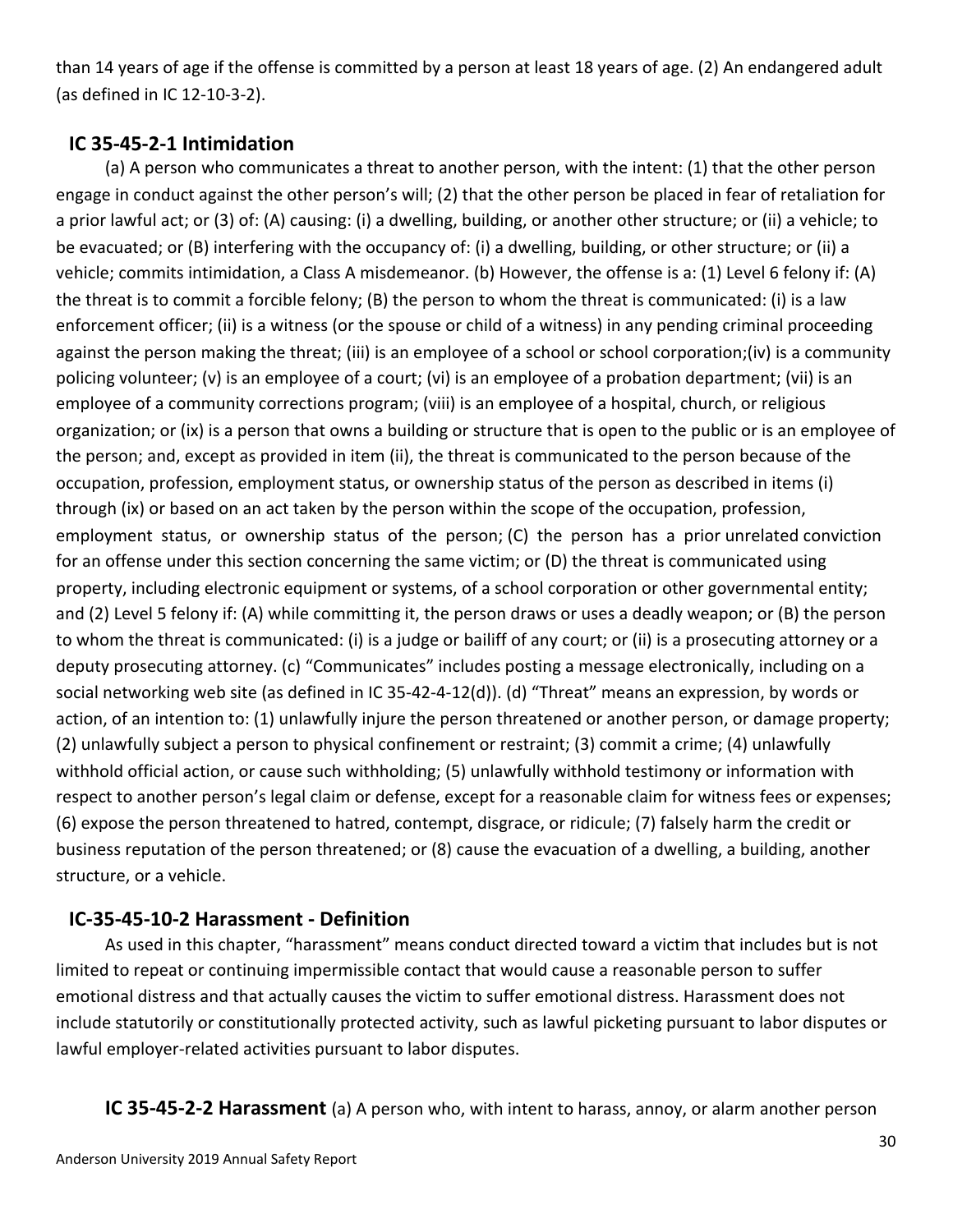but with no intent of legitimate communication: (1) makes a telephone call, whether or not a conversation ensues; (2) communicates with a person by telegraph, mail, or other form of written communication; (3) transmits an obscene message, or indecent or profane words, on a Citizens Radio Service channel; or (4) uses a computer network (as defined in IC 35-43-2-3(a)) or other form of electronic communication to: (A) communicate with a person; or (B) transmit an obscene message or indecent or profane words to a person; commits harassment, a Class B misdemeanor.(b) A message is obscene if: (1) the average person, applying contemporary community standards, finds that the dominant theme of the message, taken as a whole, appeals to the prurient interest in sex; (2) the message refers to sexual conduct in a patently offensive way; and (3) the message, taken as a whole, lacks serious artistic, literary, political, or scientific value.

### **CAMPUS CRIME STATISTICS**

Crime statistics are compiled pursuant to the Jeanne Clery Disclosure of Campus Security Policy and Campus Crime Statistics Act, designated by calendar year, January 1 through December 31. Statistics are gathered from crimes reported to the University Police Department, Student Life, and other campus officials with significant student advising responsibility, and local law enforcement agencies. Anderson University maintains a collaborative relationship with local law enforcement agencies to monitor and record criminal activity in which students may engage off campus and within the Anderson community. The University has a voluntary anonymous reporting program to report crimes confidentially and for inclusion in our annual statistical report via the web page.

Pastoral and professional mental health counselors are encouraged to refer persons they are counseling to report crimes on a voluntary confidential basis for inclusion in the annual crime statistics.

The included crime categories are defined as:

**Murder/Non-Negligent Manslaughter**: The willful (non-negligent) killing of one human being by another. NOTE: Deaths caused by negligence, attempts to kill, assaults to kill, suicides, accidental deaths, and justifiable homicides are excluded.

**Negligent Manslaughter**: The killing of another person through gross negligence.

**Robbery**: The taking or attempting to take anything from value of the care, custody or control of a person or persons by force or threat of force or violence and/or by putting the victim in fear. Aggravated Assault: an unlawful attack by one person upon another for the purpose of inflicting severe or aggravated bodily injury. This type of assault usually is accompanied by the use of a weapon or by means likely to produce death or great bodily harm. It is not necessary that injury result from an aggravated assault when a gun, knife or other weapon is used which could or probably would result in a serious potential injury if the crime were successfully completed.

**Burglary**: The unlawful entry of a structure to commit a felony or a theft. For reporting purposes this definition includes: unlawful entry with intent to commit a larceny or a felony; breaking and entering with intent to commit a larceny; housebreaking; safecracking; and all attempts to commit any of the aforementioned.

**Motor Vehicle Theft**: The theft or attempted theft of a motor vehicle. (Classify as motor vehicle theft all cases where automobiles are taken by persons not having lawful access, even though the vehicles are later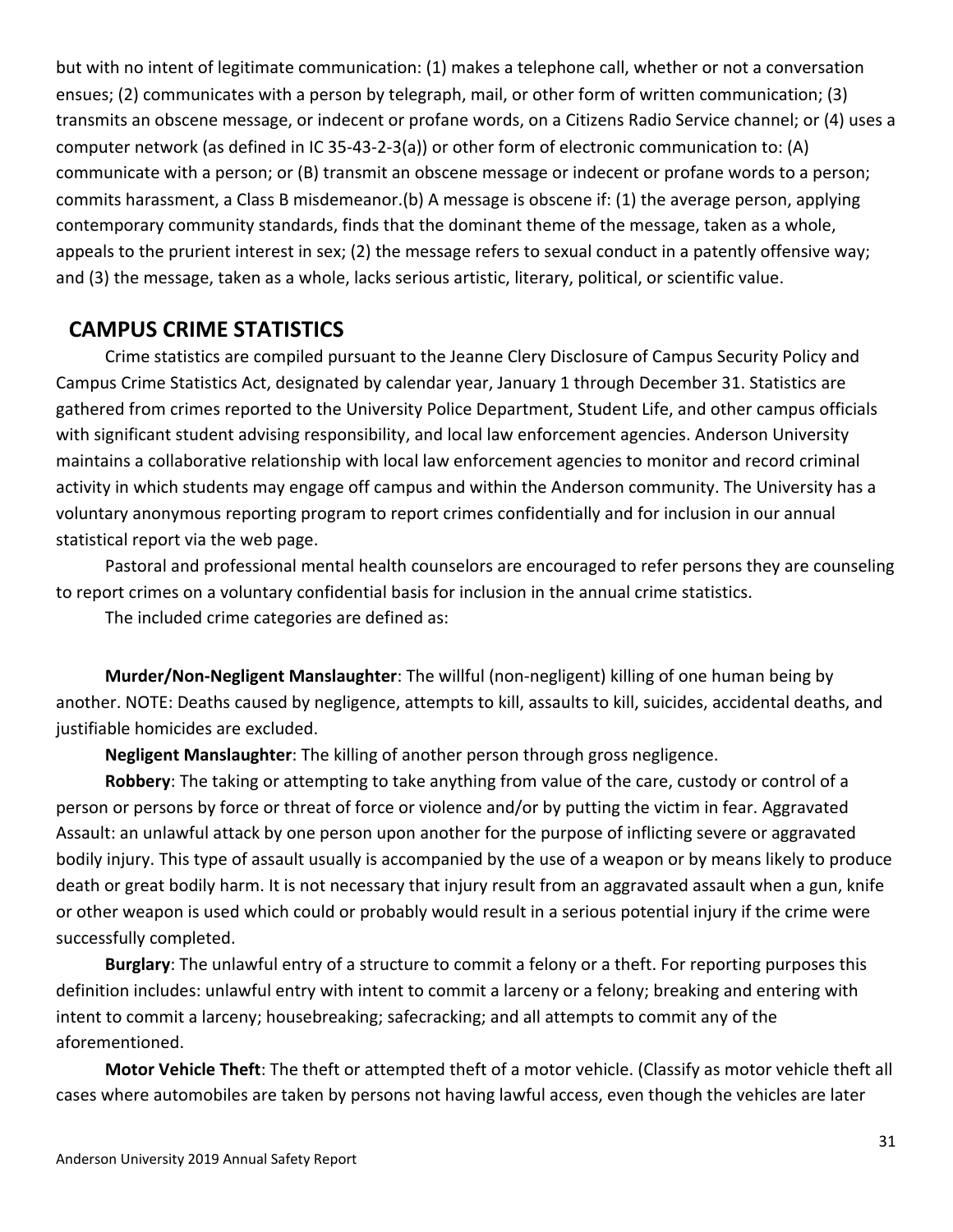abandoned, including joy riding)

**Arson**: The willful or malicious burning or attempt to burn, with or without intent to defraud, a dwelling house, public building, motor vehicle or aircraft, or personal property of another kind.

**Domestic Violence**: The term ''domestic violence'' includes felony or misdemeanor crimes of violence committed by a current or former spouse of the victim, by a person with whom the victim shares a child in common, by a person who is cohabitating with or has cohabitated with the victim as a spouse, by a person similarly situated to a spouse of the victim under the domestic or family violence laws of the jurisdiction receiving grant monies, or by any other person against an adult or youth victim who is protected from that person's acts under the domestic or family violence laws of the jurisdiction.

**Dating Violence**: The term ''dating violence'' means violence committed by a person — (A) who is or has been in a social relationship of a romantic or intimate nature with the victim; and (B) where the existence of such a relationship shall be determined based on a consideration of the following factors:(i) The length of the relationship; (ii) The type of relationship; (iii) The frequency of interaction between the persons involved in the relationship.

**Stalking**: The term ''stalking'' means engaging in a course of conduct directed at a specific person that would cause a reasonable person to  $-$  (A) fear for his or her safety or the safety of others; or (B) suffer substantial emotional distress

**Weapon Law Violations**: The violation of laws or ordinances dealing with weapon offenses, regulatory in nature, such as: manufacture, sale, or possession of deadly weapons; carrying deadly weapons, concealed or openly; furnishing deadly weapons to minors; aliens possessing deadly weapons; all attempts to commit any of the aforementioned.

**Drug Abuse Violations**: Violations of state and local laws relating to the unlawful possession, sale, use, growing, manufacturing, and making of narcotic drugs. The relevant substances include: opium or cocaine and their derivatives (morphine, heroin, codeine); marijuana; synthetic narcotics (Demerol, methadones); and dangerous non-narcotic drugs (barbiturates, Benzedrine).

**Liquor Law Violations**: The violation of laws or ordinance prohibiting the manufacture, sale, transporting, furnishing, possessing of intoxicating liquor; maintaining unlawful drinking places; bootlegging; operating a still; furnishing liquor to a minor or intemperate person; using a vehicle for illegal transportation of liquor; drinking on a train or public conveyance; all attempts to commit any of the aforementioned. (Drunkenness and driving under the influence are not included in this definition.)

#### **Sex Offenses- Forcible**

**Forcible Rape**: The carnal knowledge of a person, forcibly and/or against the person's will; or not forcibly or against the person's will where the victim is incapable of giving consent because of his/her temporary or permanent mental or physical incapacity (or because of his/her youth).

**Forcible Sodomy**: Oral or anal sexual intercourse with another person, forcibly and/or against that person's will; or not forcibly against the person's will where the victim is incapable of giving consent because of his/her youth or because of his/her temporary or permanent mental or physical incapacity.

**Sexual Assault With An Object**: The use of an object or instrument to unlawfully penetrate, however slightly, the genital or anal opening of the body of another person, forcibly and/or against that person's will; or not forcibly or against the person's will where the victim is incapable of giving consent because of his/her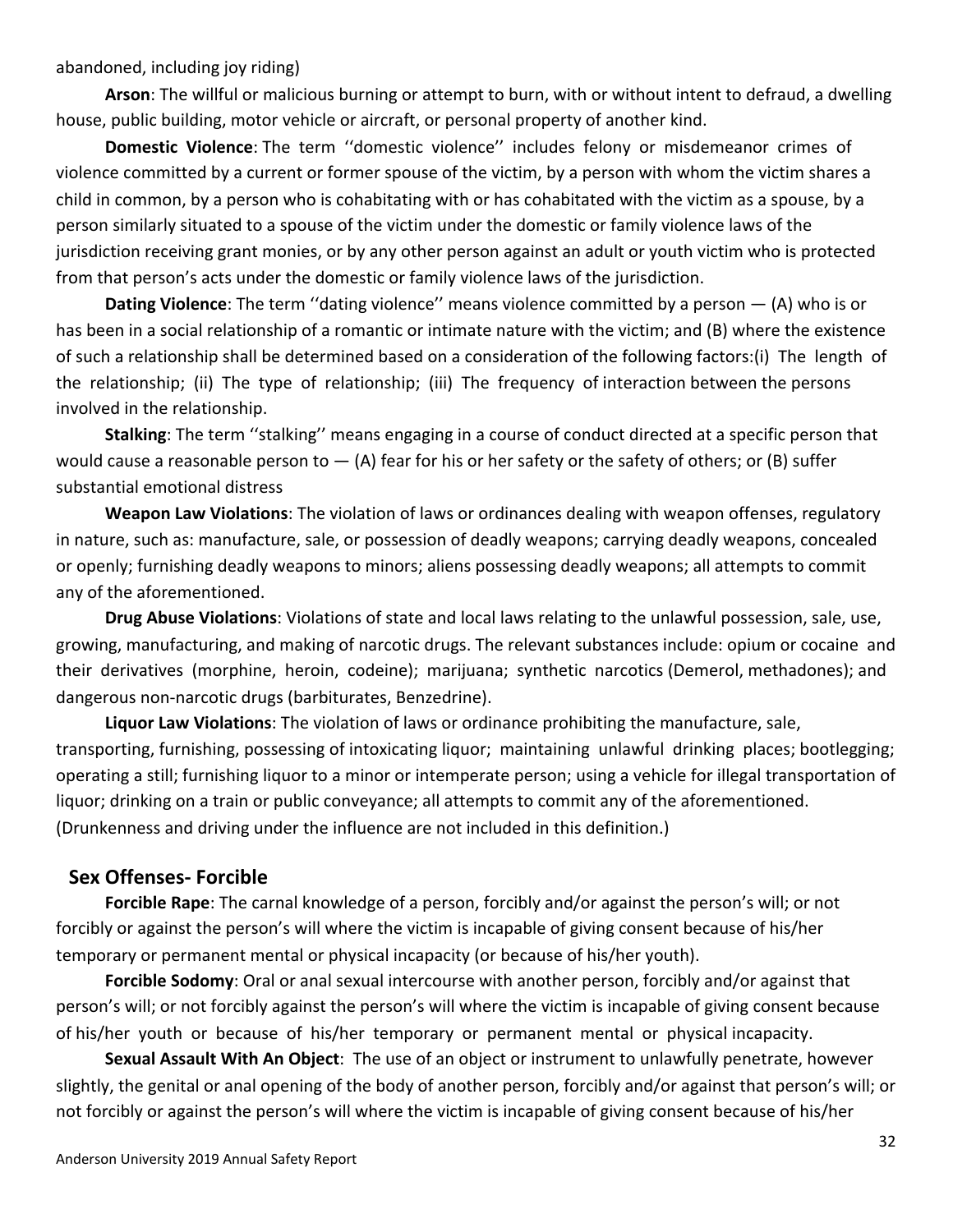youth or because of his/her temporary or permanent mental or physical incapacity.

**Forcible Fondling**: The touching of the private body parts of another person for the purpose of sexual gratification, forcibly and/or against that person's will; or, not forcibly or against the person's will where the victim is incapable of giving consent because of his/her youth or because of his/her temporary or permanent mental incapacity.

#### **Sex Offenses- Non-Forcible**

**Incest**: Nonforcible sexual intercourse between persons who are related to each other within the degrees wherein marriage is prohibited by law.

**Statutory Rape**: Nonforcible sexual intercourse with a person who is under the statutory age of consent.

#### **Bias Related Crimes**

Anderson University is also required to report statistics for hate (bias) related crimes by the type of bias as defined below for the following classifications: murder/non-negligent manslaughter, negligent manslaughter, sex offenses (forcible and non-forcible), robbery, aggravated assault, burglary, motor vehicle theft, arson (see definitions above) and larceny, vandalism, intimidation, and simple assault (see definitions below).

**Larceny**: The unlawful taking, carrying, leading, or riding away of property from the possession or constructive possession of another.

**Vandalism**: To willfully or maliciously destroy, injure, disfigure, or deface any public or private property, real or personal, without the consent of the owner or person having custody or control by cutting, tearing, breaking, marking, painting, drawing, covering with filth, or any other such means as may be specified by local law.

**Intimidation**: To unlawfully place another person in reasonable fear of bodily harm through the use of threatening words and/or other conduct, but without displaying a weapon or subjecting the victim to actual physical attack.

**Simple Assault**: An unlawful physical attack by one person upon another where neither the offender displays a weapon, nor the victim suffers obvious severe or aggravated bodily injury involving apparent broken bones, loss of teeth, possible internal injury, severe laceration or loss of consciousness.

### **GEOGRAPHIC LOCATIONS DEFINED**

**The On-campus** category is the total number of crimes that occurred on campus, including crimes that occurred in student housing facilities. On Campus is defined as: Any building or property owned or controlled by an institution within the same reasonably contiguous geographic area and used by the institution in direct support of, or in a manner related to, the institution's educational purposes, including residence halls; and any building or property that is within or reasonably contiguous to paragraph (1) of this definition, that is owned by the institution but controlled by another person, is frequently used by students, and supports institutional purposes (such as a food or other retail vendor).

**The On-Campus (student housing facility)** category is a subset of On-Campus. Student housing facility is defined as: Any student housing facility that is owned or controlled by the institution and is located on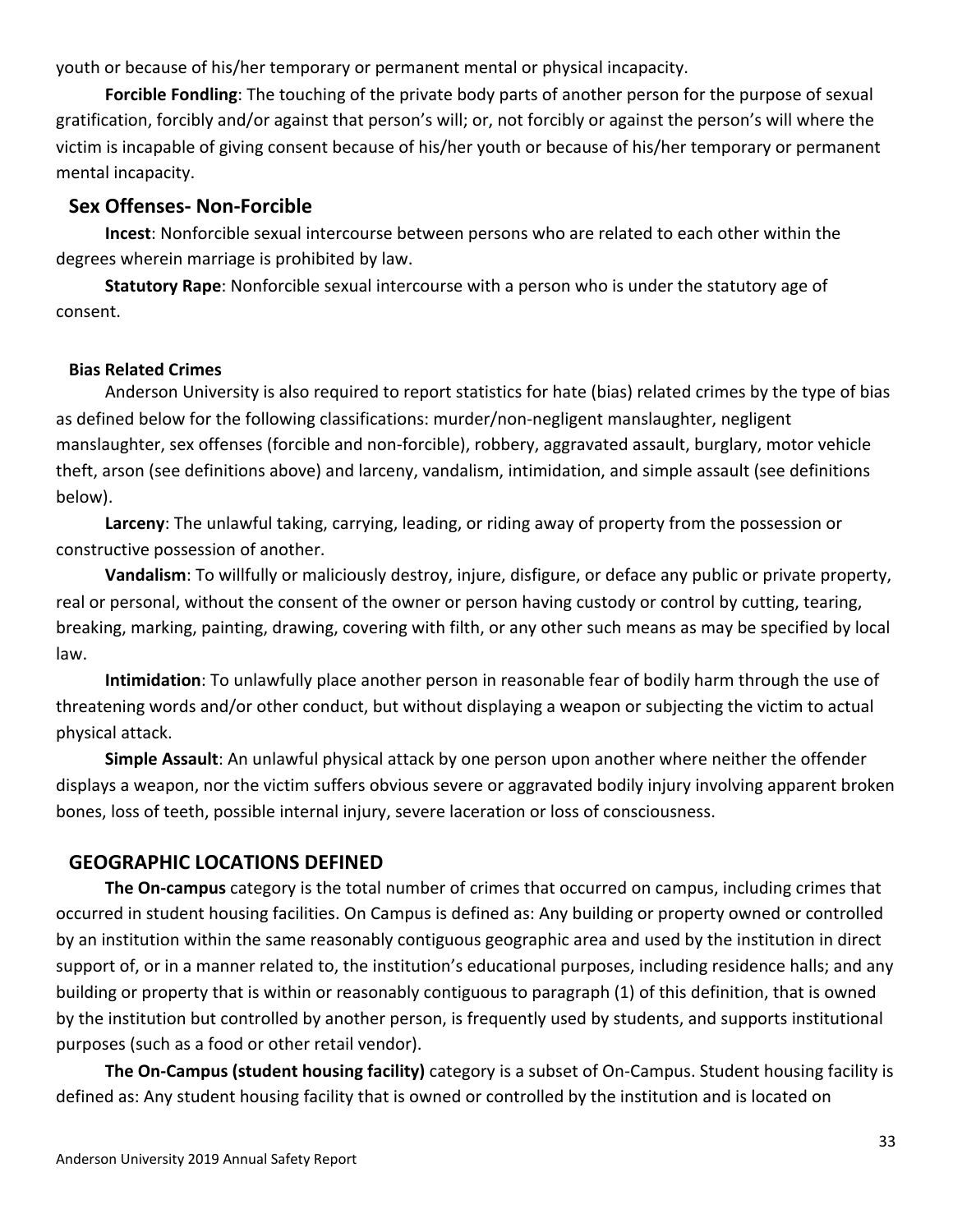property that is owned or controlled by the institution, and is within the reasonable contiguous geographic area that makes up the campus is considered an on-campus student housing facility.

**Non-Campus** is defined as: Any building or property owned or controlled by a student organization that is officially recognized by the institution; or any building or property owned or controlled by an institution that is used in direct support of, or in relation to, the institution's educational purposes, is frequently used by students, and is not within the same reasonably contiguous geographic area of the institution.

**Public Property** is defined as: All public property, including thoroughfares, streets, sidewalks, and parking facilities, that is within the campus, or immediately adjacent to and accessible from the campus.

#### **Destruction/Damage/Vandalism of Property**

To willfully or maliciously destroy, damage, deface, or otherwise injure real or personal property without the consent of the owner or the person having custody or control of it.

| <b>OFFENSE</b>         | Year | ON CAMPUS<br><b>INCLUDES</b><br>RESIDENTIAL | ON CAMPUS<br>RESIDENTIAL | <b>PUBLIC</b><br><b>PROPERTY</b> | NON-CAMPUS<br><b>PROPERTY</b> |
|------------------------|------|---------------------------------------------|--------------------------|----------------------------------|-------------------------------|
| Murder and             | 2019 | $\pmb{0}$                                   | $\pmb{0}$                | $\pmb{0}$                        | $\pmb{0}$                     |
| Non-Negligent          | 2018 | $\pmb{0}$                                   | $\pmb{0}$                | $\pmb{0}$                        | $\pmb{0}$                     |
| Manslaughter           | 2017 | $\pmb{0}$                                   | $\pmb{0}$                | $\pmb{0}$                        | $\pmb{0}$                     |
|                        | 2019 | $\pmb{0}$                                   | $\pmb{0}$                | $\pmb{0}$                        | $\pmb{0}$                     |
| Negligent Manslaughter | 2018 | $\pmb{0}$                                   | $\pmb{0}$                | $\pmb{0}$                        | $\pmb{0}$                     |
|                        | 2017 | $\pmb{0}$                                   | $\pmb{0}$                | $\pmb{0}$                        | 0                             |
|                        | 2019 | $\overline{3}$                              | $\mathbf 1$              | $\pmb{0}$                        | $\pmb{0}$                     |
| Sex Offenses           | 2018 | $\mathbf 1$                                 | $\mathbf 1$              | $\pmb{0}$                        | $\pmb{0}$                     |
|                        | 2017 | $\pmb{4}$                                   | $\overline{3}$           | $\pmb{0}$                        | $\pmb{0}$                     |
|                        | 2019 | $\pmb{0}$                                   | $\pmb{0}$                | $\pmb{0}$                        | $\pmb{0}$                     |
| Robbery                | 2018 | $\mathbf 0$                                 | $\pmb{0}$                | $\pmb{0}$                        | $\pmb{0}$                     |
|                        | 2017 | $\pmb{0}$                                   | $\pmb{0}$                | $\pmb{0}$                        | $\pmb{0}$                     |
|                        | 2019 | $\pmb{0}$                                   | $\pmb{0}$                | $\pmb{0}$                        | $\pmb{0}$                     |
| Aggravated Assault     | 2018 | $\mathbf 0$                                 | $\mathbf 0$              | $\pmb{0}$                        | $\boldsymbol{0}$              |
|                        | 2017 | $\overline{0}$                              | $\pmb{0}$                | $\pmb{0}$                        | 0                             |
|                        | 2019 | $\overline{\overline{\overline{5}}}$        | $\overline{\mathbf{5}}$  | $\mathbf 0$                      | $\pmb{0}$                     |
| Burglary               | 2018 | $\pmb{0}$                                   | $\pmb{0}$                | $\pmb{0}$                        | $\pmb{0}$                     |
|                        | 2017 | $\overline{7}$                              | $\mathbf 1$              | $\mathbf 0$                      | 0                             |
|                        | 2019 | $\pmb{0}$                                   | $\pmb{0}$                | $\pmb{0}$                        | $\pmb{0}$                     |
| Motor Vehicle Theft    | 2018 | $\pmb{0}$                                   | $\pmb{0}$                | $\pmb{0}$                        | $\pmb{0}$                     |
|                        | 2017 | $\overline{3}$                              | $\pmb{0}$                | $\mathbf 0$                      | 0<br>$\overline{34}$          |

Anderson University 2019 Annual Safety Report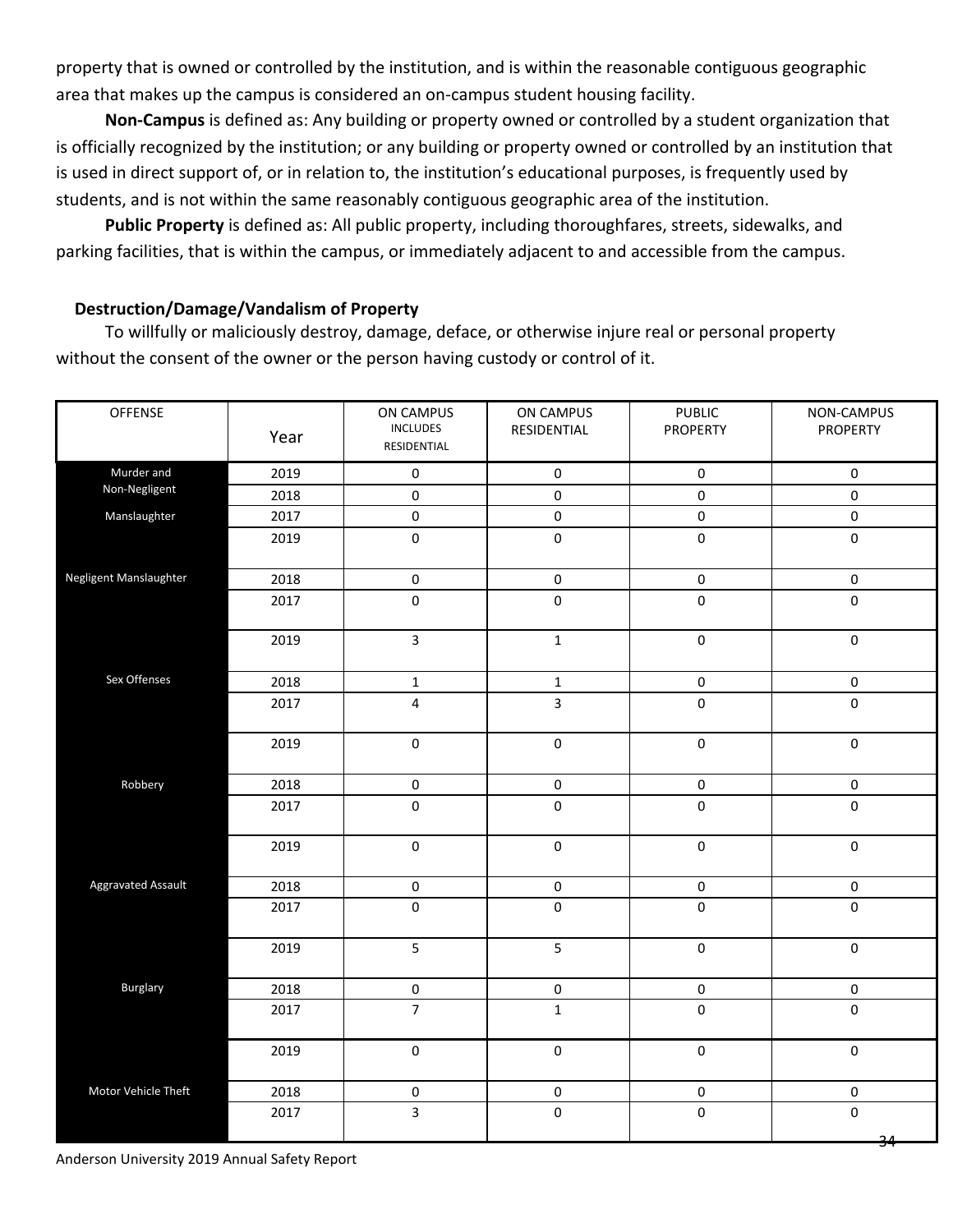|                          | 2019 | $\pmb{0}$                         | $\pmb{0}$             | $\pmb{0}$              | $\pmb{0}$                      |  |
|--------------------------|------|-----------------------------------|-----------------------|------------------------|--------------------------------|--|
| Arson                    | 2018 | $\pmb{0}$                         | $\pmb{0}$             | $\pmb{0}$              | 0                              |  |
|                          | 2017 | $\pmb{0}$                         | $\pmb{0}$             | $\pmb{0}$              | 0                              |  |
| Domestic Violence        | 2019 | $\pmb{0}$                         | $\pmb{0}$             | $\pmb{0}$              | $\pmb{0}$                      |  |
|                          | 2018 | $\pmb{0}$                         | $\pmb{0}$             | $\pmb{0}$              | 0                              |  |
|                          | 2017 | $\pmb{0}$                         | $\pmb{0}$             | $\pmb{0}$              | $\pmb{0}$                      |  |
| <b>Dating Violence</b>   | 2019 | $\pmb{0}$                         | $\pmb{0}$             | $\pmb{0}$              | $\pmb{0}$                      |  |
|                          | 2018 | $\pmb{0}$                         | $\pmb{0}$             | $\pmb{0}$              | 0                              |  |
|                          | 2017 | $\pmb{0}$                         | $\mathbf 0$           | $\pmb{0}$              | 0                              |  |
| Stalking                 | 2019 | $\pmb{0}$                         | $\pmb{0}$             | $\pmb{0}$              | $\pmb{0}$                      |  |
|                          | 2018 | 0                                 | $\mathbf 0$           | $\pmb{0}$              | 0                              |  |
|                          | 2017 | $\pmb{0}$                         | $\pmb{0}$             | $\pmb{0}$              | $\pmb{0}$                      |  |
| OTHER OFFENSES           | Year | ON CAMPUS INCLUDES<br>RESIDENTIAL | ON CAMPUS RESIDENTIAL | <b>PUBLIC PROPERTY</b> | <b>NON- CAMPUS</b><br>PROPERTY |  |
| Liquor Law<br>Violations | 2019 | 23                                | 15                    | $\pmb{0}$              | 0                              |  |
|                          | 2018 | 10                                | 10                    | 0                      | 0                              |  |
|                          | 2017 | 5                                 | 5                     | $\pmb{0}$              | 0                              |  |
| Drug Abuse<br>Violations | 2019 | $\overline{2}$                    | $\overline{2}$        | $\pmb{0}$              | $\pmb{0}$                      |  |
|                          | 2018 | 16                                | 16                    | $\pmb{0}$              | 0                              |  |
|                          | 2017 | $\overline{7}$                    | 6                     | $\pmb{0}$              | $\pmb{0}$                      |  |
| Weapons<br>Violations    | 2019 | 0                                 | $\pmb{0}$             | $\pmb{0}$              | $\pmb{0}$                      |  |
|                          | 2018 | 0                                 | $\pmb{0}$             | $\pmb{0}$              | $\pmb{0}$                      |  |
|                          | 2017 | 0                                 | $\pmb{0}$             | 0                      | 0                              |  |

### **FIRE SAFETY**

Anderson University strives to maintain a fire safe campus with the expectation that fire safety is everyone's responsibility. Fire safety on college campuses is a growing concern to the point The Department of Education adopted the Campus Fire Safety Act (August 14, 2008). Following is information about Fire Safety efforts and procedures on campus.

#### **Fire Safety Education and Training Programs Provided to Students and Employees**

Fire safety education programs for all students living in on-campus student housing are held at the beginning of each academic year. These programs are designed to: familiarize everyone with the fire safety system in each housing facility, train everyone on the procedures to be followed in case there is a fire and ensure all are informed about where to find comprehensive fire safety policies. Awareness is provided that helps everyone identify emergency egress routes, knowing at least "two ways out," and the locations of fire alarm pull stations and extinguishers.

Fire safety education and training are a combined effort between Anderson Physical Plant, Anderson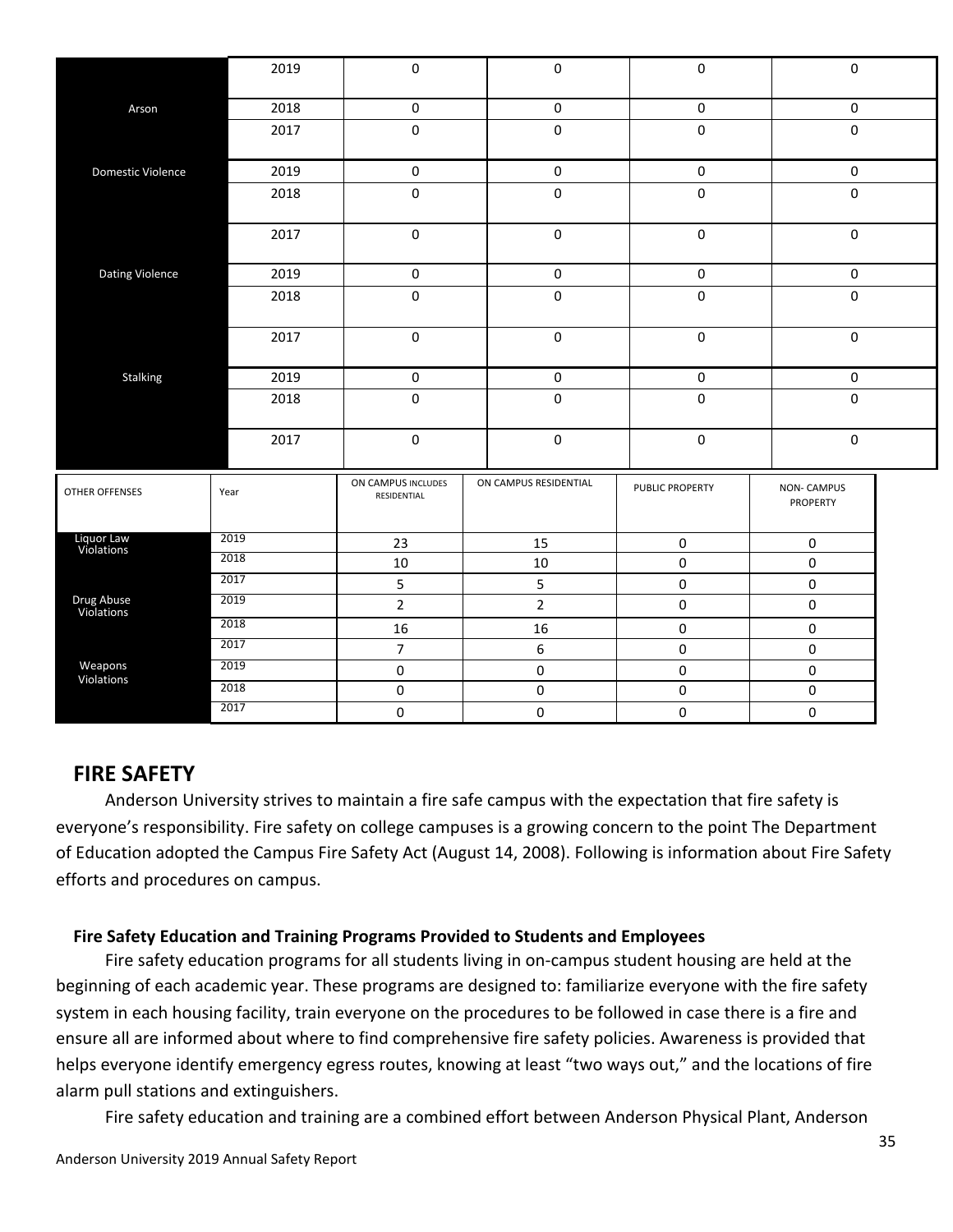University Police staff, Anderson Fire Department and Residential Life staff.

If a fire occurs, students are instructed to leave hazardous areas per the nearest accessible evacuation routes, sound a verbal alert as well as pulling a fire alarm (if not already sounding), and report to a predetermined location before calling 911 for help. Students are to remain in that location to account for and ensure all students have left the building.

### **FIRE AND EMERGENCY EVACUATION DRILLS**

Fire and Emergency Evacuation Drills are conducted in all Residence Halls during each semester. Fire Drills are conducted annually in all academic buildings. Drills are conducted by University Police and Department of Student Life Residential Staff. Discussions during the drill include any safety issues that arise, safe building evacuation procedures, alarm notification procedures, awareness of locations of extinguishers, etc. Each drill is documented with date, time and circumstances.

### **STUDENT HOUSING EVACUATION**

In the event of a fire or fire alarm residents and guests must immediately vacate the residence unit. Residents are expected to evacuate via the nearest accessible exit, alert others while exiting (by activating the nearest alarm station and vocally alerting others), and assemble at predetermined assembly points. Once outside they are to notify "911" and the Anderson University Police Department. They are further instructed to remain outside of the building at a safe distance until permitted to return to the unit by a member of the Residential Life staff, University Police, or Anderson Fire Department. Students are instructed on the following points for evacuation:

- Always know "2 ways out" for emergency egress, and location of fire exits
- The location of fire alarm pull stations, and fire extinguishers
- How to report a fire calling "911," and University Police (765) 641-3333
- Predetermined assembly points
- How to "shelter in place" if trapped, and signal Fire Department their location

# **HOUSING POLICIES ON PORTABLE ELECTRIC APPLIANCES, SMOKING AND OPEN FLAMES**

Smoking is not permitted on campus or inside any residence hall or building. The Residential Life staff performs Residence Hall health and safety inspections at least three times each year. Additional unannounced inspections may also be conducted. Common area inspections are primarily designed to find and eliminate safety violations. The inspections include, but are not limited to: a visual examination of electrical cords, sprinkler heads, smoke detectors, fire extinguishers and other life safety systems. In addition, individual rooms may be examined for the presence of prohibited items (e.g., sources of open flames, such as candles; non-surge protected extension cords; halogen lamps; portable cooking appliances with exposed heating element, etc.) or prohibited activity (e.g., smoking in the room; tampering with life safety equipment; possession of pets; etc.). Prohibited items will be immediately disabled and /or confiscated. Violations are subject to review and sanctions by the Department of Student Life. A complete summary of Policies Relating to Fire Safety for University Owned Housing can be found at: [anderson.edu/student-handbook](http://anderson.edu/student-handbook).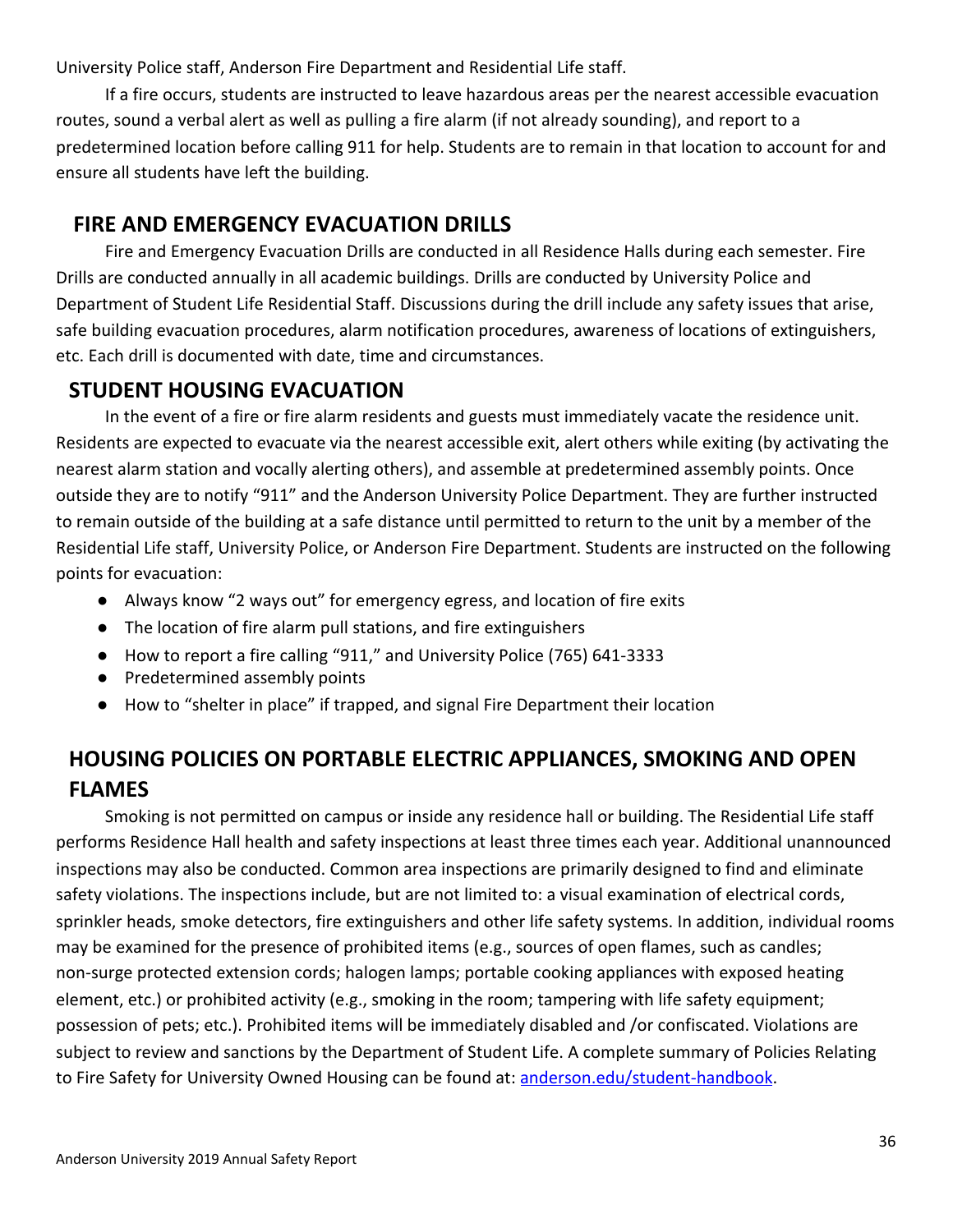## **HOUSING FACILITY FIRE SAFETY SYSTEMS**

Anderson University maintains a record of approved University Housing Units and their respective fire safety systems related to the detection of a fire, the warning resulting from a fire, or the control of a fire. Reports include sprinkler systems or other fire suppression and extinguishing systems, fire detection devices, stand-alone smoke alarms, devices that alert one to the presence of a fire. Fire systems are tested on a routine basis by independent contractors. A complete listing of University Owned Residential Facilities fire safety systems can be found in this report.

# **OFFICIALS TO WHOM STUDENTS AND EMPLOYEES SHOULD REPORT THAT A FIRE OCCURRED**

Per federal law, Anderson University is required to annually disclose statistical data on all fires that occur in student housing facilities. Listed below are the non-emergency numbers to call to report fires that have already been extinguished. These are fires for which you are unsure whether the Anderson University Police Department may already be aware. If you find evidence of such a fire or if you hear about such a fire, please contact one of the following:

- Anderson University Police (765) 641-3333
- Anderson University Physical Plant (765) 641-4240
- Anderson University Department of Student Life (765) 641-4070

When calling, please provide as much information as possible about the location, date, time, and cause of the fire. All incidents of fire will be investigated by the Anderson University Police Department, Physical Plant in collaboration with the Anderson Fire Department.



**2019 Fires in Residential Facilities**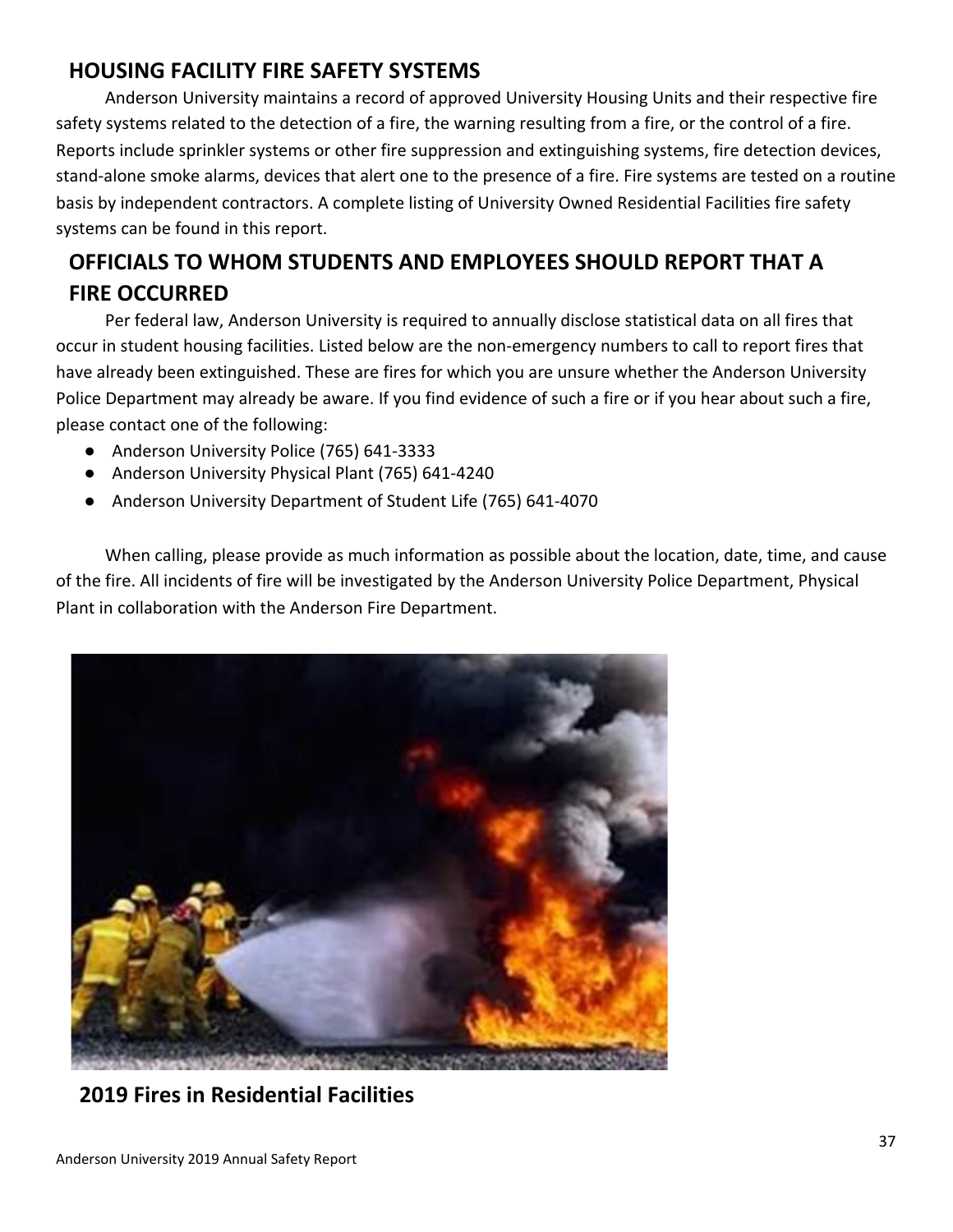| <b>FACILITY</b>                    | <b>TOTAL FIRE</b> | <b>FIRE DATE</b> | CAUSE | <b>INJURIES</b>  | <b>DEATHS</b>    | <b>DAMAGE VALUE</b> |
|------------------------------------|-------------------|------------------|-------|------------------|------------------|---------------------|
| Smith Hall                         | $\mathbf 0$       |                  |       | $\mathbf 0$      | $\mathbf 0$      |                     |
| <b>Martin Hall</b>                 | $\mathbf 0$       |                  |       | $\mathbf 0$      | $\mathbf 0$      |                     |
| <b>Tara East</b>                   | $\pmb{0}$         |                  |       | $\boldsymbol{0}$ | $\boldsymbol{0}$ |                     |
| Dunn Hall                          | $\mathbf 0$       |                  |       | $\mathbf 0$      | $\mathbf 0$      |                     |
| <b>Myers Hall</b>                  | $\mathbf 0$       |                  |       | $\mathbf 0$      | $\mathbf 0$      |                     |
| <b>Morrison Hall</b>               | $\mathbf 0$       |                  |       | $\boldsymbol{0}$ | 0                |                     |
| <b>Fair Commons</b>                | $\pmb{0}$         |                  |       | $\boldsymbol{0}$ | $\boldsymbol{0}$ |                     |
| South Campus                       | $\mathbf 0$       |                  |       | $\mathbf 0$      | $\mathbf 0$      |                     |
| <b>York Seminary</b><br>Apartments | $\mathbf 0$       |                  |       | $\mathbf 0$      | $\mathbf 0$      |                     |

# **Residential Facilities Fire Protection Equipment**

| Residential          | Alarm monitoring   | <b>Full Sprinkler</b> | <b>Smoke Detection</b> | Fire Extinguishers | Fire drills    |
|----------------------|--------------------|-----------------------|------------------------|--------------------|----------------|
| Facility             | on-site by AUPD    | System                |                        |                    |                |
|                      |                    |                       |                        |                    |                |
|                      |                    |                       |                        |                    |                |
| Smith Hall           | $\pmb{\mathsf{X}}$ | $\mathsf{X}$          | $\pmb{\mathsf{X}}$     | Χ                  | $\overline{2}$ |
| <b>Martin Hall</b>   | $\pmb{\mathsf{X}}$ | $\pmb{\mathsf{X}}$    | $\pmb{\mathsf{X}}$     | $\mathsf{X}$       | $\overline{2}$ |
|                      |                    |                       |                        |                    |                |
| <b>Tara East</b>     | $\pmb{\mathsf{X}}$ |                       | $\mathsf{X}$           | Χ                  | $\overline{2}$ |
| Dunn Hall            | $\pmb{\mathsf{X}}$ |                       | $\pmb{\mathsf{X}}$     | $\mathsf{X}% _{0}$ | $\mathbf 2$    |
|                      |                    |                       |                        |                    |                |
| <b>Myers Hall</b>    | X                  |                       | $\pmb{\mathsf{X}}$     | X                  | $\overline{2}$ |
|                      |                    |                       |                        |                    |                |
| <b>Morrison Hall</b> | X                  | $\pmb{\mathsf{X}}$    | $\mathsf{X}$           | Χ                  | $\overline{2}$ |
|                      | $\pmb{\mathsf{X}}$ |                       |                        | Χ                  | $\mathbf 2$    |
| <b>Fair Commons</b>  |                    | X                     | $\pmb{\mathsf{X}}$     |                    |                |
| South Campus         | $\pmb{\mathsf{X}}$ |                       | $\mathsf{X}$           | X                  | $\overline{2}$ |
|                      |                    |                       |                        |                    |                |
| <b>York Seminary</b> | $\pmb{\mathsf{X}}$ |                       | $\pmb{\mathsf{X}}$     | $\pmb{\mathsf{X}}$ | $\pmb{0}$      |
| Apartments           |                    |                       |                        |                    |                |